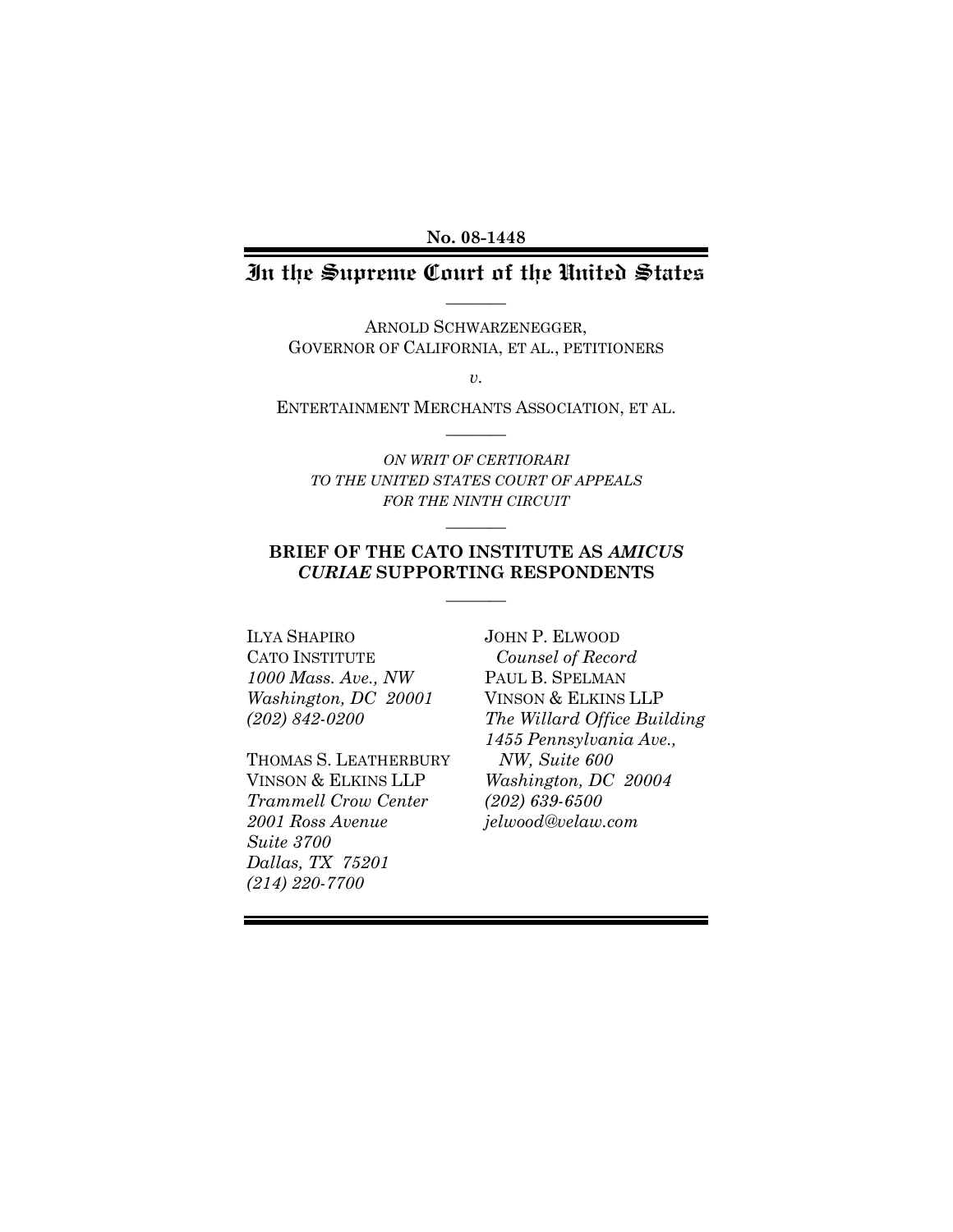## **TABLE OF CONTENTS**

|--|

|                   | I. Recurring Controversies About Violence       |
|-------------------|-------------------------------------------------|
|                   | In Entertainment Demonstrate That Statutory     |
|                   |                                                 |
| A.                | Dime Novels and Penny Dreadfuls Were            |
|                   | Thought To Corrupt The Young  6                 |
|                   | B. Movie Violence Was Initially Viewed As       |
|                   | Even More Harmful Than Dime Novels 8            |
| $C_{\cdot}$       | Radio Violence Was Considered Harmful           |
|                   | Because Of Its Intensity And Audio-Only         |
|                   |                                                 |
| D.                | Comic Books Were Considered More                |
|                   | Dangerous Than Previous Mediums 11              |
|                   | E. Television and Rock Music Also Have          |
|                   | Been The Focus Of Great Concern  13             |
| ${\rm F}_{\cdot}$ | Video Game Violence Is Not Materially           |
|                   | Different From Depictions In Previous           |
|                   |                                                 |
|                   | II. Voluntary Ratings Systems Successfully Help |
|                   |                                                 |
|                   | Parents Limit Their Children's Exposure         |
|                   |                                                 |
|                   | A. The MPAA Rating System Is Effective          |
|                   | Because It Is Age-Based, Provides               |
|                   | Specific Content Information, And Is            |
|                   | Widely Used and Enforced  19                    |
|                   | 1. The MPAA Is An Age-Based System              |
|                   |                                                 |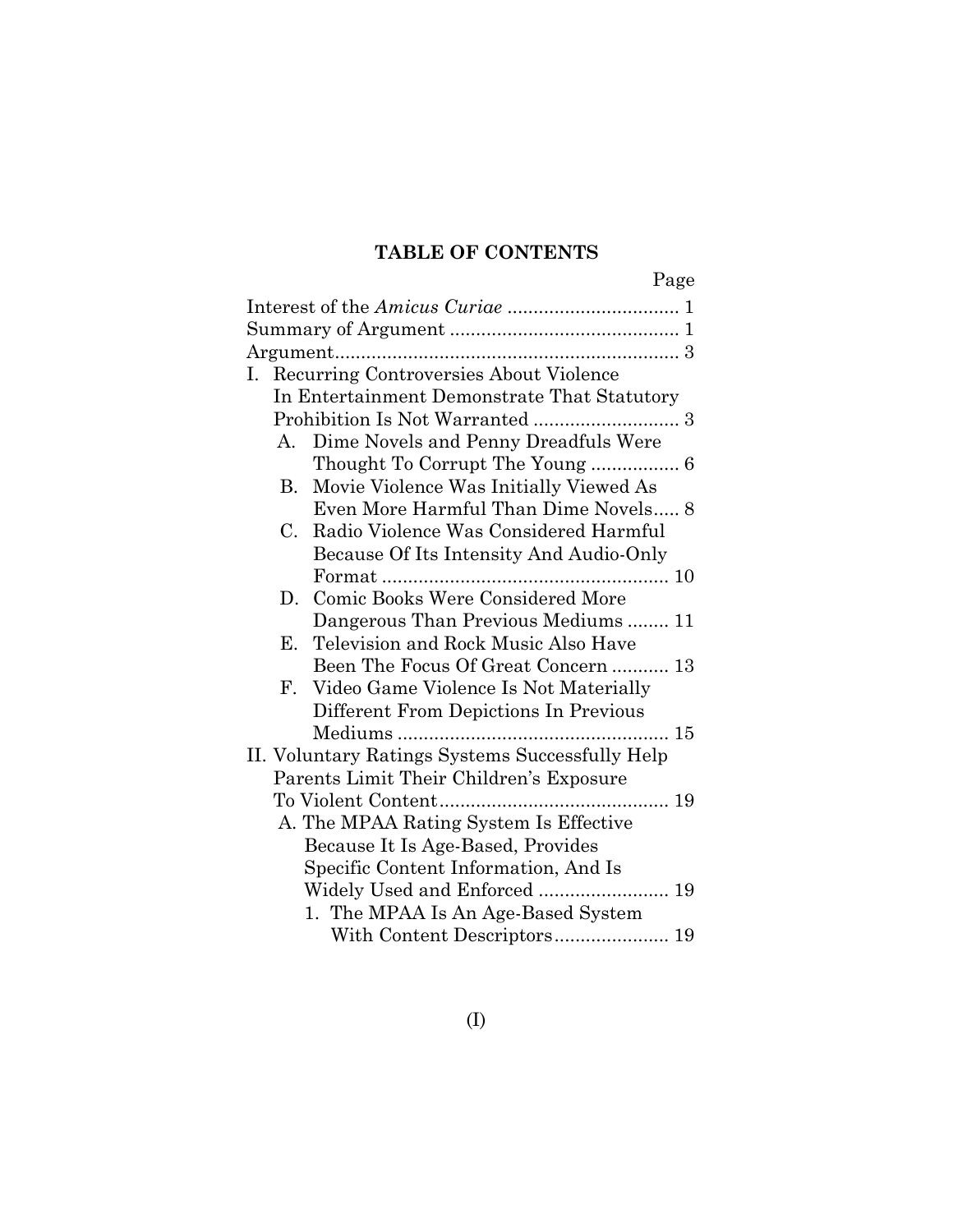| Table of Contents—Continued:              | Page |
|-------------------------------------------|------|
| 2. The MPAA Rating System Is Widely       |      |
| Used And Generally Effective 21           |      |
| 3. The MPAA Rating System Has Not         |      |
| Been Free From Criticism  22              |      |
| B. The Television And Music Rating        |      |
| Systems Still Have Room To Improve24      |      |
| III. The ESRB Voluntary Rating System And |      |
| Parental Controls Are An Effective        |      |
|                                           |      |
| A. The ESRB System Provides Age Ratings,  |      |
| Content Descriptors, And Summaries  28    |      |
| B. An Independent Panel Rates Nearly      |      |
| Every Game And The System Is Well         |      |
|                                           |      |
| C. The ESRB System Is Widely Understood,  |      |
| Accurate And Effective, Particularly In   |      |
| Combination With Parental Controls 33     |      |
| D. The ESRB System Is Responsive To       |      |
|                                           |      |
| E. Most Potential Weaknesses In The       |      |
| Current ESRB System Are Not               |      |
| Addressed By The California Legislation35 |      |
|                                           |      |

## **TABLE OF AUTHORITIES**

## Cases

| Am. Amusement Mach. Ass'n v. Kendrick,          |  |
|-------------------------------------------------|--|
| 244 F.3d 572 (7th Cir.), cert. denied, 534 U.S. |  |
|                                                 |  |

## II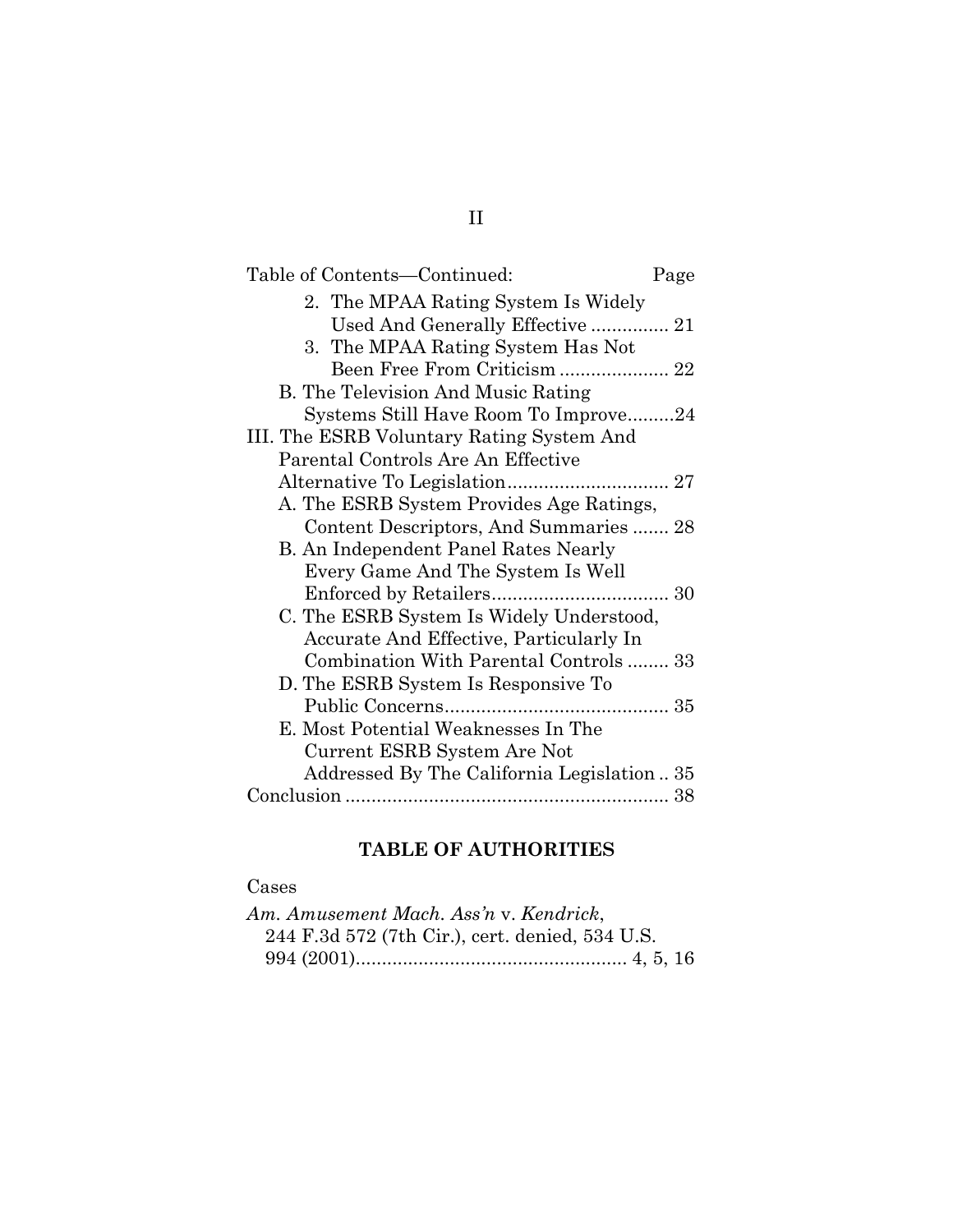| Cases-Continued:                            | Page |
|---------------------------------------------|------|
| Interstate Circuit, Inc. v. City of Dallas, |      |
|                                             |      |
| Joseph Burstyn, Inc. v. Wilson,             |      |
|                                             |      |
| Mutual Film Corp. v. Indus. Comm'n of Ohio, |      |
|                                             |      |

### Statutes

| Federal Trade Commission Act,               |  |
|---------------------------------------------|--|
|                                             |  |
| Television Program Improvement Act of 1990, |  |
|                                             |  |
| Telecommunications Act of 1996, Pub. L.     |  |
|                                             |  |
| Truth in Video Game Rating Act, H.R. 5912,  |  |
|                                             |  |
|                                             |  |
|                                             |  |

## Miscellaneous

| Box Office Mojo, <i>Yearly Box Office</i> , at   |
|--------------------------------------------------|
| http://www.boxofficemojo.com/yearly/             |
| ?view2=mpaa&chart=byyear&yr=                     |
|                                                  |
| Classification & Ratings Admin., Film Ratings,   |
| at http://www.filmratings.com 19, 20, 21, 22, 23 |
| City and Suburban News, New York,                |
|                                                  |
| Code of the Comics Magazine Association of       |
| America, Code for Editorial Matter, General      |
|                                                  |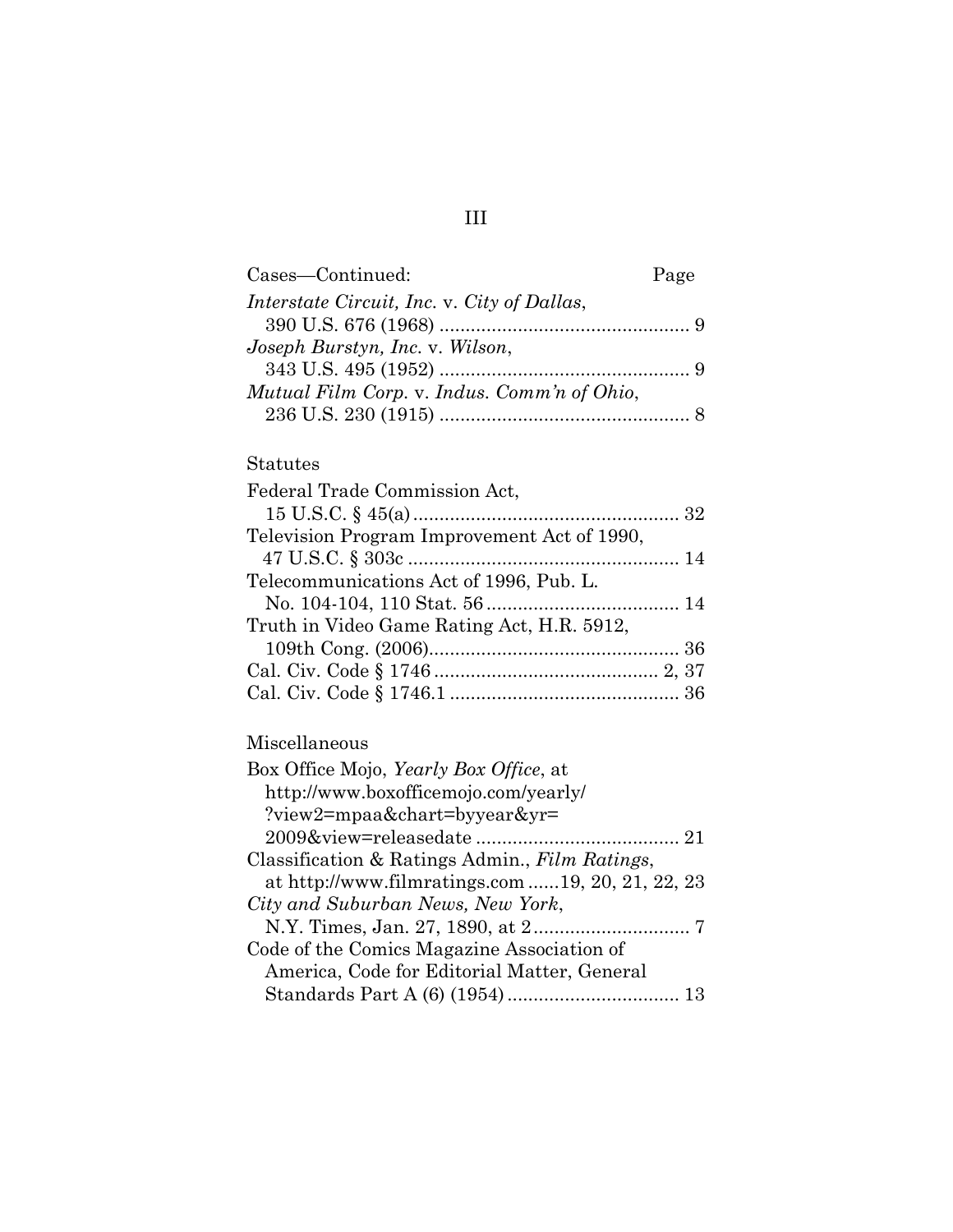| Miscellaneous-Continued:                               | Page |
|--------------------------------------------------------|------|
| Comstock, Anthony, <i>Traps for the Young</i> (1883) 7 |      |
| Crime of Boy Linked to Lurid Magazines, N.Y.           |      |
|                                                        |      |
| Entertainment Software Ass'n, Essential Facts          |      |
| About the Computer and Video Game Industry             |      |
|                                                        |      |
| Entertainment Software Ratings Bd., Game               |      |
| <i>Ratings &amp; Descriptor Guide, at</i>              |      |
|                                                        |      |
| Federal Trade Commission, Marketing Violent            |      |
| Entertainment to Children: A One-Year                  |      |
| Follow-Up Review of Industry Practices in the          |      |
| Motion Picture, Music Recording & Electronic           |      |
| Game Industries: A Report to Congress (Dec.            |      |
|                                                        |      |
| Federal Trade Commission, Marketing Violent            |      |
| Entertainment to Children: A Fifth Follow-up           |      |
| Review of Industry Practices in the                    |      |
| Motion Picture, Music Recording & Electronic           |      |
| Game Industries: A Report to Congress                  |      |
|                                                        |      |
| Federal Trade Commission, Marketing Violent            |      |
| Entertainment to Children: A Review of Self-           |      |
| Regulation and Industry Practices in the Motion        |      |
| Picture, Music Recording & Electronic Game             |      |
| Industries: A Report of the Federal Trade              |      |
|                                                        |      |
| Federal Trade Commission, Marketing Violent            |      |
| Entertainment to Children: A Sixth Follow-up           |      |
| Review of Industry Practices in the Motion             |      |
| Picture, Music Recording & Electronic Game             |      |
| <i>Industries: A Report to Congress</i>                |      |
|                                                        |      |

# IV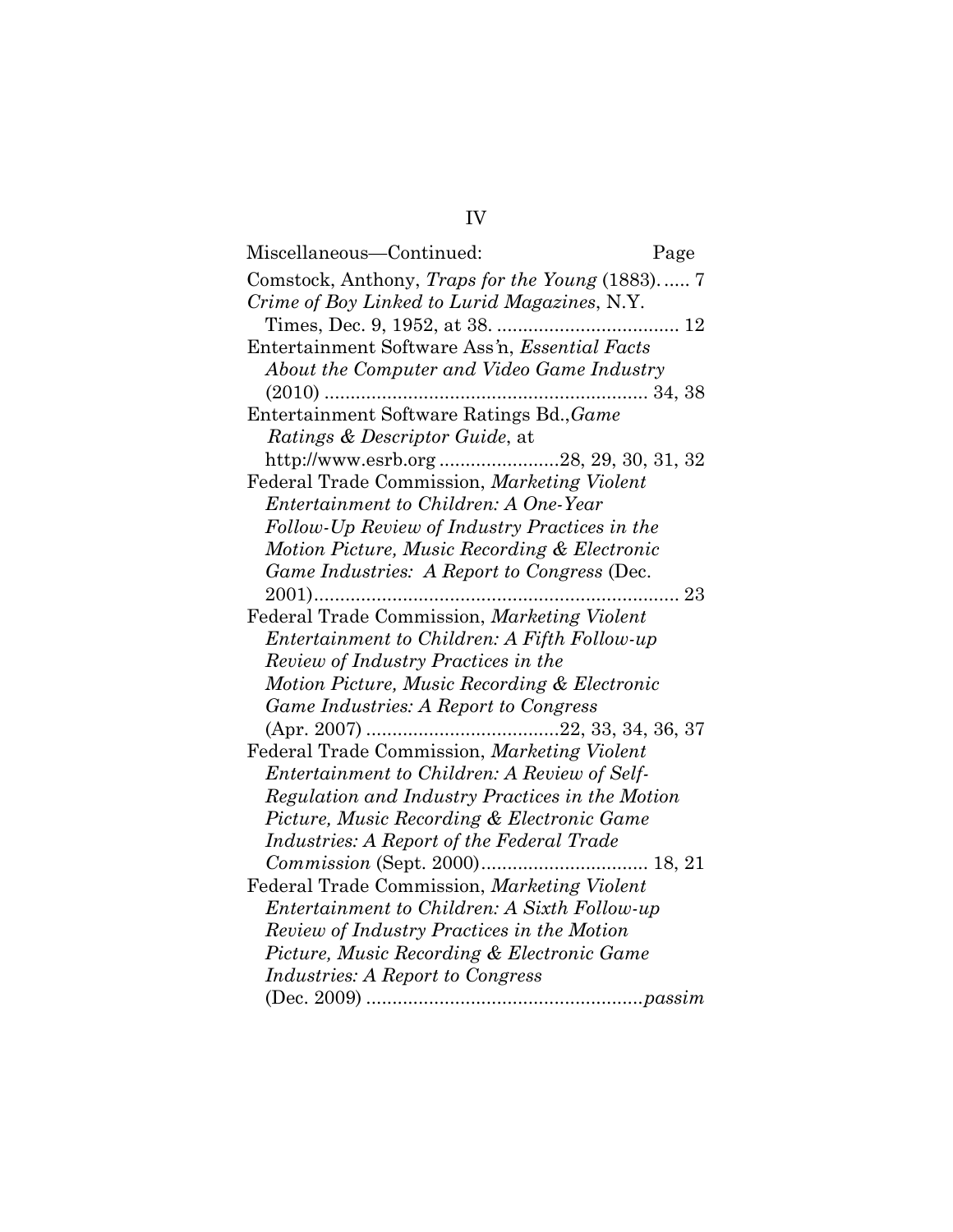| Miscellaneous—Continued:                          | Page |
|---------------------------------------------------|------|
| Federal Trade Commission, Press Release,          |      |
| Makers of Grand Theft Auto: San Andreas           |      |
| Settle FTC Charges (June 8, 2006)  32             |      |
| Figliola, Patricia M., Cong. Research Serv.,      |      |
| RL32729, V-Chip and TV Ratings:                   |      |
| Monitoring Children's Access to TV                |      |
|                                                   |      |
| Gentile, Douglas A. & Walsh, David A.,            |      |
| A Normative Study of Family Media                 |      |
| Habits, 23 J. Applied Developmental               |      |
|                                                   |      |
| Gentile, Douglas A. et al., Media Ratings         |      |
| for Movies, Music, Video Games, and               |      |
| <i>Television: A Review of the Research and</i>   |      |
| Recommendations for Improvements,                 |      |
| 16 Adolescent Med. Clinics 427 (2005) 25          |      |
| The Great Train Robbery (Edwin S. Porter 1903)  8 |      |
| Grimm, Jacob & Grimm, Wilhelm,                    |      |
| The Annotated Brothers Grimm                      |      |
|                                                   |      |
| Gumbel, Andrew, Boy, 14, Kills Himself After      |      |
| Shooting Four In School Rampage, Indep.,          |      |
|                                                   | 15   |
| Haninger, Kevin & Thompson, Kimberly M.,          |      |
| Content and Ratings of Teen-Rated                 |      |
| Video Games, 291 J. Am. Med. Ass'n 856            |      |
|                                                   | . 35 |
| Juvenile Delinquency (Television Programs):       |      |
| Hearings Before the Subcomm. to Investigate       |      |
| Juvenile Delinguency of the Senate Comm.          |      |
| on the Judiciary, 83d Cong., 2d Sess. (1954) 13   |      |

# V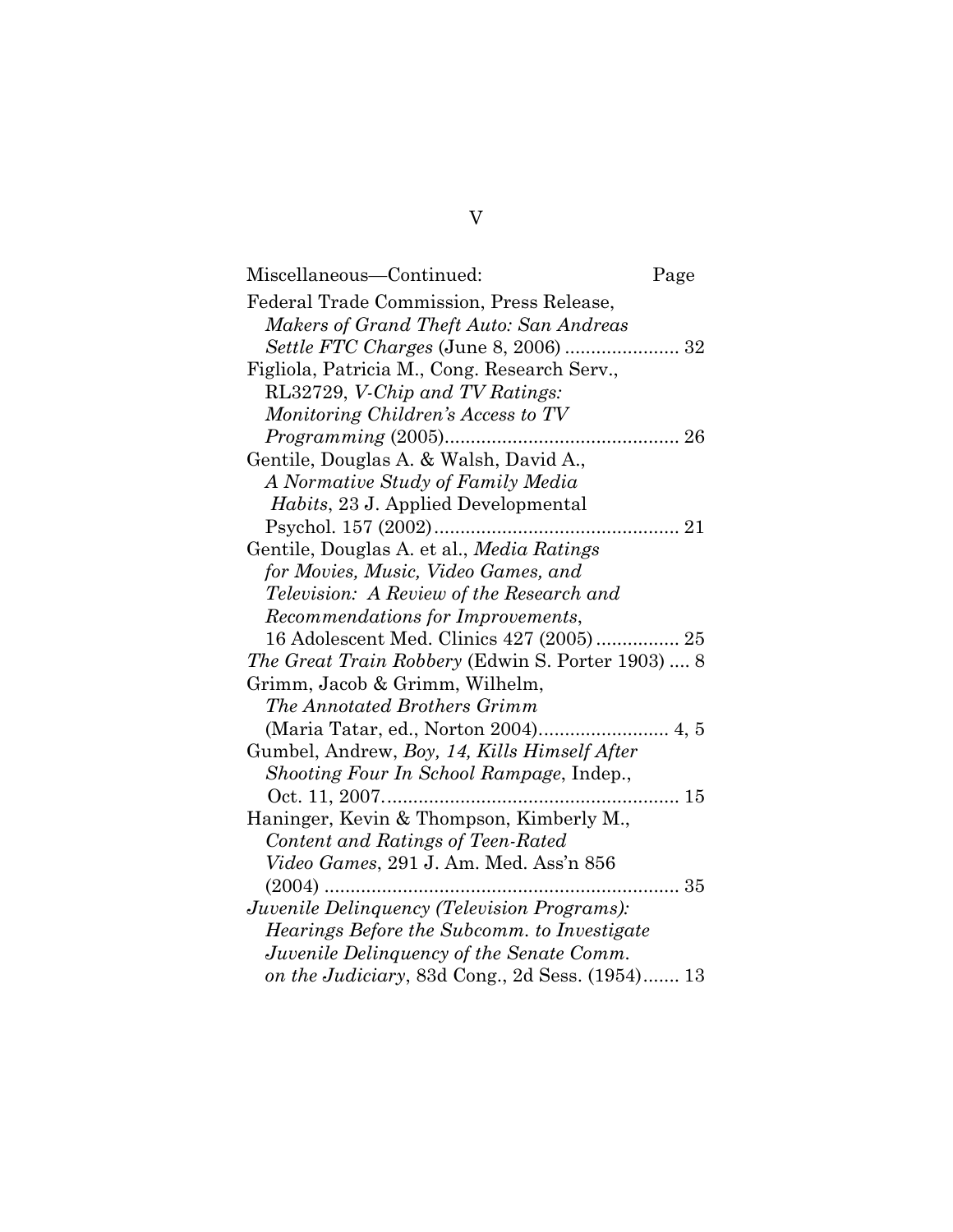# VI

| Miscellaneous-Continued:                           | Page |
|----------------------------------------------------|------|
| Microsoft, What can I control with Parental        |      |
| Controls?, at http://windows.microsoft.com/en-     |      |
| US/windows-vista/What-can-I-control-with-          |      |
|                                                    |      |
| Mosk, Richard M., Motion Picture Ratings in the    |      |
| United States, 15 Cardozo Arts & Ent. L.J.         |      |
|                                                    |      |
| Moving Pictures as Helps to Crime, N.Y. Times,     |      |
|                                                    | . 8  |
| Murray, John P., The Impact of Televised           |      |
| Violence, 22 Hofstra L. Rev. 809 (1993-94) 13, 14  |      |
| Musgrove, Mike, A Computer Game's Quiet Little     |      |
| Extra: Parental Control Software, Wash. Post,      |      |
|                                                    |      |
| Nat'l Inst. on Media & Fam., 13th Annual           |      |
| MediaWise Video Game Report Card                   |      |
|                                                    |      |
| New War Started on Crime Comics,                   |      |
|                                                    |      |
| Nintendo, <i>Parental Controls</i> , at http://    |      |
|                                                    |      |
| Preston, Dr. Mary I., Children's Reactions to      |      |
| Movie Horrors and Radio Crime, 19 J. of            |      |
|                                                    |      |
| Radio Gore Criticized for Making Children's        |      |
| Hour a Pause That Depresses, Newsweek,             |      |
| Nov. 8, 1937                                       | 10   |
| Recording Industry Association of America,         |      |
| <i>Parental Advisory Label ("PAL") Program, at</i> |      |
| http://www.riaa.com/parentaladvisory.php 15, 26    |      |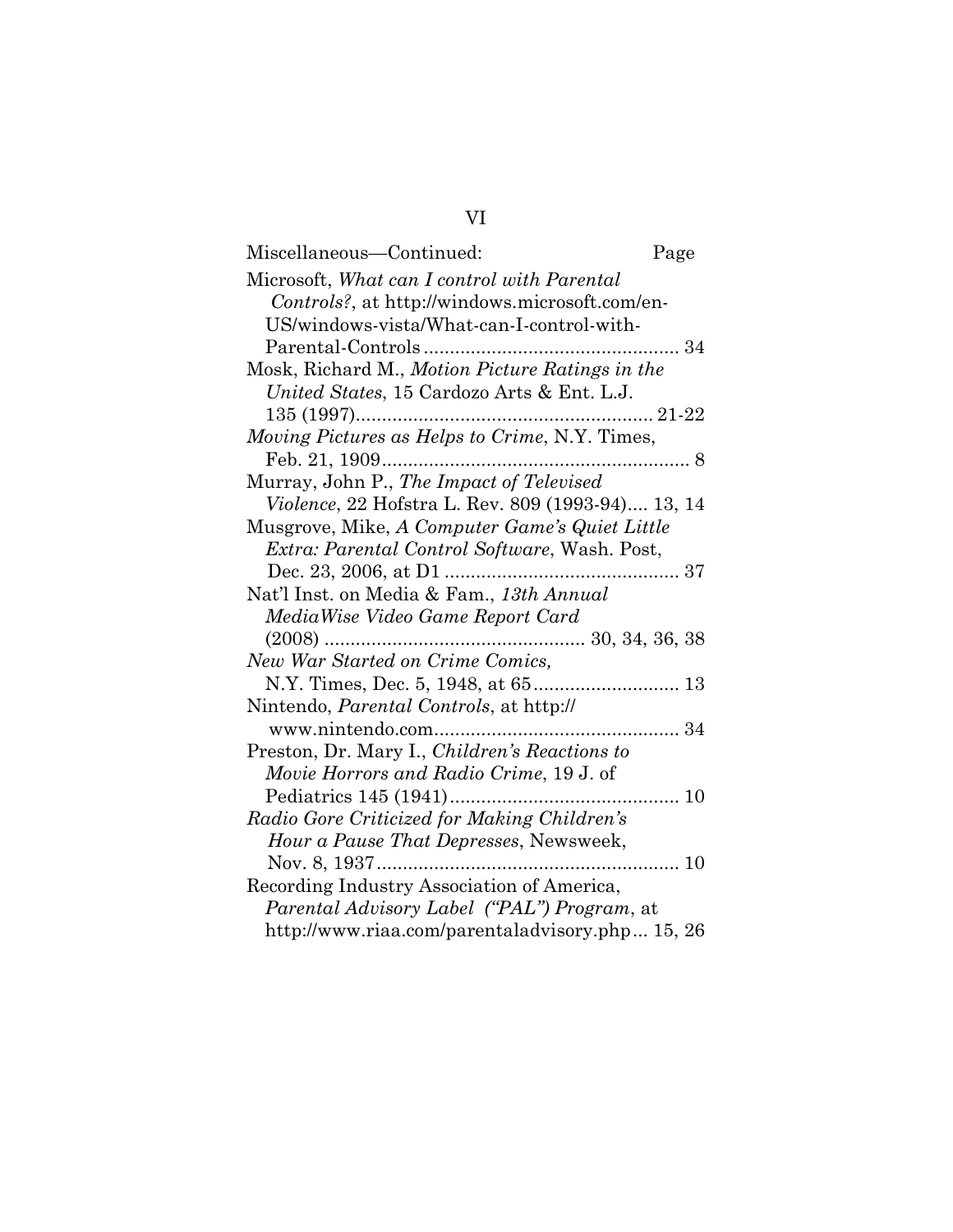## VII

| Miscellaneous-Continued:                                | Page |
|---------------------------------------------------------|------|
| Rideout, Victoria, Parents, Children and Media:         |      |
| A Kaiser Family Foundation Survey (Kaiser               |      |
| Family Found. Publ'n No. 7638, 2007).  26               |      |
| Scantlin, Rhonda M. & Jordan, Amy B.,                   |      |
| Families' Experiences with the V-Chip: An               |      |
| <i>Exploratory Study</i> , 6 J. Fam. Comm. 139          |      |
| $(2006)$                                                | .26  |
| Schechter, Harold, Savage Pastimes: A Cultural          |      |
| <b>History of Violent Entertainment</b>                 |      |
|                                                         |      |
| Septimus, Jacob, The MPAA Ratings System: A             |      |
| Regime of Private Censorship and Cultural               |      |
| Manipulation, 21 Colum. VLA J.L. & Arts 69              |      |
|                                                         | . 9  |
| Thierer, Adam, Progress & Freedom Found.,               |      |
| Parental Controls & Online Child Protection:            |      |
|                                                         |      |
| Thirteen Year Old Desperado, N.Y. Times,                |      |
|                                                         |      |
| Thompson, Kimberly M. & Haninger, Kevin,                |      |
| Violence in E-Rated Video Games,                        |      |
| 286 J. Am. Med. Ass'n 591 (2001) 35                     |      |
| Tickle, Jennifer J. et al., Tobacco, Alcohol, and Other |      |
| Risky Behaviors in Film: How Well do MPAA Rat-          |      |
| ings Distinguish Content?, 14 J. Health Comm.           |      |
|                                                         |      |
| TV Parental Guidelines, Understanding the TV            |      |
| <i>Ratings</i> , at http://www.tvguidelines.org/        |      |
|                                                         |      |
| Twitchell, James B., Preposterous Violence:             |      |
| Fables of Aggression in Modern                          |      |
|                                                         | 7    |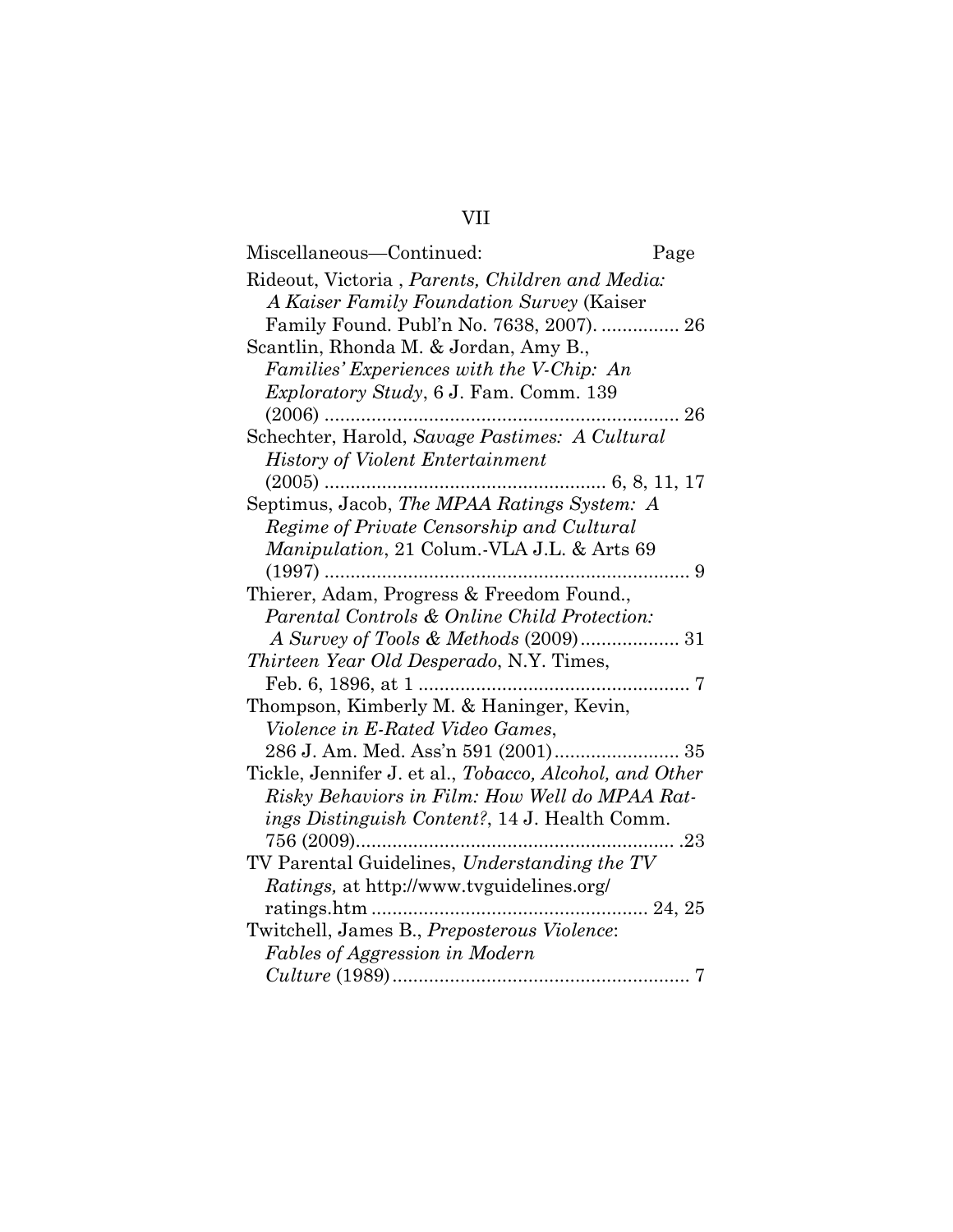# VIII

| Miscellaneous-Continued:                            | Page |
|-----------------------------------------------------|------|
| Wertham, Fredric, The Comics Very Funny!,           |      |
| Saturday Review, May 29, 1948, at 6 11              |      |
| Wertham, Fredric, It's Still Murder: What Parents   |      |
| <i>Still Don't Know About Comic Books, Saturday</i> |      |
|                                                     |      |
| Xbox, Family Settings, at http://www.xbox.com/en-   |      |
| US/support/familysettings/default.htm  34           |      |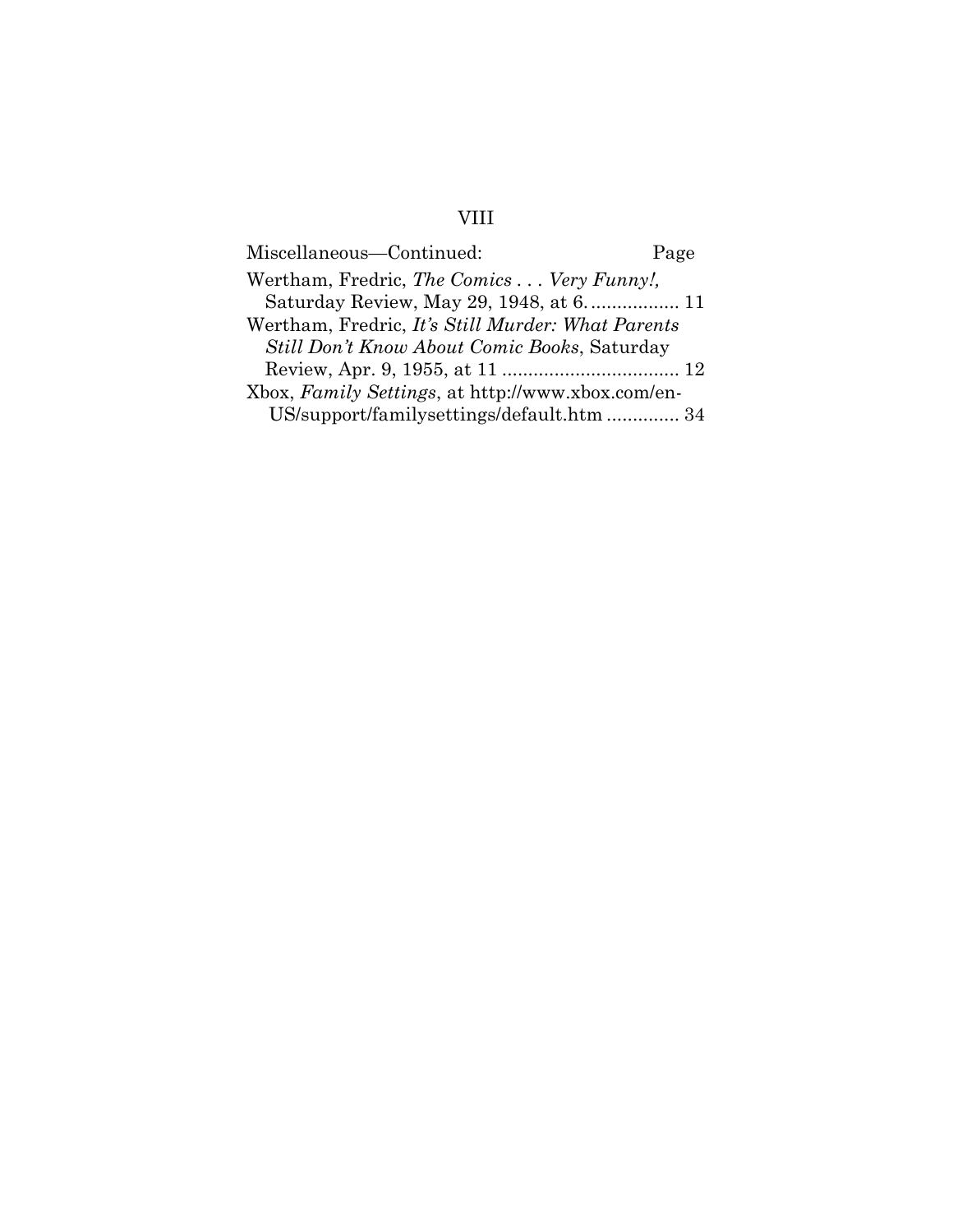#### **INTEREST OF THE AMICUS CURIAE**<sup>1</sup>

The Cato Institute was established in 1977 as a nonpartisan public policy research foundation dedicated to advancing the principles of individual liberty, free markets, and limited government. Cato's Center for Constitutional Studies was established in 1989 to help restore the principles of limited constitutional government that are the foundation of liberty. Toward those ends, Cato publishes books and studies, conducts conferences and forums, publishes the annual *Cato Supreme Court Review*, and files *amicus* briefs. Cato has a substantial interest in this case because the California law at issue, if upheld, has the potential to erode First Amendment rights and insert the heavy hand of government into the individual choices of consumers, businesses, and parents.

#### **SUMMARY OF ARGUMENT**

This case concerns a California statute that seeks to protect minors by making it illegal to sell a "violent video game" to anyone under the age of 18.<sup>2</sup>

<sup>&</sup>lt;sup>1</sup> No counsel for a party authored this brief in whole or part, and no counsel or party made a monetary contribution to fund the preparation or submission of this brief. No person other than the *amicus curiae* and its counsel made any monetary contribution to its preparation and submission. The parties have consented to this filing.

<sup>2</sup> Under the statute,

<sup>&</sup>quot;violent video game" means a video game in which the range of options available to a player includes killing, maiming, dismembering, or sexually assaulting an image of a human being, if those acts are depicted in the game in a manner that does either of the following: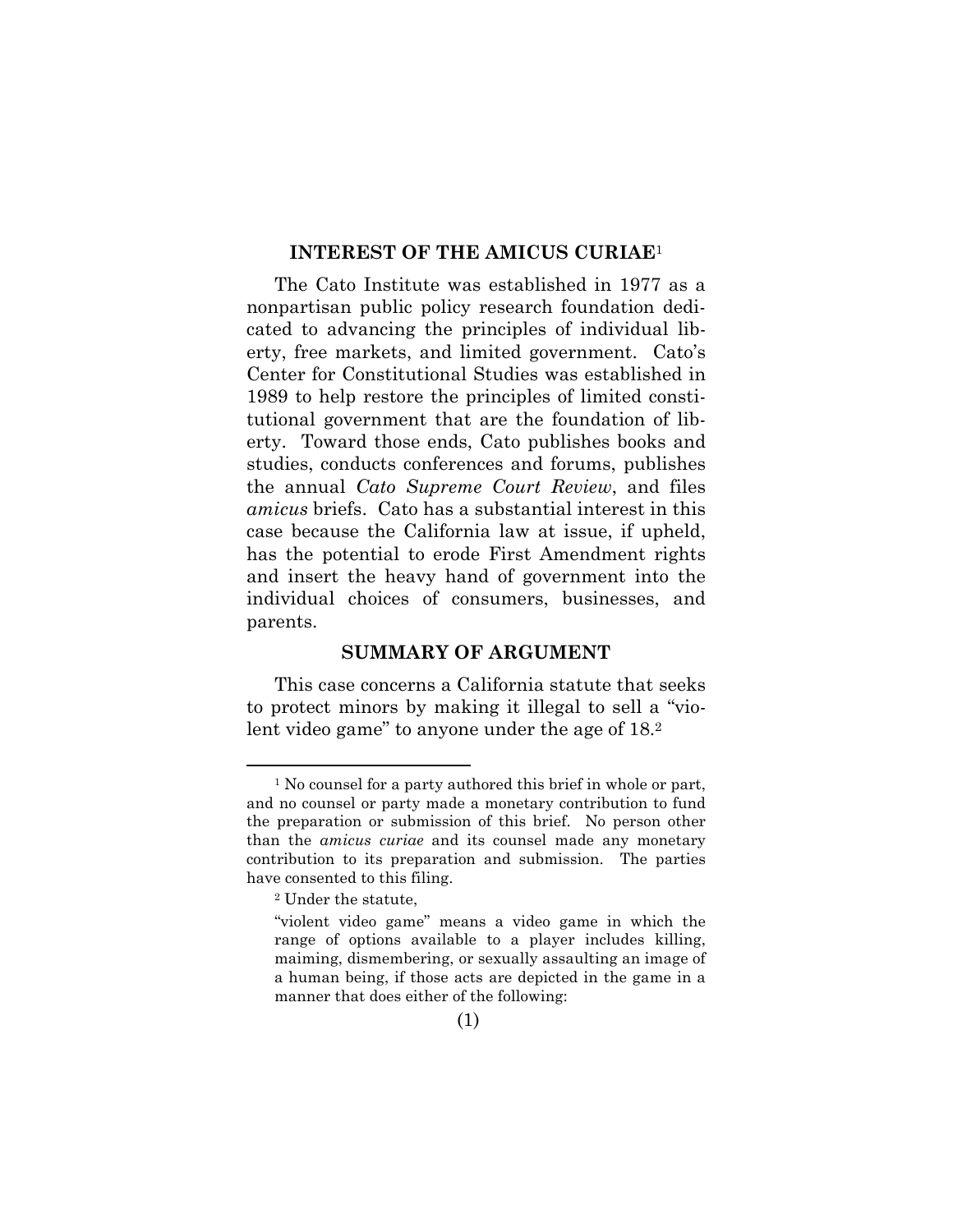According to petitioners, video games represent a uniquely violent entertainment phenomenon that merits unique restrictions on free speech. But the kinds of concerns raised against violence in video games are not unique or novel; they have been raised repeatedly in the past about other new entertainment forms, including dime novels, movies, radio drama, comic books, television, and popular music. Invariably, the best response has been industry selfregulation and parental involvement.

The most effective self-regulatory systems have been found to involve age-based ratings, detailed content description, and vigorous retailer enforcement. Such systems prevent minors from accessing mature content without parental consent while providing parents with the information necessary to decide for themselves the amount of exposure that is appropriate for their children.

(B) Enables the player to virtually inflict serious injury upon images of human beings or characters with substantially human characteristics in a manner which is especially heinous, cruel, or depraved in that it involves torture or serious physical abuse to the victim.

Cal. Civ. Code § 1746(d)(1).

<sup>(</sup>A) Comes within all of the following descriptions:

<sup>(</sup>i) A reasonable person, considering the game as a whole, would find appeals to a deviant or morbid interest of minors.

<sup>(</sup>ii) It is patently offensive to prevailing standards in the community as to what is suitable for minors.

<sup>(</sup>iii) It causes the game, as a whole, to lack serious literary, artistic, political, or scientific value for minors.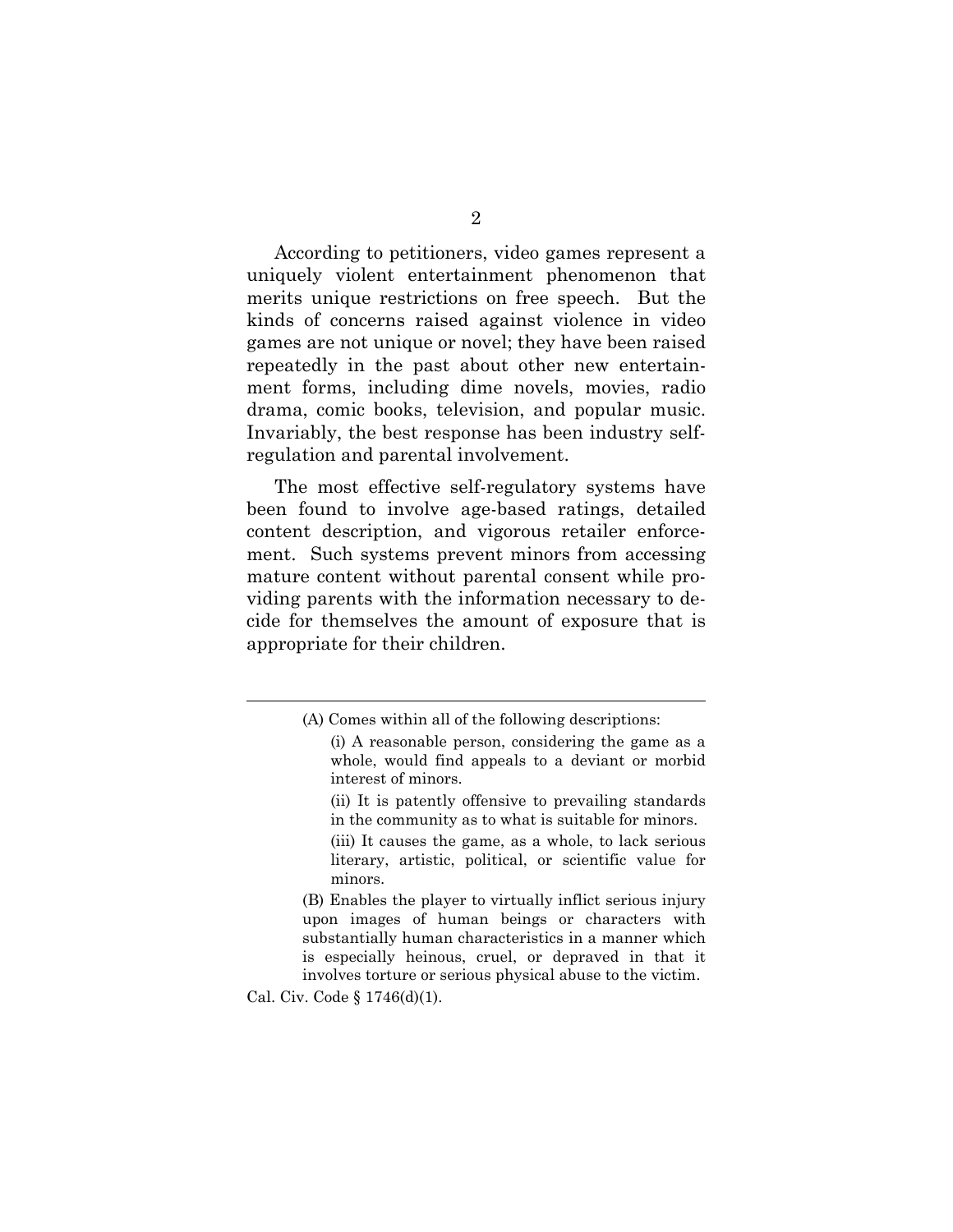The video game industry already has such a system, one that incorporates the most effective attributes of other entertainment industries' selfregulatory mechanisms while avoiding those elements that can limit their impact. Respected sources (including the Federal Trade Commission) have called the video game industry's ratings and enforcement regime the most effective industry selfregulation in the entertainment field today, and it is one that is continually improving. Moreover, most of the remaining shortcomings identified with the video game industry's system would not be addressed by the California statute. The current self-regulatory scheme is therefore a vastly preferable alternative to a restrictive law that impinges on free speech and would likely do more harm than good.

#### **ARGUMENT**

#### **I. Recurring Controversies About Violence In Entertainment Demonstrate That Statutory Prohibition Is Not Warranted**

Despite petitioners' attempts to depict video games as a new and uniquely violent entertainment phenomenon, many of the concerns and issues in this case are anything but new, but date back centuries, if not millennia. As Judge Richard Posner noted in rejecting an Indianapolis law restricting violent video games, violence has infused popular entertainment from our earliest days:

Classic literature and art, and not merely today's popular culture, are saturated with graphic scenes of violence, whether narrated or pictorial.

\* \* \* \*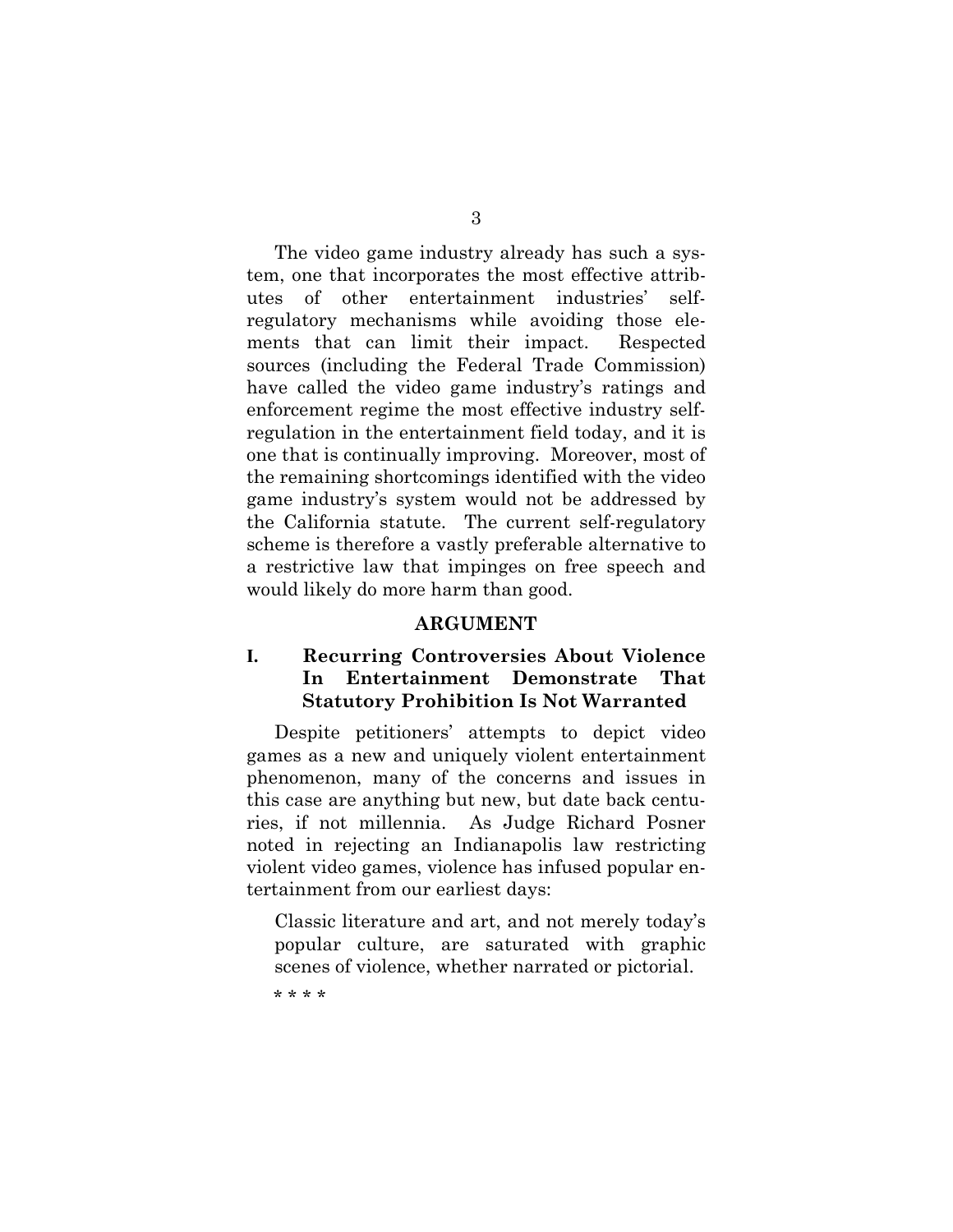\*\*\* Violence has always been and remains a central interest of humankind and a recurrent, even obsessive theme of culture both high and low. It engages the interest of children from an early age, as anyone familiar with the classic fairy tales collected by Grimm, Andersen, and Perrault are aware.

*Am. Amusement Mach. Ass'n* v. *Kendrick*, 244 F.3d 572, 575, 577 (7th Cir.), cert. denied, 534 U.S. 994 (2001).

Indeed, a story in the first collection of *Nursery and Household Tales* by the Brothers Grimm, titled "How the Children Played Butcher with Each Other," reads in its entirety:

A man once slaughtered a pig while his children were looking on. When they started playing in the afternoon, one child said to the other: "You be the little pig, and I'll be the butcher," whereupon he took an open blade and thrust it into his brother's neck. Their mother, who was upstairs in a room bathing the youngest child in the tub, heard the cries of her other child, quickly ran downstairs, and when she saw what had happened, drew the knife out of the child's neck and, in a rage, thrust it into the heart of the child who had been the butcher. She then rushed back to the house to see what her other child was doing in the tub, but in the meantime it had drowned in the bath. The woman was so horrified that she fell into a state of utter despair, refused to be consoled by the servants, and hanged herself. When her husband returned home from the fields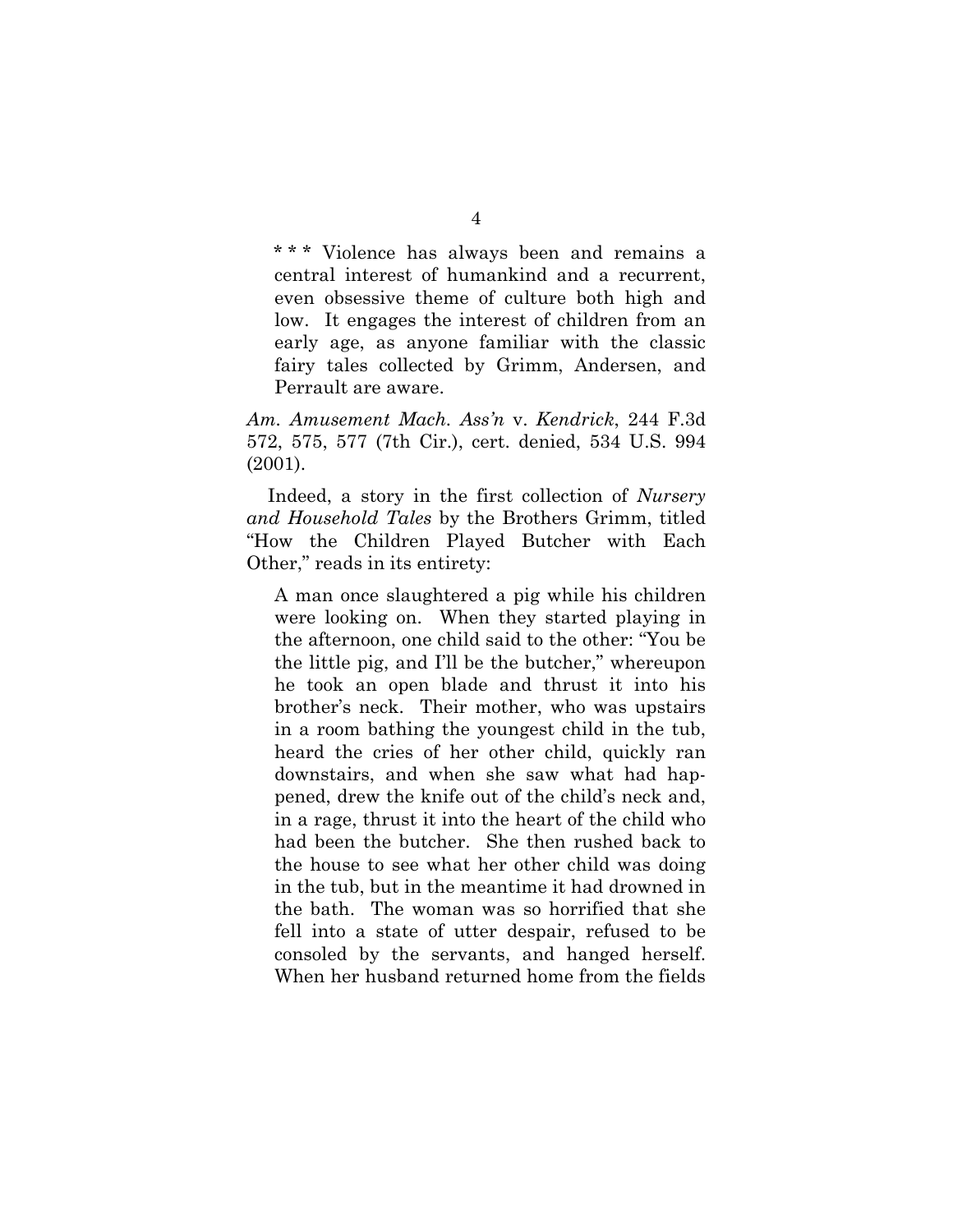and saw this, he was so distraught that he died shortly thereinafter.

Jacob Grimm & Wilhelm Grimm, *The Annotated Brothers Grimm* 372 (Maria Tatar, ed., Norton 2004) (1812).

Other nursery tales from the Brothers Grimm contain similarly graphic depictions. The Grimms' version of "Cinderella," for example, tells of Cinderella's stepsisters slicing off parts of their feet with a knife in order to fit into the slipper, only to have their deception discovered when the prince noticed that "blood was spurting" from the shoe. *Id*. at 125- 26. At the story's end, the stepsisters' eyes are pecked out by doves, punishing them "for their wickedness and malice with blindness for the rest of their lives." *Id*. at 127.

The Grimms' tales were criticized for their content and some critics urged parents to keep the stories out of the hands of children. *Id*. at xxxix. In response, the Grimms toned down or removed many of the more lurid parts in later editions. *Id*. at xlii. The Grimms, however, did more to eliminate sexual references than depictions of violence, and sometimes increased the degree of violence suffered by wrongdoers to emphasize aspects of morality. *Id*. at xliii-xlv.

The Grimms' tales, of course, were far from the first entertainment to contain representations of violence. Homer's *Odyssey*, in Judge Posner words, contains "graphic descriptions of Odysseus's grinding out the eye of Polyphemus with a heated, sharpened stake," *Kendrick*, 244 F.3d at 577, and much of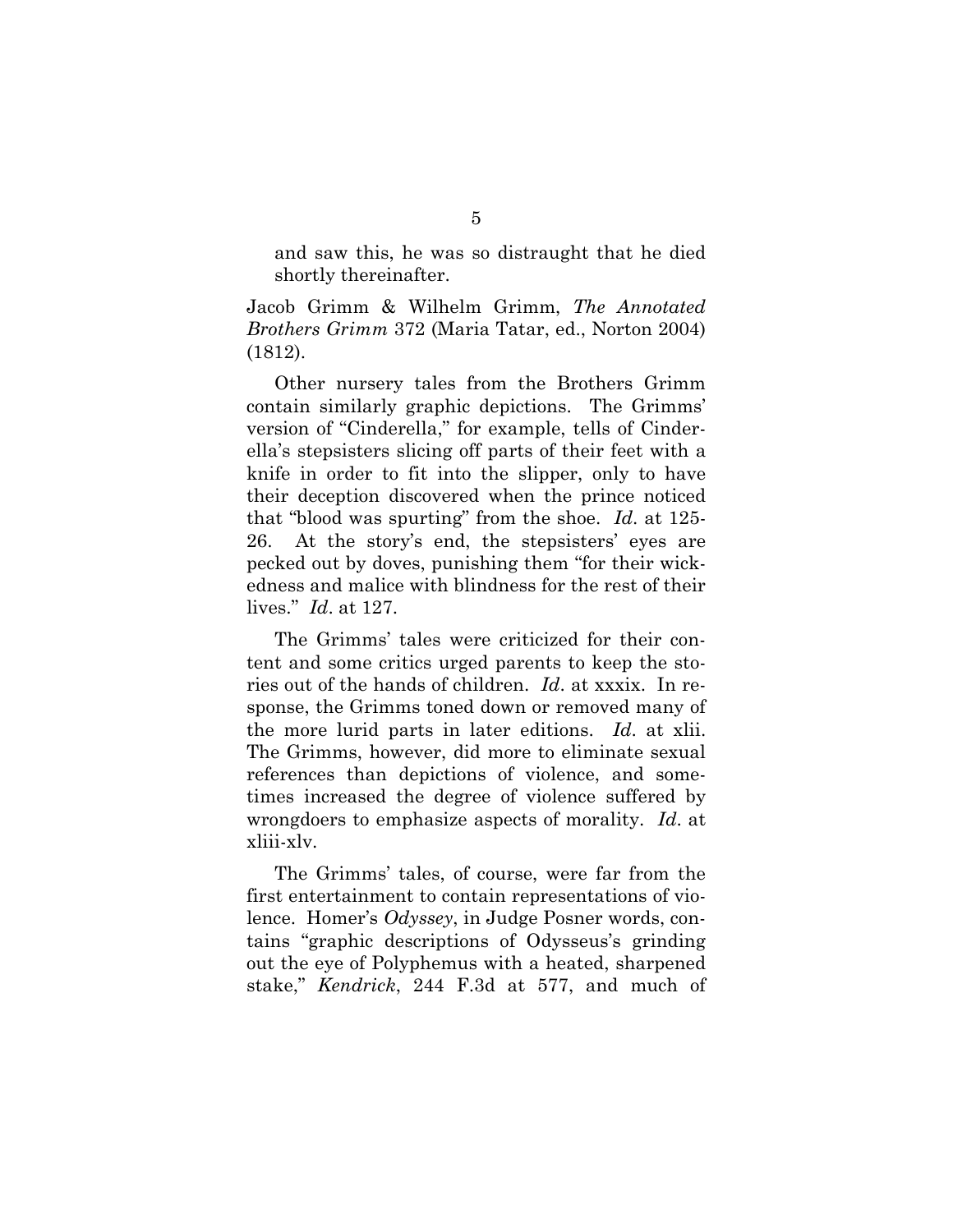Shakespeare's entertainment, in its non-bowdlerized form,3 is not for the faint of heart. And for as long as there has been violence in popular entertainment, there has been criticism that violent content is inappropriate for minors.

It is not the purpose of this brief to discuss the validity of such concerns, but a brief summary of depictions of violence in entertainment through history demonstrates that there is nothing novel about the present controversy. Similar concerns in the past were largely addressed without legislation that restricted speech. In each instance, the controversial new medium was portrayed as petitioners attempt to portray video games: as a unique and grave threat to morals and safety.

#### **A. Dime Novels and Penny Dreadfuls Were Thought to Corrupt the Young**

In the mid-to-late 1800s, the "dime novel" and "penny dreadfuls" first brought inexpensive literary entertainment to the masses. They were decried as overly violent and harmful to young readers. Dime novels averaged, by one estimate, some twenty killings per novel, and were often blamed for antisocial conduct. Harold Schechter, *Savage Pastimes: A Cultural History of Violent Entertainment* 33 (2005). Newspaper articles of the time are replete with tales like that of 13-year old Ernest Rossies of Brooklyn, N.Y., who fired a gun during a robbery and whose "friends say that he is the victim of dime novel lit-

<sup>3</sup> In 1818, Thomas Bowdler published *The Family Shakespeare*, an expurgated version of Shakespeare's work intended to be more appropriate for women and children.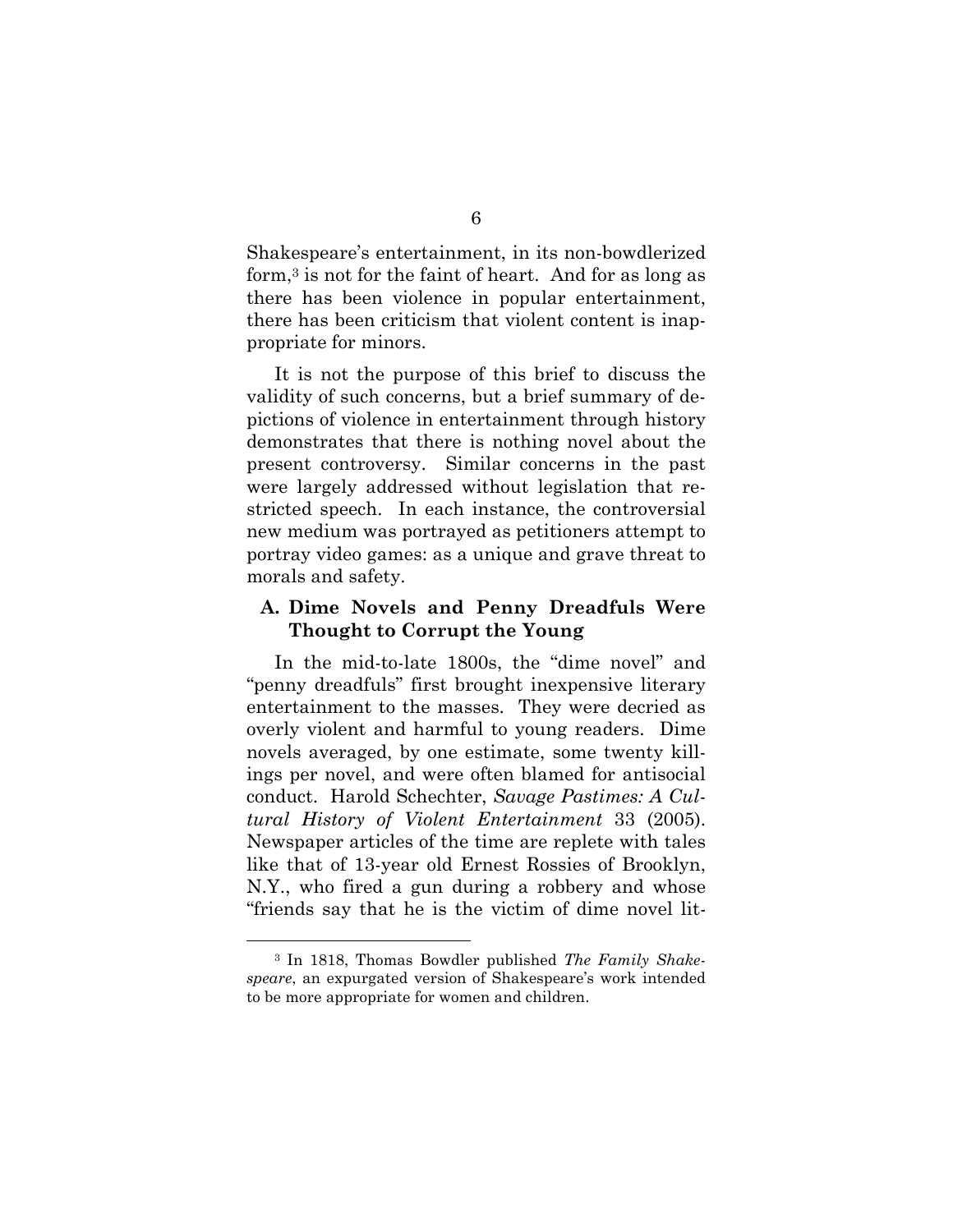erature." *Thirteen Year Old Desperado*, N.Y. Times, Feb. 6, 1896, at 1. A similar newspaper account reports that "Daniel McLaughlin, fifteen years[,] \* \* \* sought to emulate the example of the heroes of the dime novels and 'held up' Harry B. Weir in front of 3 James Street last night." *City and Suburban News, New York*, N.Y. Times, Jan. 27, 1890, at 2.

In England, "penny dreadful" publications (so named because of their price and content) were condemned for glorifying criminals and reveling in graphic depictions of violent behavior. They were blamed for youthful delinquency by the media and parents alike. "There isn't a boy or a young lad tried at our Courts of Justice whose position there is not more or less due the effect of unwholesome literature upon his mind," opined the recorder for the City of London in 1885. James B. Twitchell, *Preposterous Violence: Fables of Aggression in Modern Culture* 169 (1989) (quoting Sir Thomas Chambers in the periodical *The Boy's Own Paper*).

The popularity of such fare, and its perceived impact on the young, caught the attention of Anthony Comstock, renowned Post Office Inspector and member of the New York Society for the Suppression of Vice. While Comstock is better known for his vehement opposition to sexual content, he also campaigned against cheap popular literature out of fear that its violent portrayals would lead minors toward "corruption and criminality." Anthony Comstock, *Traps for the Young* ix (1883).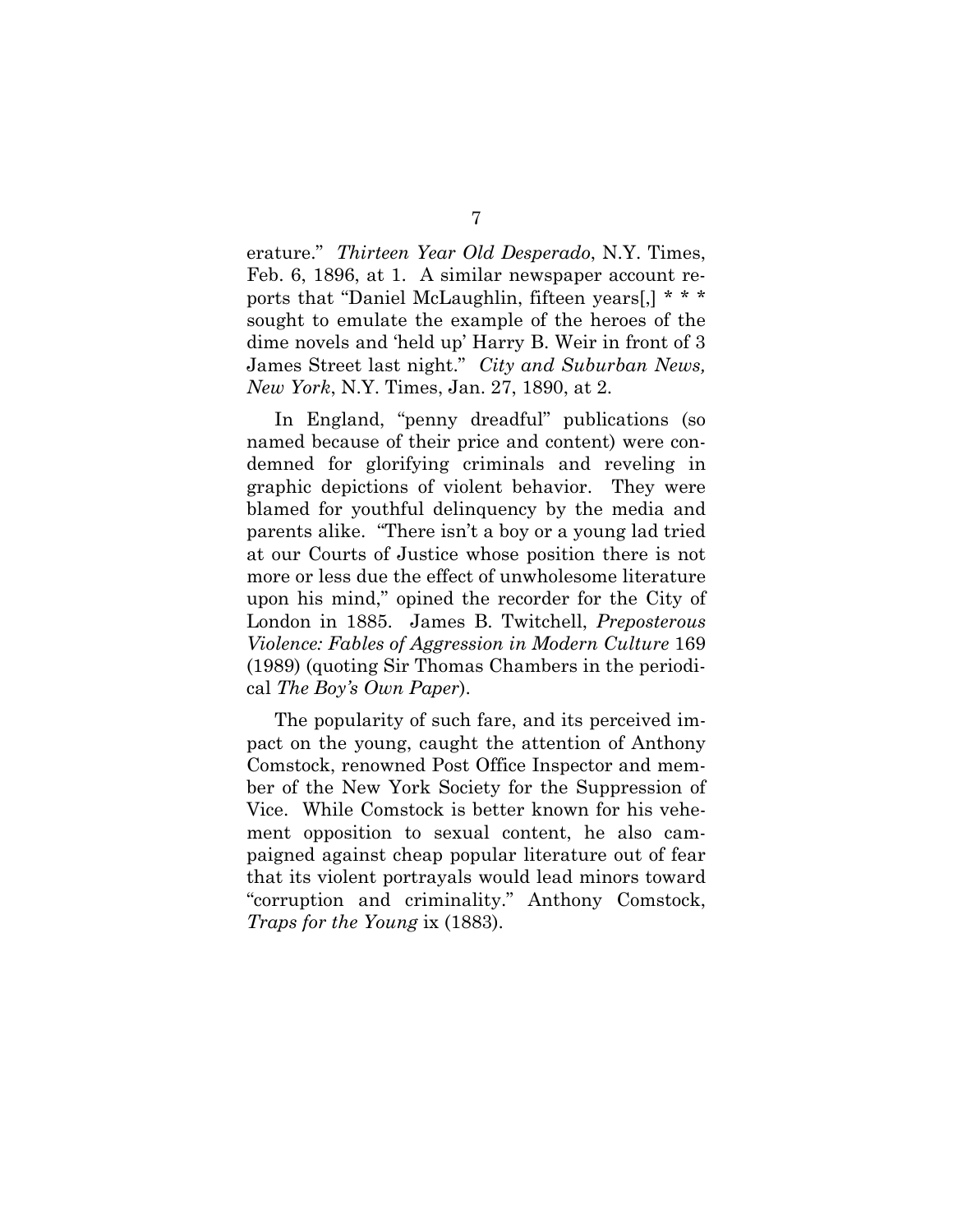#### **B. Movie Violence Was Initially Viewed as Even More Harmful Than Dime Novels**

The arrival of moving pictures sparked similar concerns about their depictions of violence. As the *New York Times* wrote in 1909:

The days when the police looked upon dime novels as the most dangerous of textbooks in the school for crime are drawing to a close. They have found a new subject for attack. They say that the moving picture machine, when operated by the unscrupulous, or possibly unthinking, tends even more than did the dime novel to turn the thoughts of the easily influenced to paths which sometimes lead to prison.

#### *Moving Pictures as Helps to Crime*, N.Y. Times, Feb. 21, 1909.

One of the very first films to feature a narrative storyline, *The Great Train Robbery*, was denounced for its violence and blamed for real-life imitators, even when there was no evidence that criminals had seen it. Schechter, *supra,* at 119. That film contained some seven killings in its roughly ten-minute length, including one victim who was struck repeatedly in the head with a lump of coal and thrown off a train, and another who was shot in the back at close range. *The Great Train Robbery* (Edwin S. Porter 1903).

Concern over depictions of sexual content and violence prompted several states to censor film content, restrictions that this Court upheld because such movies could "be used for evil." *Mutual Film Corp.* v. *Indus. Comm'n of Ohio*, 236 U.S. 230, 242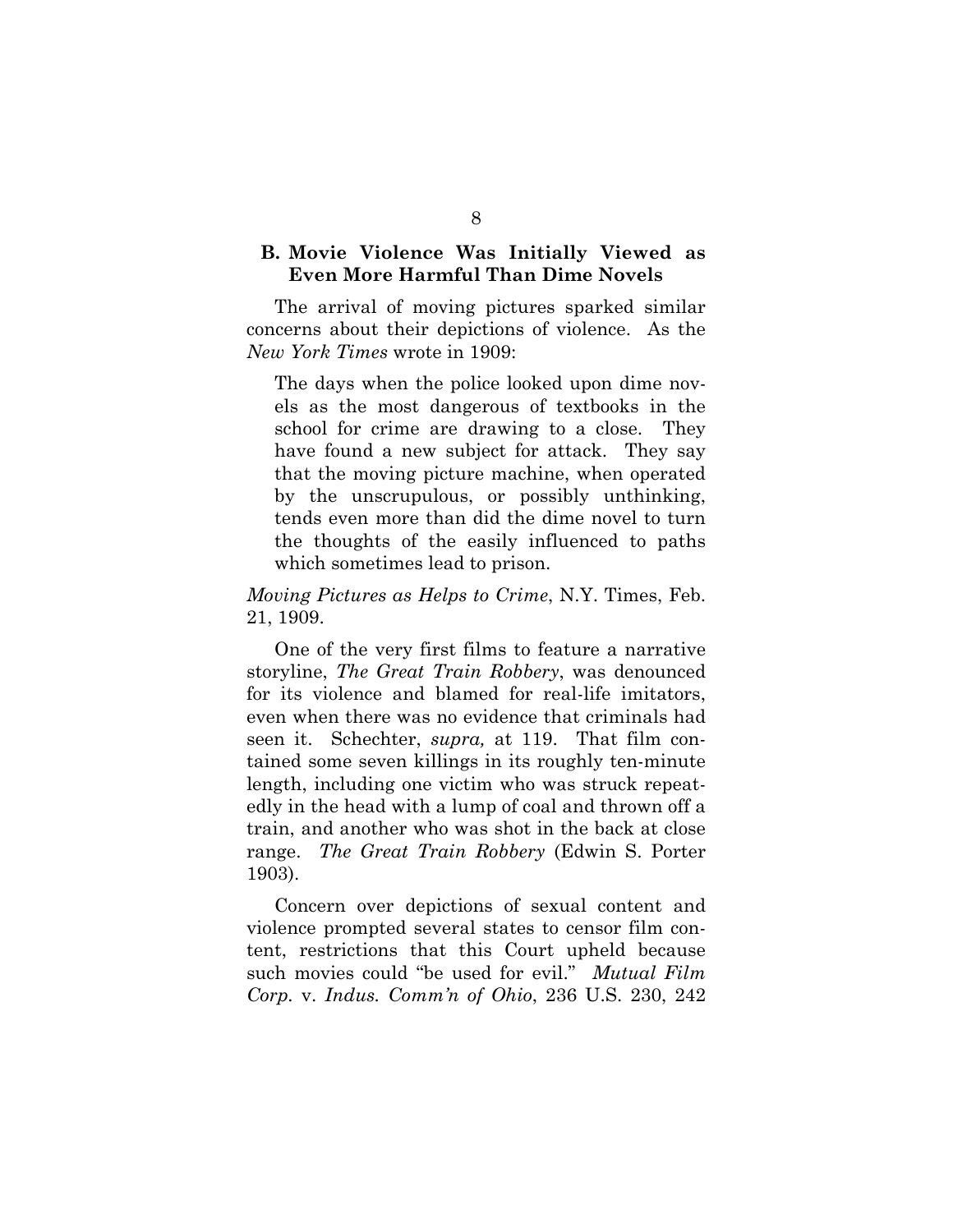(1915). Parental concerns, as well as the fear of additional censorship, prompted the creation of the Hays Code in 1930, which provided a seal of approval to films only in the absence of certain forbidden elements. Open-mouth kissing and verbal profanity, for example, were not allowed, and criminals were not permitted to escape justice. Under the Code, films were simply approved or disapproved based upon whether they were deemed "moral" or "immoral." Jacob Septimus, *The MPAA Ratings System: A Regime of Private Censorship and Cultural Manipulation*, 21 Colum.-VLA J.L. & Arts 69, 71 (1996-97).

In 1952, this Court overruled *Mutual Film* and extended full First Amendment protection to movies, declaring that even were the Court to "accept the hypothesis [that] motion pictures possess a greater capacity for evil, particularly among the youth of a community, than other modes of expression[,] \* \* \* it does not follow that motion pictures should be disqualified from First Amendment protection." *Joseph Burstyn, Inc.* v. *Wilson*, 343 U.S. 495, 502 (1952). Despite that ruling, in 1965, the City of Dallas enacted the first movie classification regulation designed solely to protect children. This Court, in *Interstate Circuit, Inc.* v. *City of Dallas*, 390 U.S. 676 (1968), struck down the City's ordinance as violative of the First Amendment. Justice Marshall, writing for the majority, expressed support in dictum for a voluntary age-based classification scheme for movies. *Id*. at 690.

Dissatisfied with the Hays Code, and following the suggestion of Justice Marshall, the Motion Pic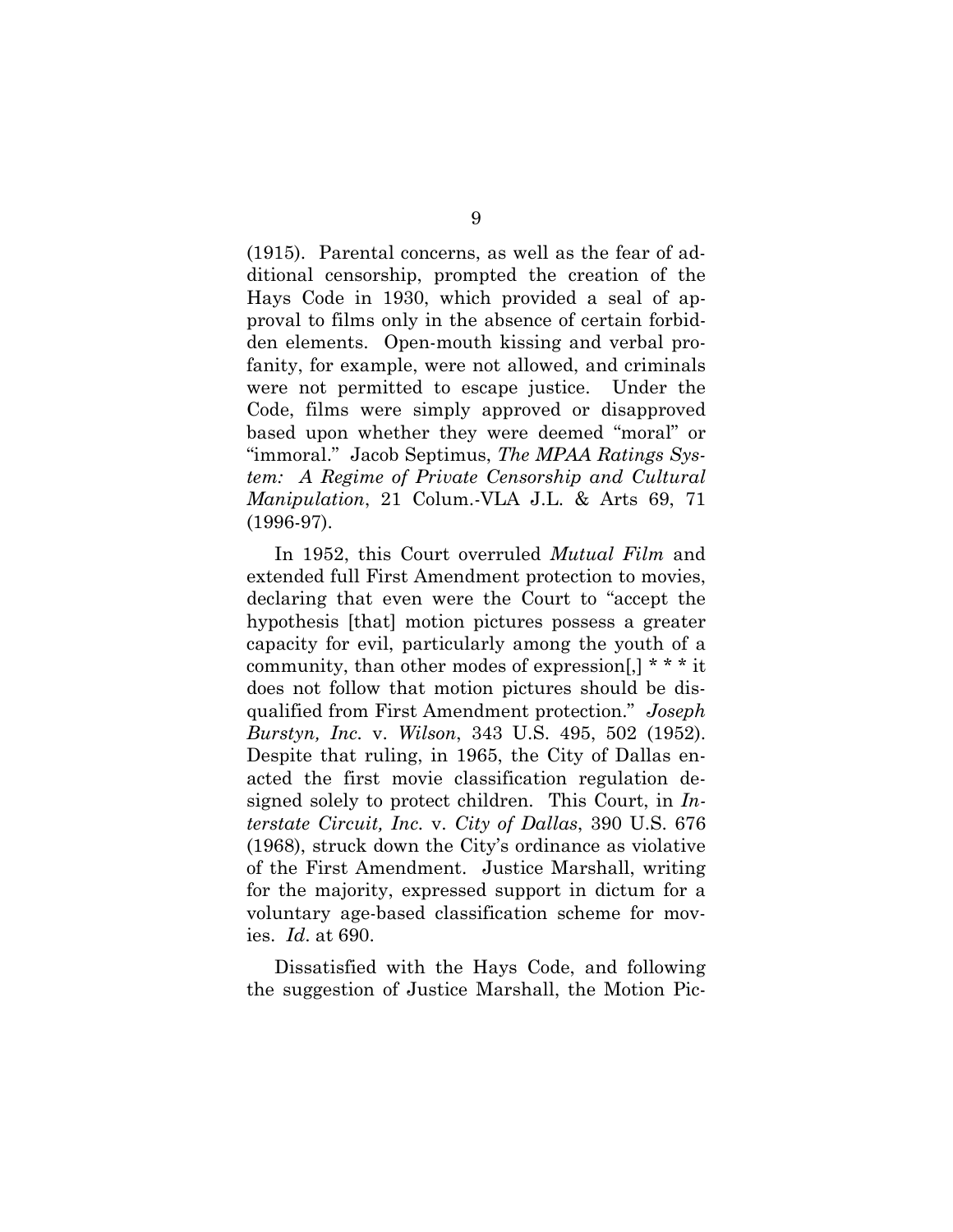ture Association of America ("MPAA"), in conjunction with the National Association of Theater Owners, created a voluntary age-based rating system. The MPAA system was designed to free filmmakers from the strictures of the Hays Code while enabling parents to decide for themselves whether a film's content is suitable for their children.

#### **C. Radio Violence Was Considered Harmful Because Of Its Intensity And Audio-Only Format**

Much like film, radio dramas were also criticized for bringing sensational fare into the home. *Radio Gore Criticized for Making Children's Hour a Pause That Depresses*, Newsweek, Nov. 8, 1937, at 26. In 1941, pediatrician Dr. Mary Preston released a study concluding that a majority of children had a "severe addiction" to radio crime drama. Mary I. Preston, *Children's Reactions to Movie Horrors and Radio Crime*, 19 J. of Pediatrics 145, 147-49 (1941). According to Preston, children obsessed over the horror and violence presented in such programs, often identifying with criminals and daydreaming about murder and mayhem.

Preston believed that exposure to this "indigestible mass forced into [a child's] mental craw" through radio and films had made children callous. *Id.* at 149. As proof, she quoted comments from 10-yearolds such as, "I don't mind killings now even when they are sawed up," and "Murders are best. Shooting and gangsters next. I liked the Vampire sucking out blood very much." *Id*. at 158, 163.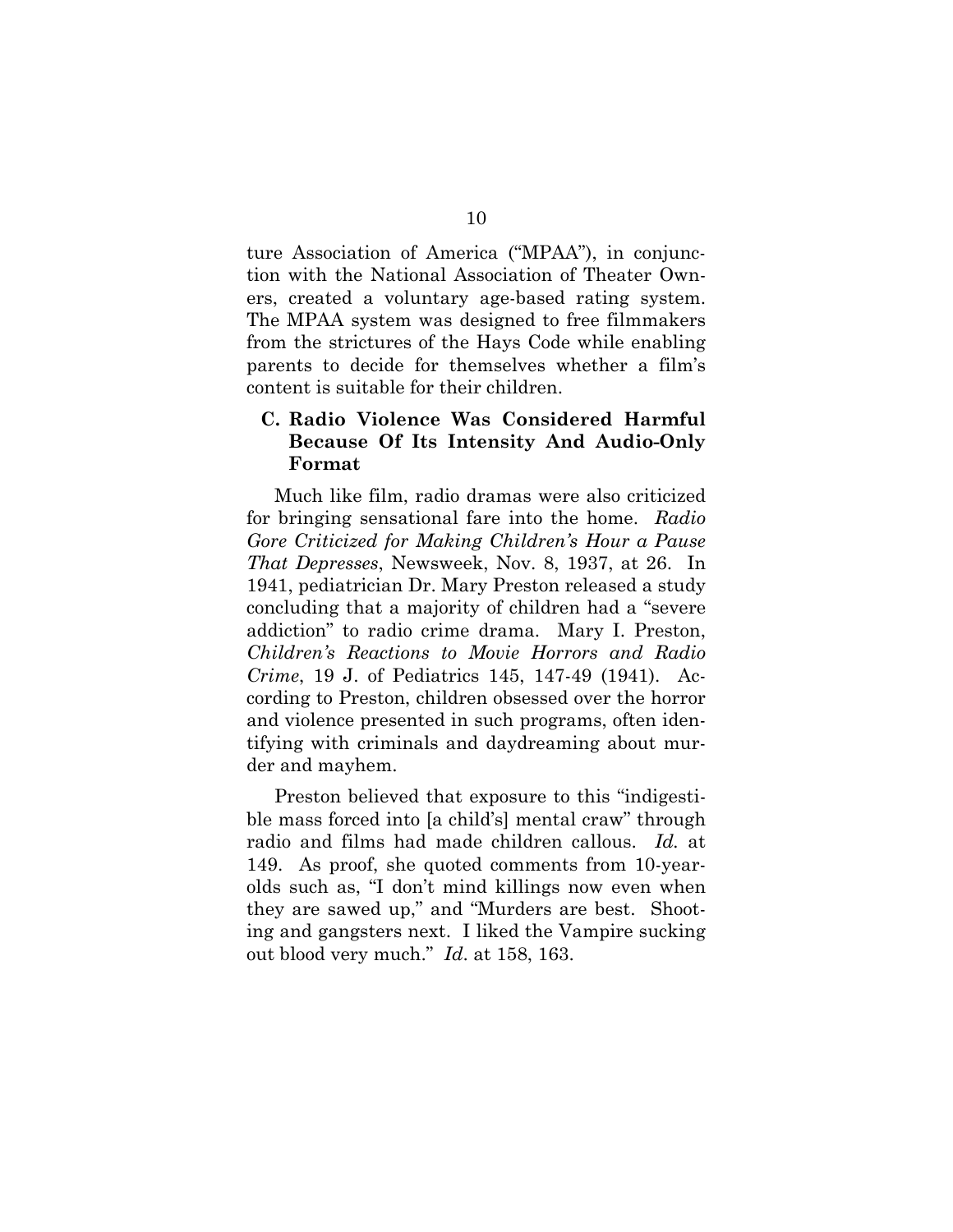Others argued that the radio medium was even more harmful to children than movies because its aural-only character made young listeners visualize the horror in their heads. This interactivity, according to critics, resulted in depictions that were more intense, and made it more difficult for listeners to distinguish radio violence from reality. Schechter, *supra,* at 130 (citing Lyman Bryson in The Journal of Adult Education, 1932).

#### **D. Comic Books Were Considered More Dangerous Than Previous Mediums**

Just as depictions of violence in films and radio were decried as "different" and more damaging than those of earlier entertainment forms, similar claims were leveled against comic books in the 1940s and '50s. The crusade against comics was led by New York psychiatrist Dr. Fredric Wertham, who placed the blame for teenage degeneracy largely on comic book consumption:

A thirteen-year-old boy in Chicago has just murdered a young playmate. He told his lawyer, Samuel J. Andalman, that he reads all the crime comic books he can get hold of. He has evidently not kept up with the theories that comic-book readers never imitate what they read. He has just been sentenced to twenty-two years in jail; while the comic-book publishers who killed his mind with thoughts and methods of murder, and their experts who say his reading was good for him, continue as before.

Fredric Wertham, *The Comics . . . Very Funny*!, Saturday Review, May 29, 1948, at 6, 8.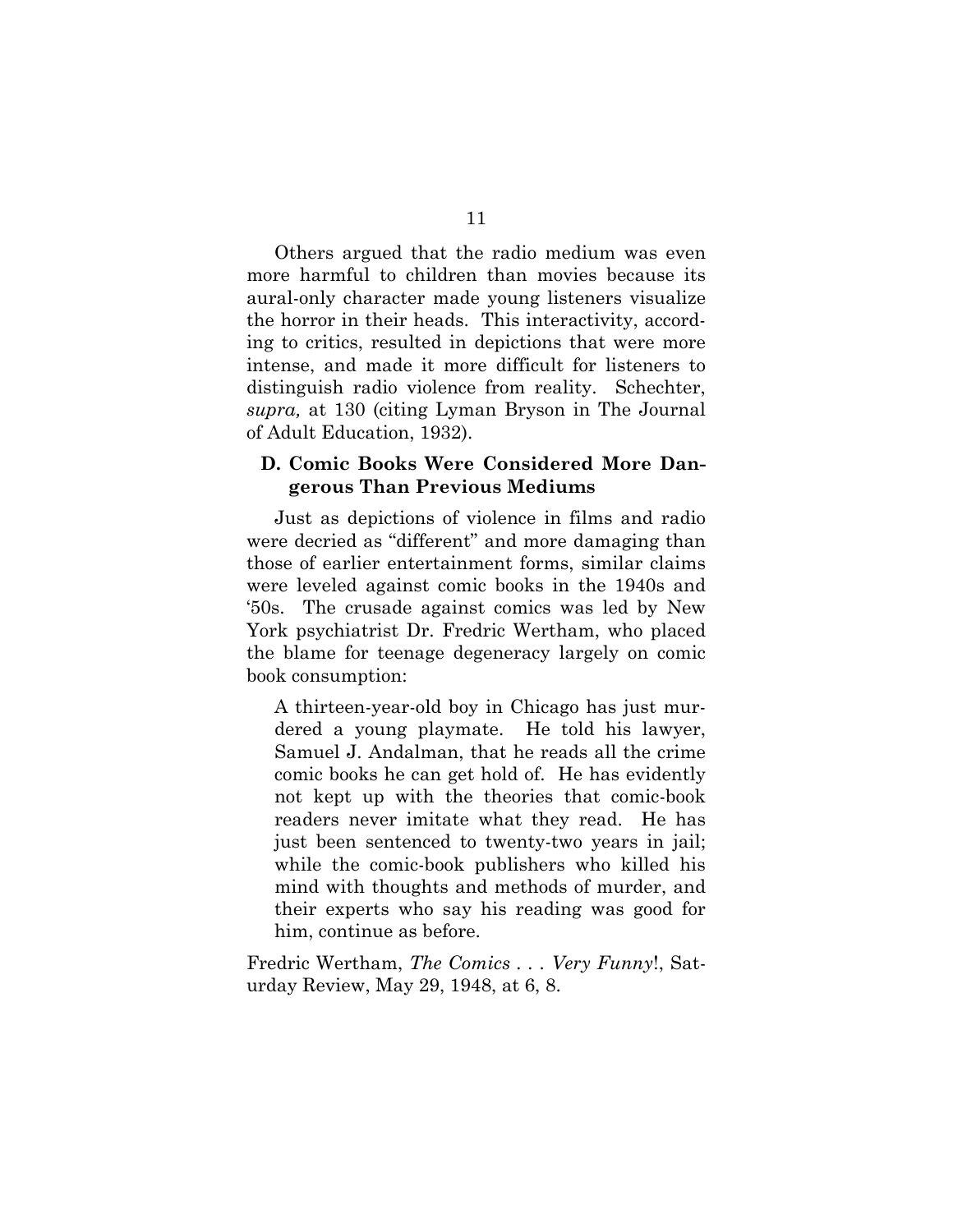Wertham asserted that while youth may have always relished sensational entertainment, comics were "an entirely new phenomenon" because of their numbers, their extreme depictions of "violence, cruelty, sadism, crime, beating, promiscuity, sexual perversion, race hatred, contempt for human beings, descriptions of every conceivable crime, every method of concealing evidence, and every way to avoid detection," and their widespread acceptance by adults. Fredric Wertham, *It's Still Murder: What Parents Still Don't Know About Comic Books*, Saturday Review, Apr. 9, 1955, at 11, 12. Said Wertham, "Never before in the history of civilized countries have adults been more deficient in their duty to the young." *Id*. at 46.

Complaints by Wertham and others led to repeated Congressional hearings at which many witnesses attributed violent behavior to consumption of comics. One mother testified that her 16-year old son, who along with friends had murdered a gas station attendant, had been a "good boy" before falling under the influence of comic books and "girlie magazines":

We definitely feel that these books were a contributing factor – if not more than that  $* * *$ . He never got into trouble. But a few months before this [murder] he started reading these things. He would just lie on the bed and read his comic books or just stare at the ceiling.

*Crime of Boy Linked to Lurid Magazines*, N.Y. Times, Dec. 9, 1952, at 38.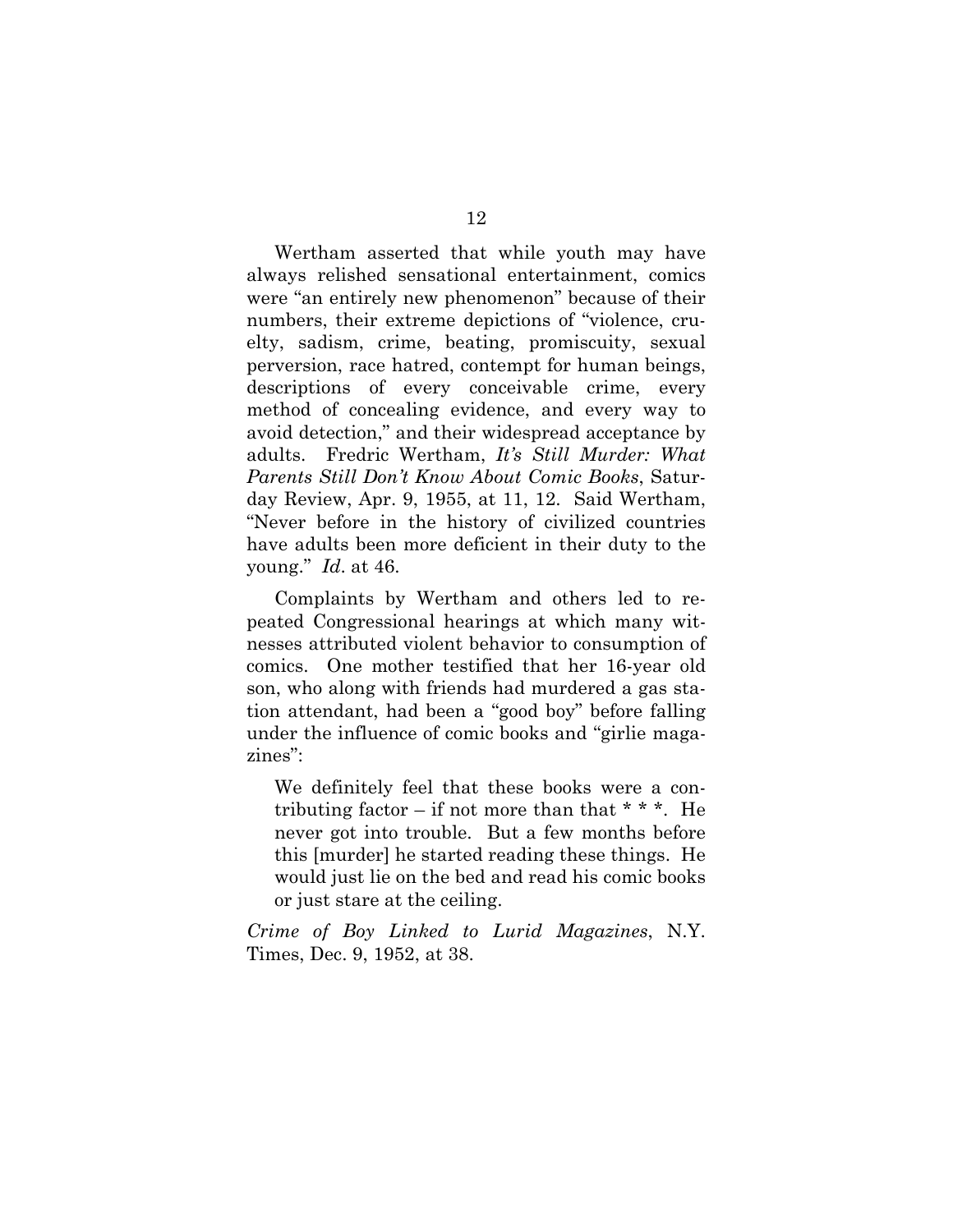Despite such testimony, Congress's final recommendation was to rely on industry self-regulation. In response, the industry devised the Comics Code Authority in 1954. The Authority laid out voluntary guidelines prohibiting the use of certain violent images and words in comic books and requiring, among other things, that good always prevail over evil. Code of the Comics Magazine Association of America, Code for Editorial Matter, General Standards Part A (6) (1954).<sup>4</sup>

#### **E. Television and Rock Music Also Have Been The Focus Of Great Concern**

With the arrival of television came familiar concerns about the effects of violent content. As early as 1954, the U.S. Senate held hearings on the impact of television programs on juvenile crime. *Juvenile Delinquency (Television Programs): Hearings Before the Subcomm. to Investigate Juvenile Delinquency of the Senate Comm. on the Judiciary*, 83d Cong., 2d Sess. (1954). Congress has intermittently held hearings on this topic ever since. John P. Murray, *The Impact of Televised Violence*, 22 Hofstra L. Rev. 809, 809-10 (1993-94). Studies and reports on television violence have been conducted by, among others, the U.S. Surgeon General, the National Research Council, the National Commission on the Causes and Prevention of Violence, the American Psychological Association,

<sup>4</sup> Some efforts to create alternatives to contemporary comic books contain a note of irony. In 1948, a group of parents concerned about the content of popular crime comics began publishing their own comic books depicting the fairy tales of, among others, the Brothers Grimm. *New War Started on Crime Comics*, N.Y. Times, Dec. 5, 1948, at 65.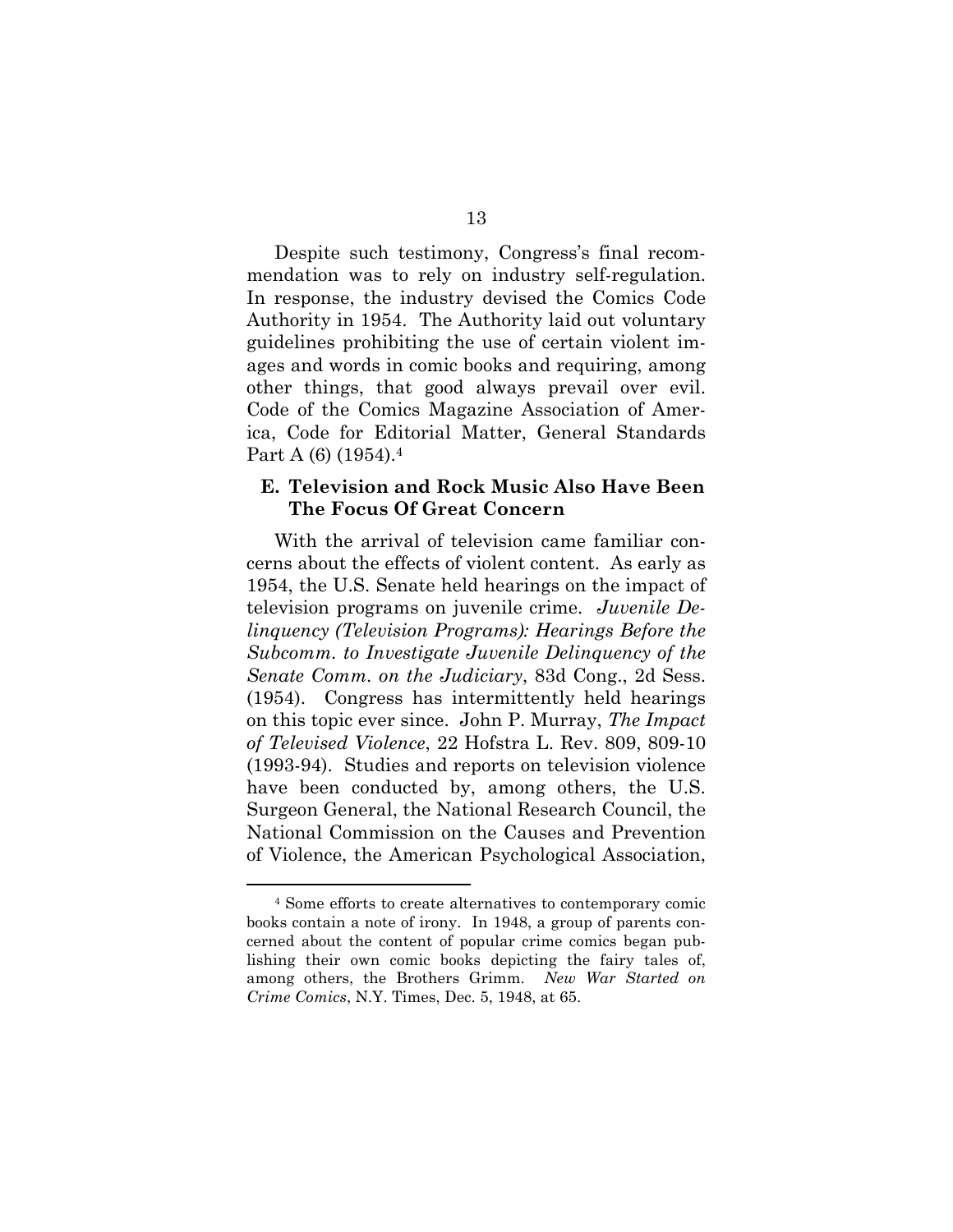psychiatry professor Albert Bandura, and psychology professors Robert Liebert and Robert Baron. *Id*. at 810-14.

It would require hundreds of pages to summarize the myriad findings of those reports which are, unsurprisingly, not entirely consistent. But it suffices to say that numerous researchers concluded there was a correlation between children watching depictions of violence on television and aggressive behavior toward others. Despite that, the ultimate governmental response to violence on television has not been to impose censorship but to encourage the industry to establish its own voluntary system to enable parents to make decisions for their families.

In 1990, Congress passed the Television Program Improvement Act granting antitrust immunity to broadcasters in order to enable them to jointly set guidelines "designed to alleviate the negative impact of violence in telecast material." 47 U.S.C. § 303c. In the Telecommunications Act of 1996, Congress further required the television industry to devise a voluntary rating system, similar to that for film, to categorize programs based on the presence of violence or other sensitive content or allow the Federal Communications Commission to provide its own. Pub. L. No. 104-104, § 551(b), 110 Stat. 56, 140 (1996). The industry responded with the TV Parental Guidelines, a set of age-based ratings for television programs. The current version of the Guidelines went into effect on October 1, 1997.

In the 1980s, many parents and teachers became concerned about the effects of music with "explicit"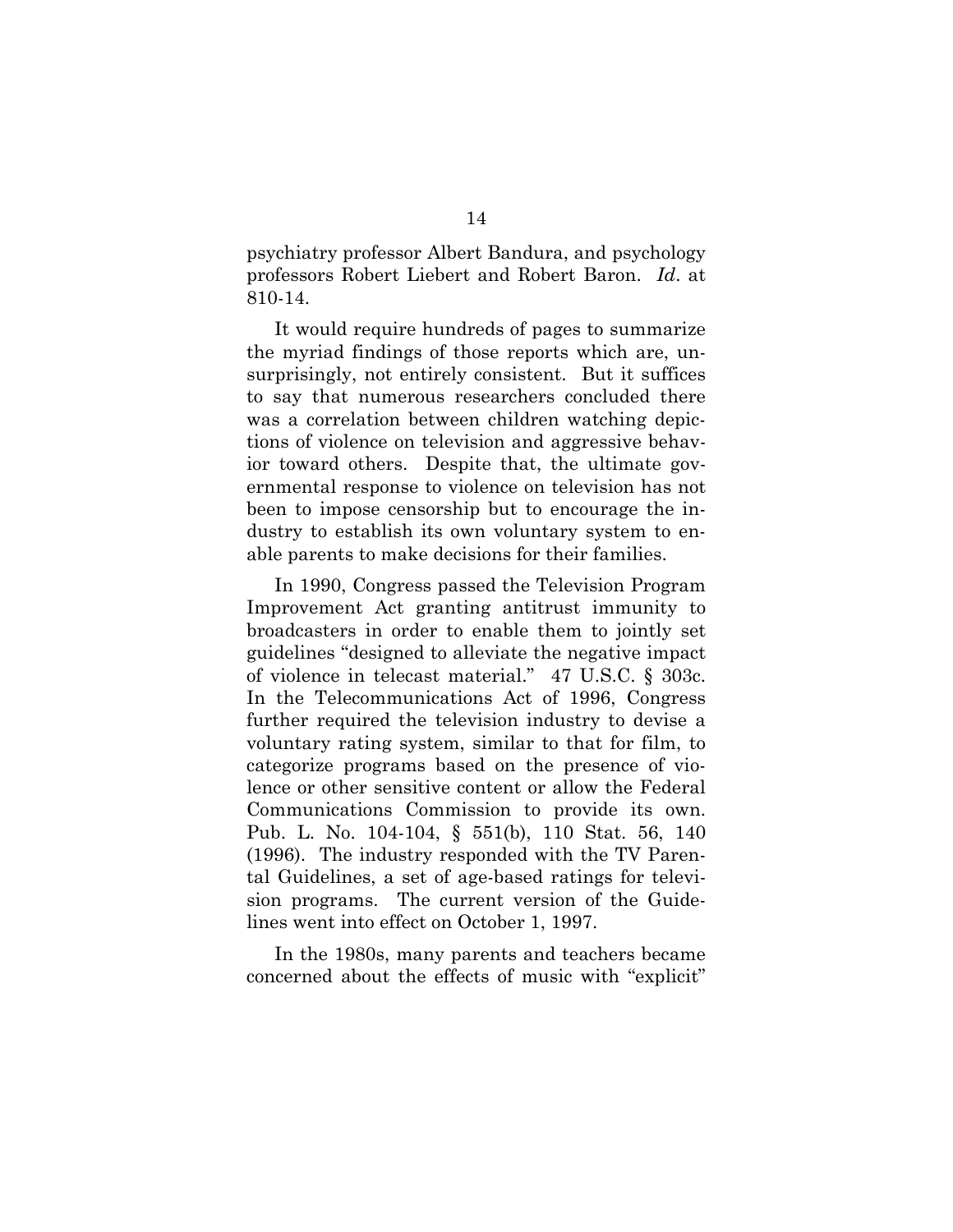lyrics, generally concerning sex, violence, and substance abuse. Tipper Gore and other parents founded the Parents Music Resource Center and persuaded the Senate Commerce, Technology, and Transportation Committee in 1985 to hold hearings on the lyrics of popular music. This led to the Recording Industry Association of America ("RIAA") adopting "parental advisory" logo standards, which encourage music producers to place warning stickers on packaging containing songs deemed to have explicit content. RIAA, *Parental Advisory Label ("PAL") Program*, at h[ttp://](http://)<www.ri>aa.com/parental advisory.php.

The PAL program has not quelled criticism of popular music, however, and many continue to assert that rap and heavy metal music glorify violent crime and desensitize the young. For example, some critics have blamed the musician Marilyn Manson for school shootings after at least one perpetrator was found to be a fan. Andrew Gumbel, *Boy, 14, Kills Himself After Shooting Four In School Rampage*, Indep., Oct. 11, 2007.

#### **F. Video Game Violence Is Not Materially Different From Depictions In Previous Mediums**

Petitioners argue that regulation of video game content is warranted because the "level of graphic detail and realism contained in modern violent video games is without historic parallel," and the interactive nature of video games distinguishes them from other mediums depicting violence. Pet'r Br. 43, 55. Such a claim strikes a familiar chord and, in the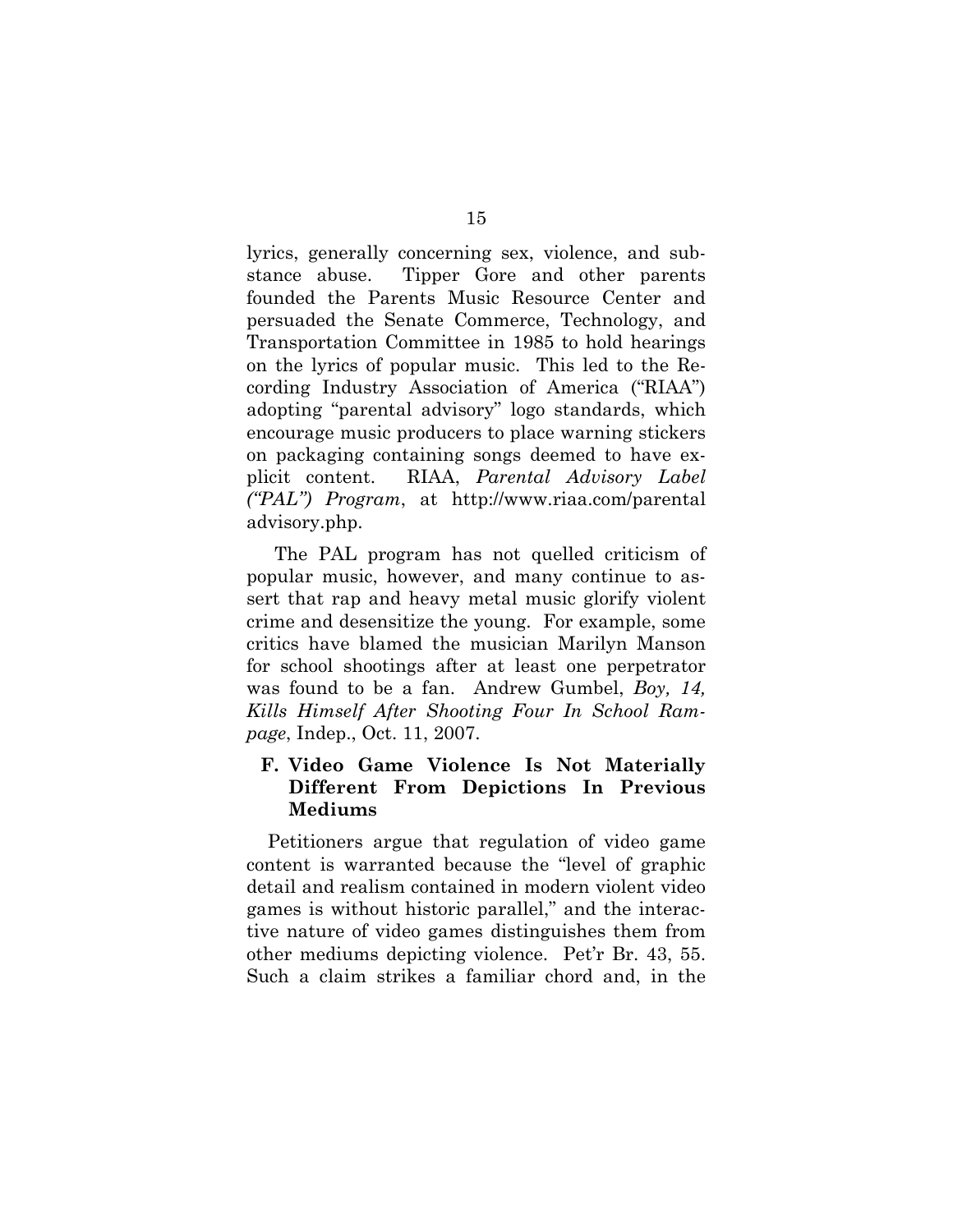words of Judge Posner, is "erroneous." *Kendrick*, 244 F.3d at 577. While critics of cheap fiction and movies and radio and comics claimed that each of those new mediums presented a unique potential for harm, the only real difference is the method of depiction. As Judge Posner observed:

All literature (here broadly defined to include movies, television, and the other photographic media, and popular as well as highbrow literature) is interactive; the better it is, the more interactive. Literature when it is successful draws the reader into the story, makes him identify with the characters, invites him to judge them and quarrel with them, to experience their joys and sufferings as the reader's own.

*Id.*

Most video games are, at bottom, creative stories. Some believe that video games more fully immerse the user in the story than other forms of entertainment, but all forms are, in one way or another, participatory. The fact that video games are different than earlier entertainment mediums does not by itself establish that they are more dangerous for youth or warrant regulation. Instead, criticism of video games is part of a recurrent cycle of initial denunciation before eventual acceptance of new entertainment mediums.

Harold Schechter, in the book *Savage Pastimes*, contextualized the current controversy over video game violence:

That today's antipop crusaders denounce movie and video violence because it is visual – while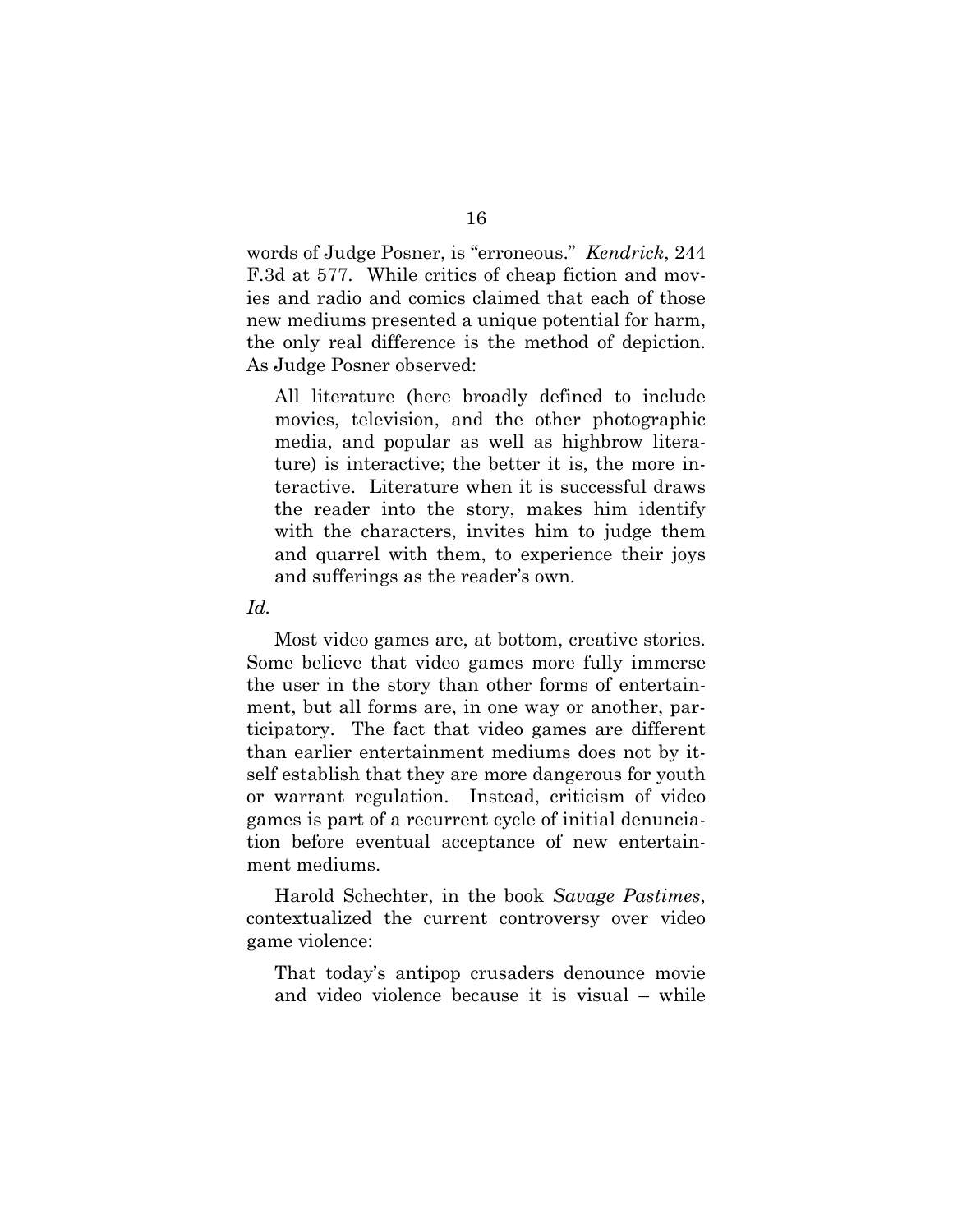their counterparts in the 1930s attacked radio crime shows because they were transmitted aurally – and Victorian reformers deplored the dime novel because it was written in a sensational, subliterate style – leads one to conclude that it doesn't really matter *what* the medium is. The real issue is that there will always be people who are incensed by violent entertainment, whether it is transmitted via sound or image, print or pixel; and that the current uproar over popular culture is simply part of a never-ending cycle of outrage that will undoubtedly go on into the future, when today's controversial cinematic and video shoot- 'em-ups will come to seem as harmless as the average episode of *The Shadow* or *Captain Midnight*.

#### Schechter, *supra,* at 130.

*Amicus curiae* does not suggest that lawmakers are misguided in their efforts to safeguard California's children. We merely note that these kinds of concerns have been raised repeatedly in the past about new mediums, and the best response has invariably been industry self-regulation—particularly self-regulation that affords parents the ability to decide for themselves the amount of exposure to violence that is appropriate for their children.

The Federal Trade Commission has echoed this view, repeatedly affirming its support for "private sector initiatives by industry and individual companies" to address concerns about violence in films, music, and video games. Federal Trade Comm'n, *Marketing Violent Entertainment to Children: A*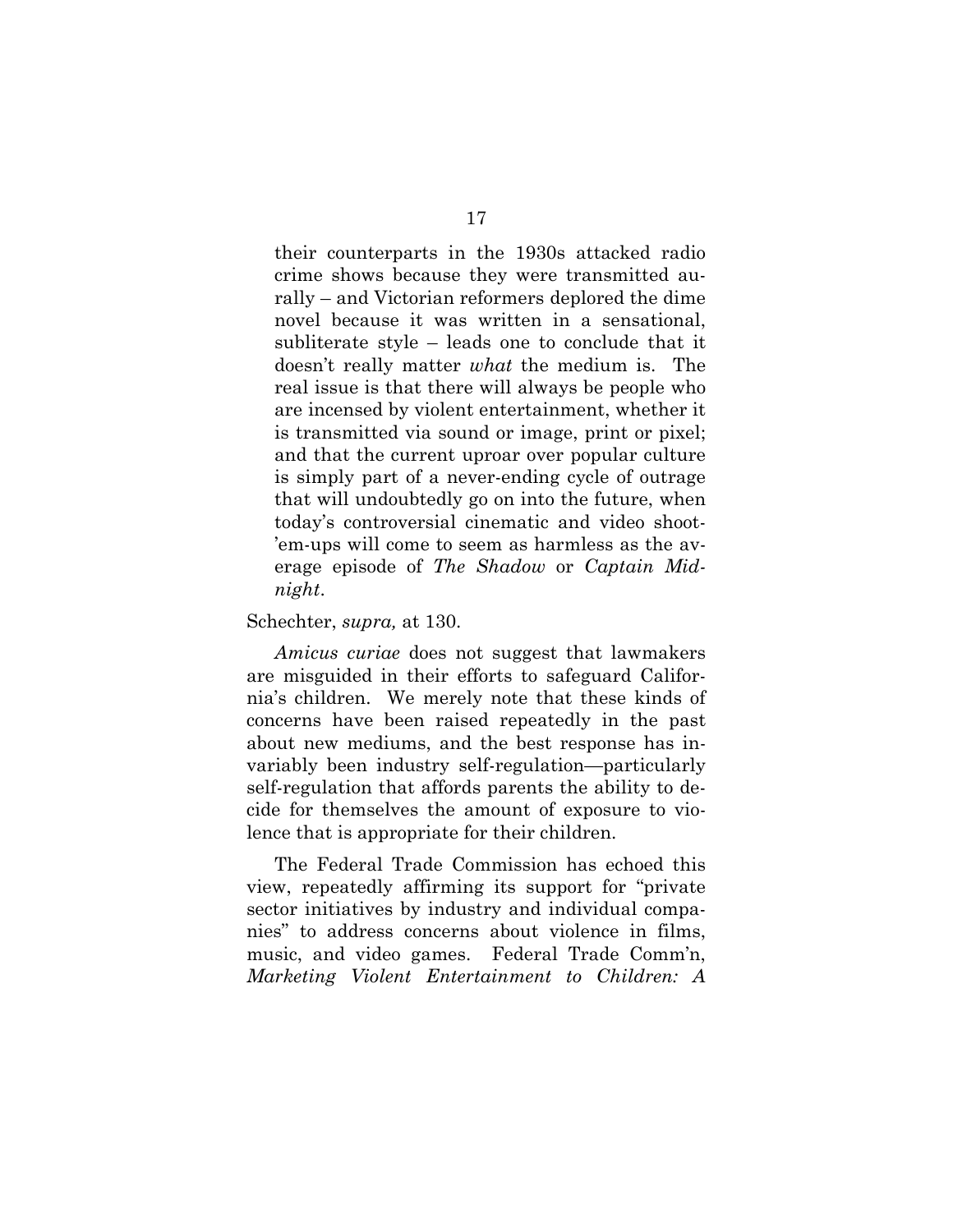*Sixth Follow-up Review of Industry Practices in the Motion Picture, Music Recording & Electronic Game Industries: A Report to Congress* at v (Dec. 2009) ("*FTC 2009 Report*"); see also *id*. at 32 ("Although the Commission has identified areas where the entertainment industry can improve its self-regulatory programs, in light of First Amendment considerations, the Commission continues to support selfregulatory efforts to implement these recommendations."); see also Federal Trade Comm'n, *Marketing Violent Entertainment to Children: a Review of Self-Regulation and Industry Practices in the Motion Picture, Music Recording & Electronic Game Industries: A Report of the Federal Trade Commission* 52 (Sept. 2000) ("*FTC 2000 Report*") ("Because of First Amendment protections afforded to these products, industry is in the best position to provide parents with the information they need").

Indeed, the video game industry already has an effective self-regulatory system overseen by the Entertainment Software Ratings Board ("ESRB"). Before explaining the ESRB system and its effectiveness, it is worth briefly surveying other industries' voluntary rating regimes to show which aspects have been deemed most productive.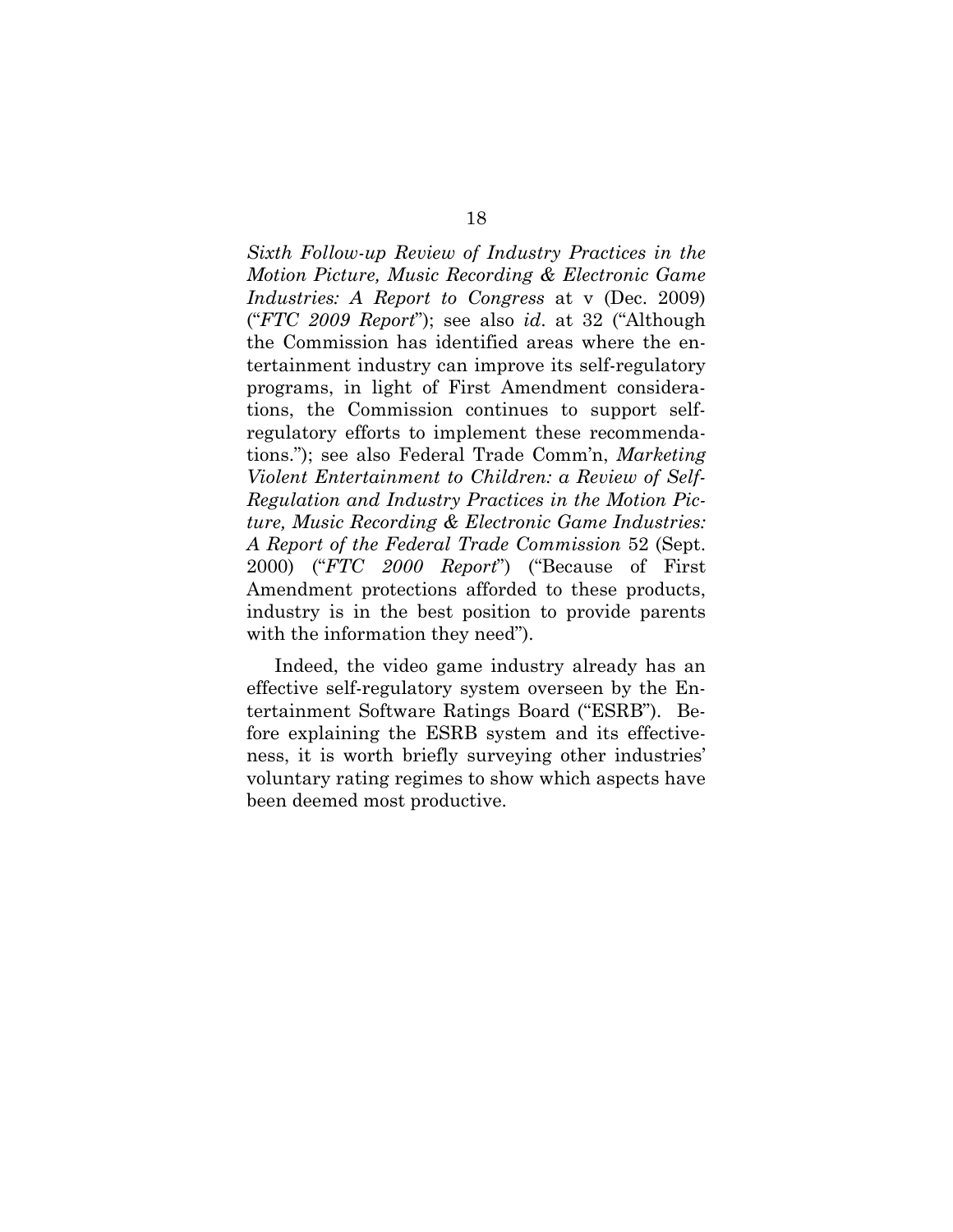- **II. Voluntary Ratings Systems Successfully Help Parents Limit Their Children's Exposure To Violent Content**
	- **A. The MPAA Rating System Is Effective Because It Is Age-Based, Provides Specific Content Information, And Is Widely Used And Enforced**

The ratings system most similar to the ESRB model is the film industry's MPAA system, which is well established as a useful tool to help parents make decisions about their children's movie viewing while protecting the free expression of ideas.

#### **1. The MPAA Is An Age-Based System With Content Descriptors**

The MPAA system is a judgment-neutral system designed to give parents information about a film's content and help them determine whether a movie is suitable for children of certain ages. Ratings are meant for parents only, and their purpose is not to promote certain behaviors or beliefs, serve as a guardian of morality, or pass judgment on whether a film is "good" or "bad." Classification & Rating Admin., *About Us*, at [http://ww](http://www.filmr)[w.filmra](www.filmr)tings.com/ filmRatings\_Cara/#/about/ ("CARA, *Film Ratings*"). 5

<sup>&</sup>lt;sup>5</sup> The present system includes film ratings of G (all ages admitted); PG (parental guidance suggested; some material may not be suitable for children); PG-13 (parents strongly cautioned; some material may be inappropriate for children under 13); R (restricted; under seventeen requires accompanying parent or adult guardian); and NC-17 (no one under seventeen admitted). CARA, *Film Ratings*.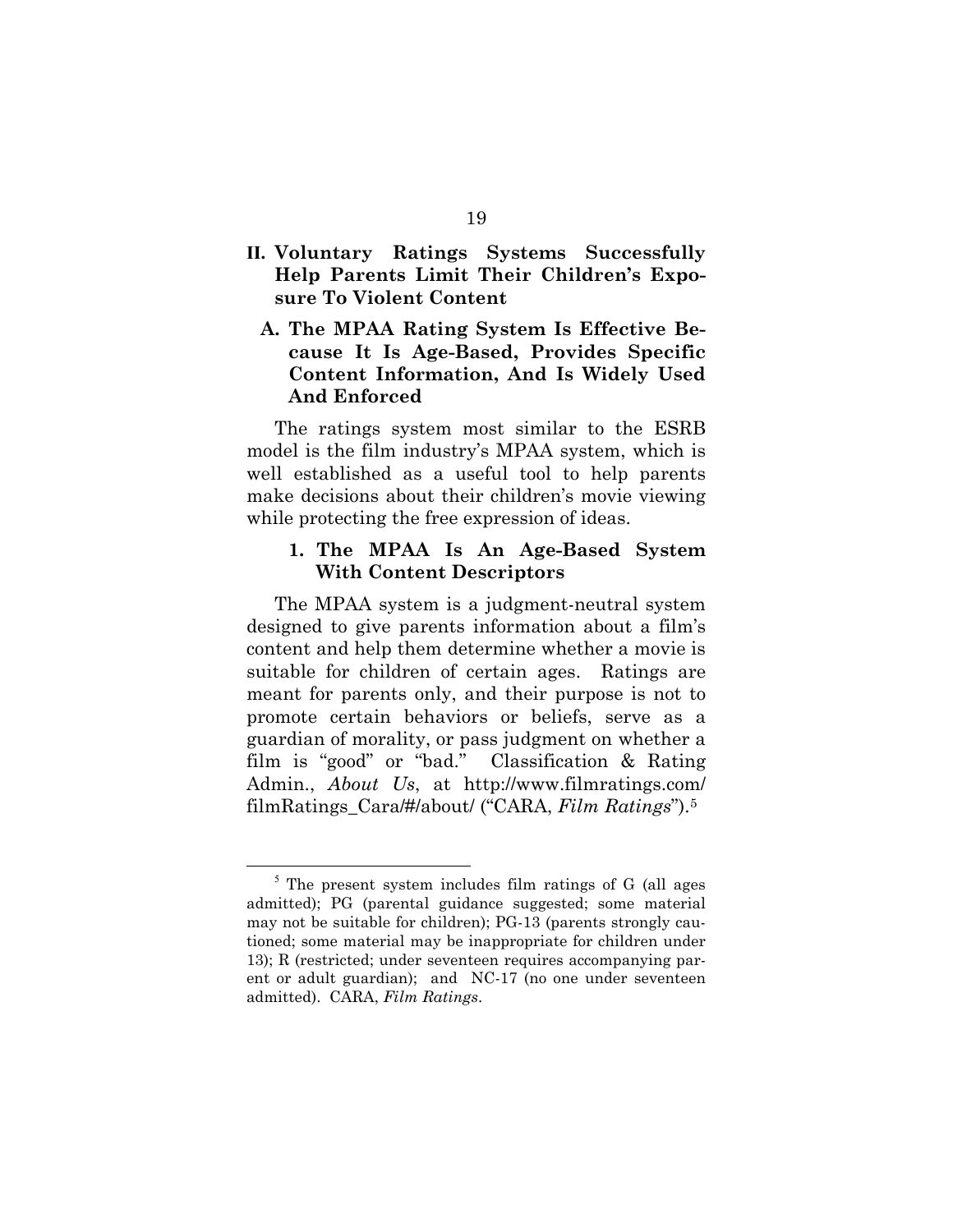In response to criticism that letter ratings alone did not provide parents enough information, the MPAA added more detailed descriptors in 1990 for any rating beyond "G." There is no set list of descriptors, but examples include:

- *Piranha 3D* "Rated R for sequences of strong bloody horror violence and gore, graphic nudity, sexual content, language and some drug use";
- *Eat Pray Love –* "Rated PG-13 for brief strong language, some sexual references and male rear nudity";
- *Alice in Wonderland – "*Rated PG for fantasy action/violence involving scary images and situations, and for a smoking caterpillar."

CARA, *Film Ratings*. The descriptors are required to appear in television ads and previews and in newspaper and magazine advertisements five inches or higher in size. *FTC 2009 Report, supra,* at 9.

Raters are parents unaffiliated with the film industry, and their job is to "reflect what they believe would be the majority view of their fellow American parents in assigning a rating to a film." CARA, *Film Ratings*. They view submitted films in their entirety and the rating is determined by vote. The film's producer can then accept the rating, appeal it to an industry board, revise and resubmit the film, or release it without a rating.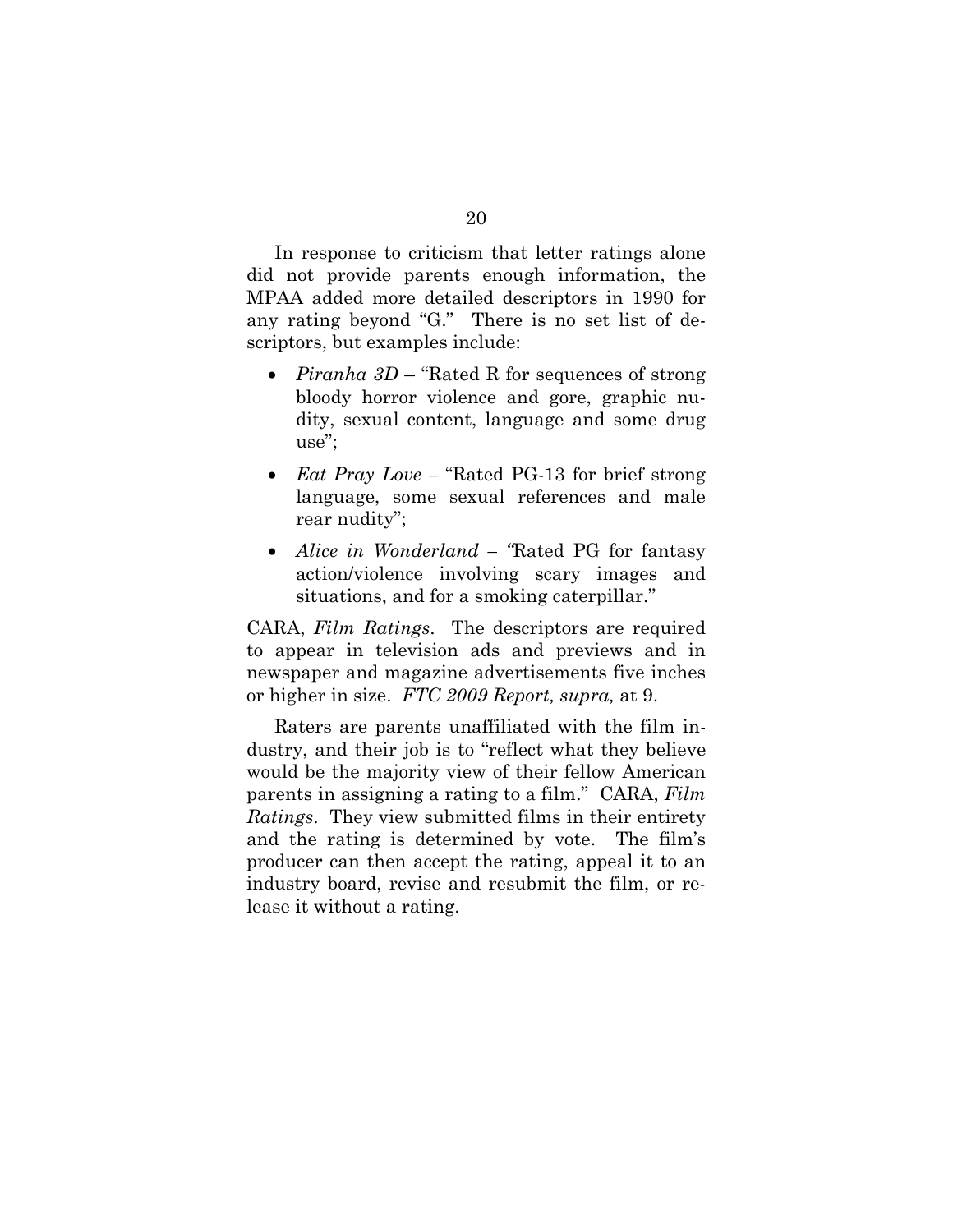#### **2. The MPAA Rating System Is Widely Used And Generally Effective**

The MPAA system has been in place since 1968 and is now "well established with the American public." *FTC 2000 Report*, *supra*, at 6. Several examinations of the system have concluded that parents use the ratings in making decisions about their children's viewing habits. In 2002, a study found that 69% of parents "always" check the rating and 15% of parents "often" check before allowing their children to see a movie. Douglas A. Gentile & David A. Walsh, *A Normative Study of Family Media Habits*, 23 J. Applied Developmental Psychol. 157, 169 (2002). More recently, the FTC's 2009 report found that 76% of parents reported using the system all or most of the time when deciding whether to let their children view a movie. Only 9% of parents reported that they "rarely" or "never" use the rating system. *FTC 2009 Report, supra,* at 16.

While films can be released without a rating, MPAA members have pledged to submit all of their films and only release them in theaters as rated. CARA, *Film Ratings, supra*. Unrated films are generally given only limited release because about 85% of theaters participate in the MPAA system.6 Richard M. Mosk, *Motion Picture Ratings in the United* 

<sup>6</sup> While 195 films were released without ratings in 2009, representing 37.4% of total film releases, they accounted for only 0.3% of gross film receipts because they were shown on fewer screens and had lower attendance. Box Office Mojo, *Yearly Box Office*, at h[ttp://w](http://www.b)[ww.b](www.b)oxofficemojo.com/ yearly/?view2=mpaa&chart=byyear&yr=2009&view=releasedat e&p=.htm.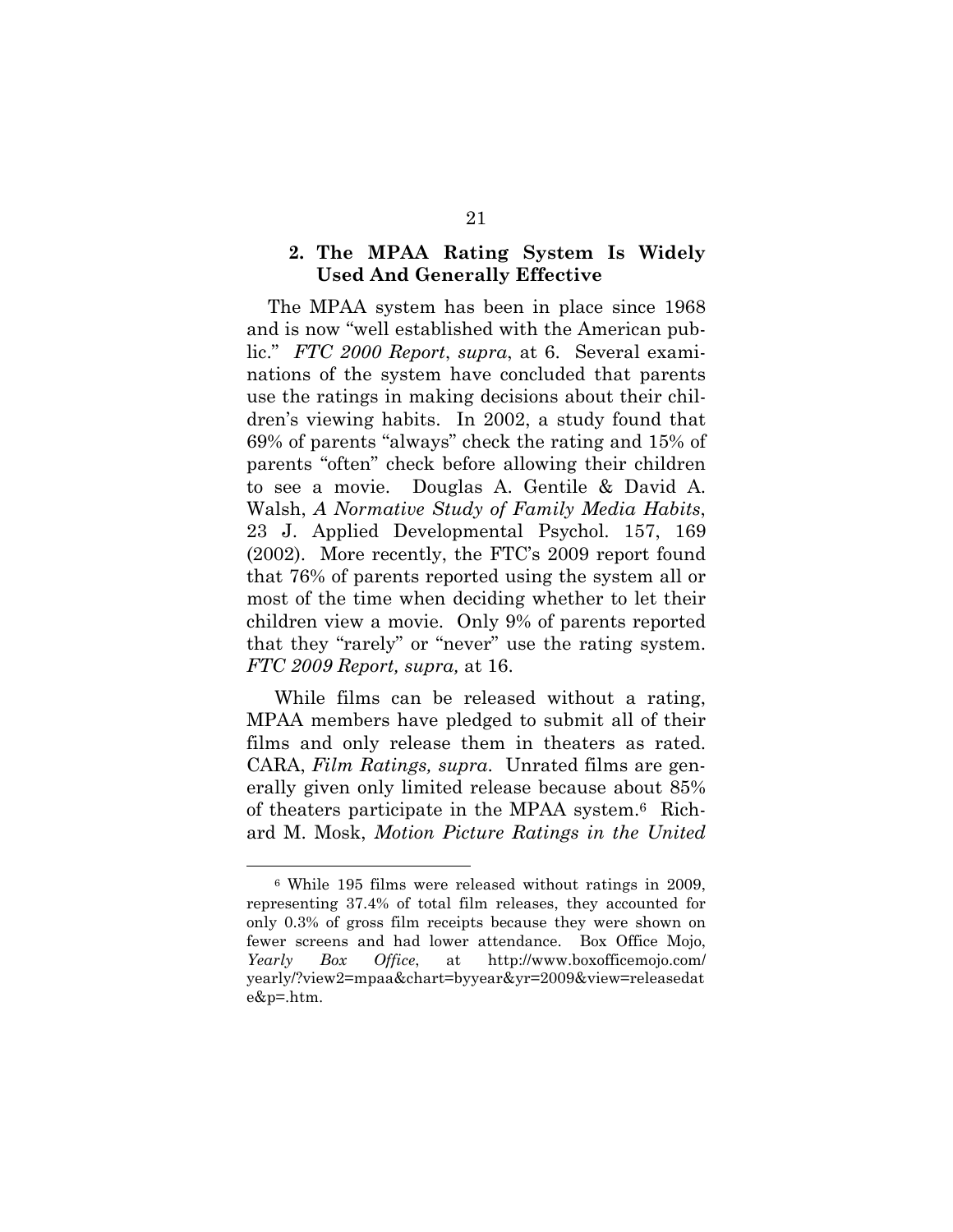*States*, 15 Cardozo Arts & Ent. L.J. 135, 138 (1997). Minors' access to NC-17 and R-rated films is restricted at these theaters. 7

Since 2000, the FTC has tracked theater compliance through "undercover shops" to see if unaccompanied minors are able to obtain tickets to R-rated films. In 2009, the FTC found that theaters denied admission to R-rated movies to 72% of underage buyers, representing an 11% improvement over 2006 and an 18% improvement over 2000, *FTC 2009 Report, supra,* at 19, suggesting that enforcement and compliance are improving. See also Federal Trade Comm'n, *Marketing Violent Entertainment to Children: A Fifth Follow-up Review of Industry Practices in the Motion Picture, Music Recording & Electronic Game Industries: A Report to Congress* 8 (Apr. 2007) ("*FTC 2007 Report*").

#### **3. The MPAA Rating System Has Not Been Free From Criticism**

The MPAA system has been subject to some criticism. The primary complaints are that the raters are not as a statistical matter sufficiently representative of the American public; that ratings can appear inconsistent or arbitrary and the ratings method is not transparent; that ratings assignments are subject to "ratings creep," an increase in tolerance for mature content; and that ratings are not detailed enough and do not address many specific issues that concern parents—primarily depictions of

<sup>7</sup> G, PG, and PG-13 are considered parental guidance ratings and theaters thus do not enforce any age requirement. CARA, *Film Ratings, supra*.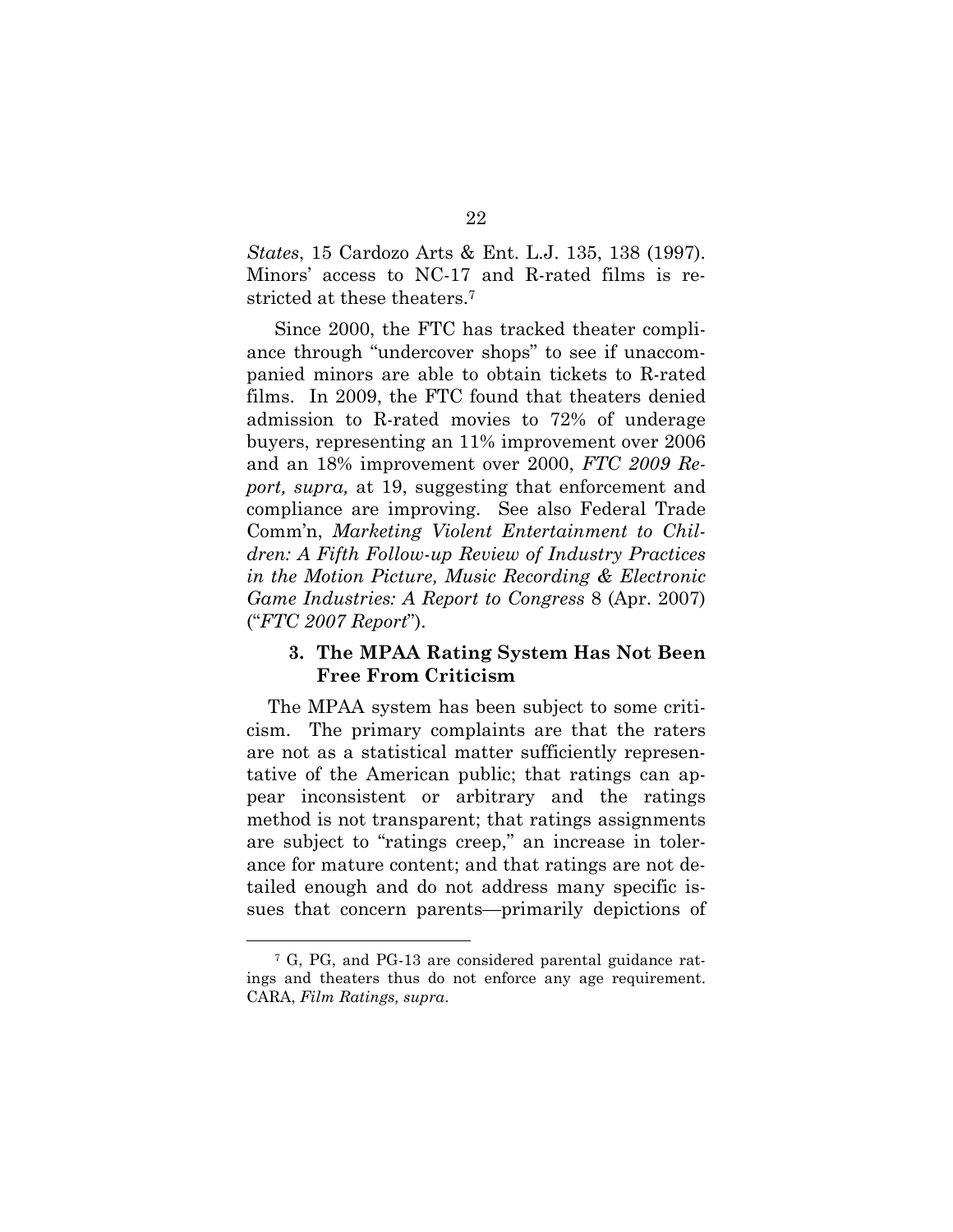alcohol and tobacco use. Although some concerns were addressed in 2007 when MPAA added tobacco use as a consideration in determining a film's rating, CARA, *Film Ratings*, *supra*, some contend that further progress could be made.<sup>8</sup>

Concerns about lack of detail may be due, in part, to the fact that while film content descriptors (such as those citing depictions of tobacco use) were added to film ratings in 1990, the descriptors were not included in most promotional material until the FTC urged the MPAA to do so in 2001. <sup>9</sup> The descriptors are still not included in small-print ads and may be difficult to read when displayed in TV advertisements. *FTC 2009 Report, supra,* at 9. As a result, parents are less aware of film content descriptors (and accordingly use them less) than simple letter ratings. Even so, the MPAA system is generally viewed as an effective alternative to government regulation, since it is well known, well understood, and commonly used by parents. Indeed, the only entertainment rating system considered as effective is

<sup>8</sup> Depictions of smoking do not require assignment of a particular rating, and some critics contend that the system does not do enough for parents wishing to limit their children's exposure to tobacco content. Jennifer J. Tickle et al., *Tobacco, Alcohol, and Other Risky Behaviors in Film: How Well do MPAA Ratings Distinguish Content?*, 14 J. Health Comm. 756 (2009).

<sup>9</sup> See Federal Trade Comm'n, *Marketing Violent Entertainment to Children: A One-Year Follow-Up Review of Industry Practices in the Motion Picture, Music Recording & Electronic Game Industries: A Report to Congress* 8-9 (Dec. 2001) ("*FTC 2001 Report*").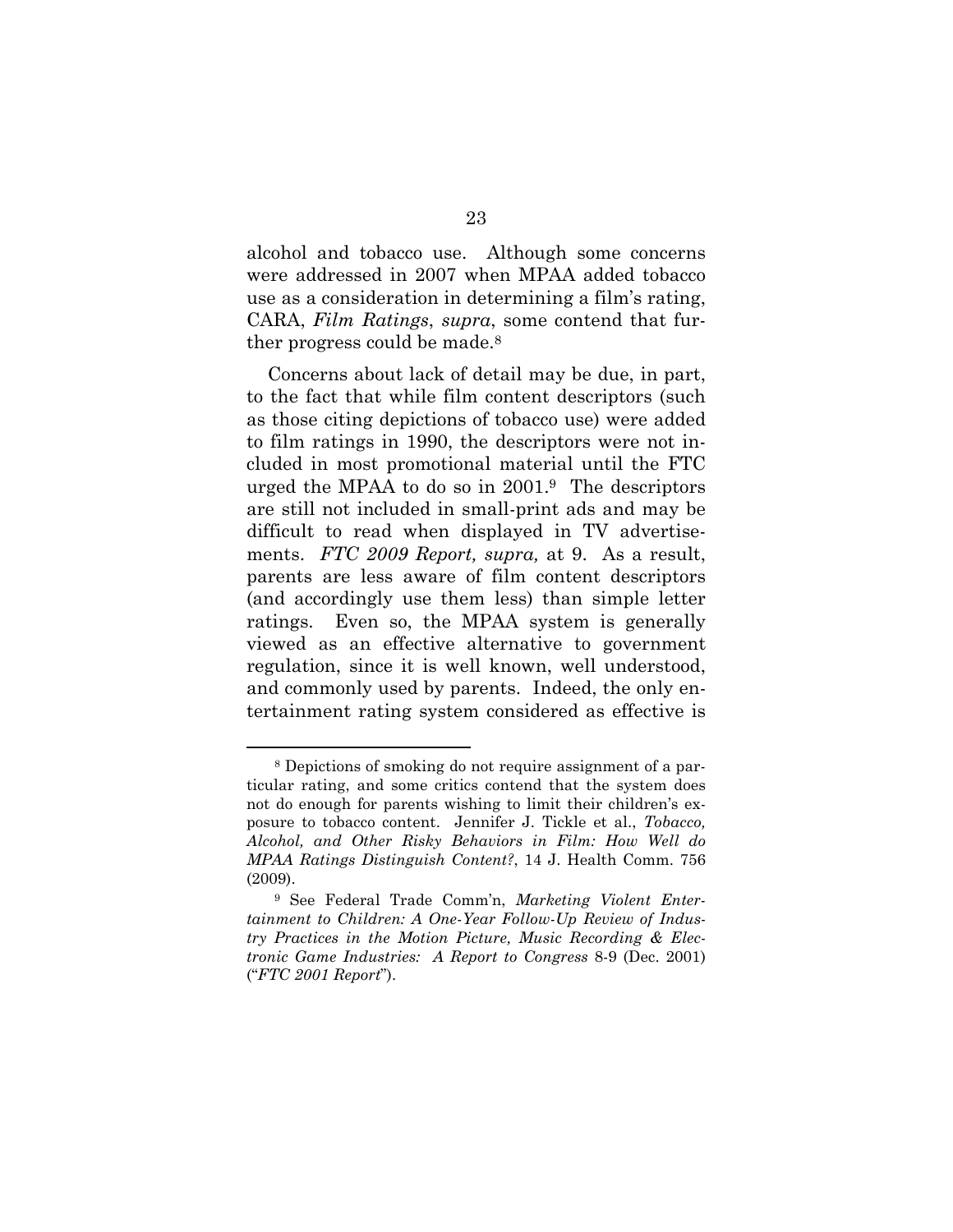the ratings system for video games. *FTC 2009 Report, supra,* at iii.

#### **B. The Television and Music Rating Systems Still Have Room To Improve**

The television and music industries have parental guidance systems as well, but theirs are less established and generally considered less effective than those of the MPAA and ESRB, due primarily to their methodology and lack of descriptive content information.

The present TV Parental Guidelines provides for seven categories, including

- TV-Y7 program is designed for children age 7 and above;
- TV-PG program contains material that parents may find unsuitable for younger children;
- TV-14 program contains some material that many parents would find unsuitable for children under fourteen years of age; and
- TV-MA program is designed to be viewed by adults and therefore may be unsuitable for children under seventeen.

TV Parental Guidelines, *Understanding the TV Ratings,* at [http://ww](http://www.tv)[w.tvg](www.tv)uidelines.org/ratings.htm.

As with the MPAA system, ratings above the one appropriate for the youngest audiences (here, TV-PG, TV-14, and TV-MA) are supplemented with content labels indicating that a show contains violence, sex, adult language, or suggestive dialogue (designated by the letters "V," "S," "L," or "D"). *Id*. Rat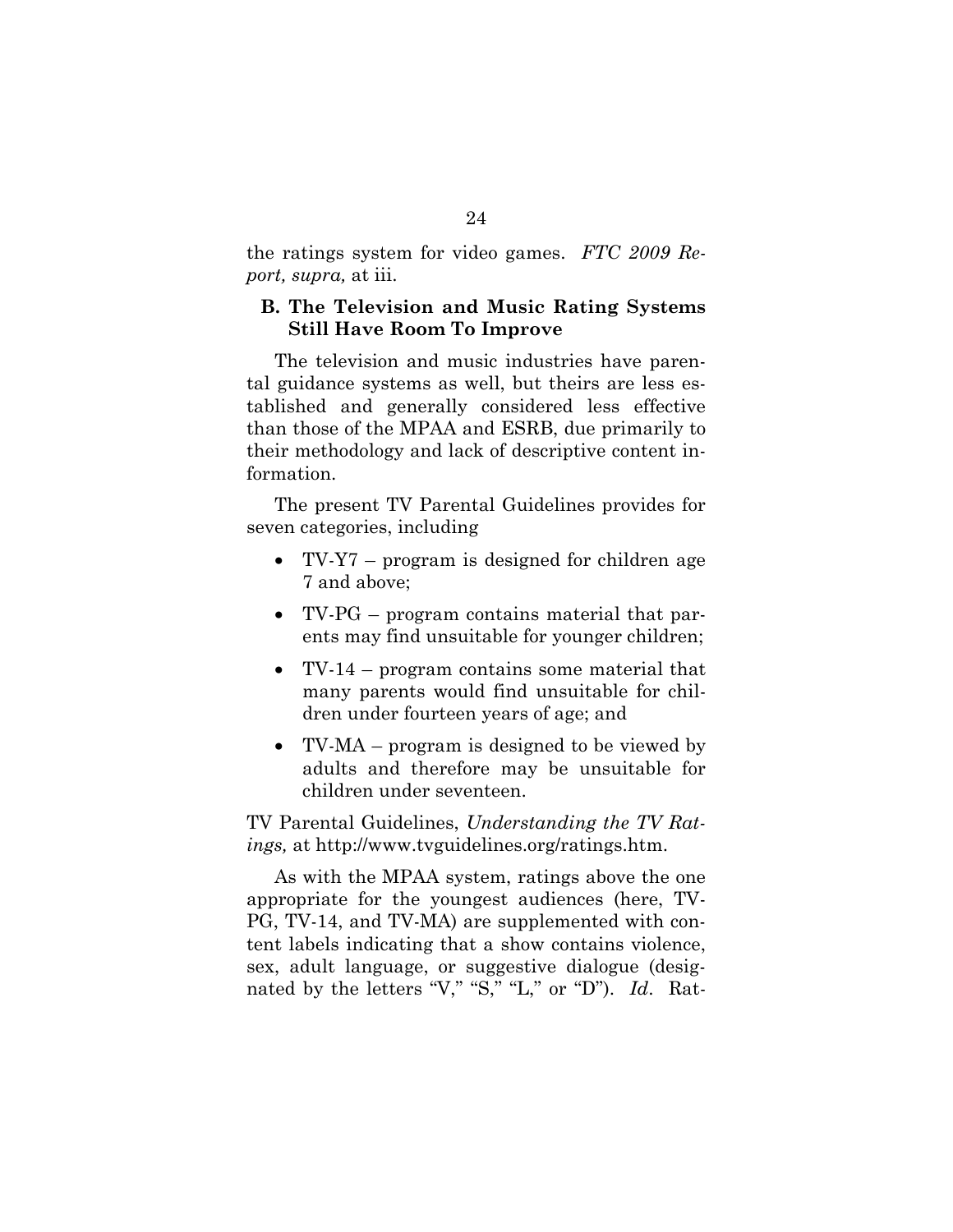ings are presented using a ratings icon, usually located in the upper-left corner of the screen during a program's first fifteen seconds. TV Parental Guidelines*, Frequently Asked Questions,* at <http://> w[ww.tvg](www.tv)uidelines.org/faqs.htm.

The Guidelines are designed to be used in conjunction with the V-Chip (for "ViewControl"), a filtering device parents can use to block reception of rated programs. *Id*. All television sets sold in the United States since 2000 include V-Chip capability. When a parent blocks a particular age-based rating, all categories above that rating will also be blocked. *Id*.

The methodology for rating TV programs differs from the ESRB and MPAA systems. Rather than using a single independent board to assign ratings, TV programs are rated by individual broadcast networks, stations, or program producers. Their primary guidance for determining the appropriate rating is the ratings category descriptions themselves. *Id*. Ordinarily, a network provides a "pre-rating" for each show before sending it to a local affiliate. The local broadcaster can revise the network's pre-rating, although most simply accept it. Douglas A. Gentile et al., *Media Ratings for Movies, Music, Video Games, and Television: A Review of the Research and Recommendations for Improvements*, 16 Adolescent Med. Clinics 427, 432-33 (2005). The possibility exists, however, for different networks, and even different affiliates of the same network, to assign different ratings to the same program. *Id*.

While many parents find the ratings helpful, studies have also found that parents are often un-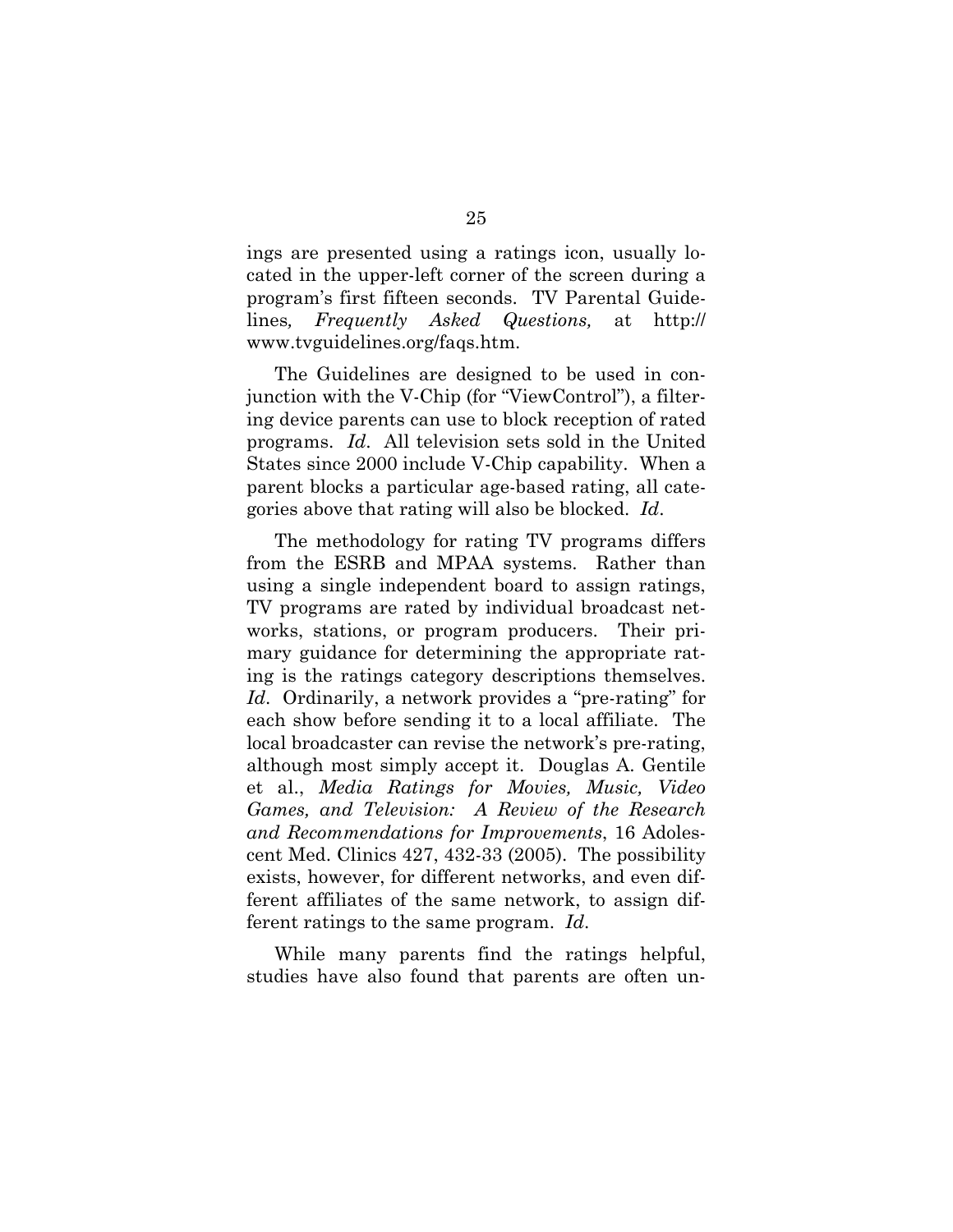aware of the TV ratings or the meaning of them. For example, a decade after the system's introduction, one report found that only 11% of parents knew that "FV" indicated violent fantasy depictions in children's programming. Victoria Rideout, *Parents, Children and Media: A Kaiser Family Foundation Survey* 8 (Kaiser Family Found. Publ'n No. 7638, 2007). Many parents thought "FV" denoted "family viewing." *Id*. See also Patricia M. Figliola, Cong. Research Serv., RL32729, *V-Chip and TV Ratings: Monitoring Children's Access to TV Programming* 8 (2005).

The system has also been criticized because of the complexity of using the V-Chip. A 2006 study found that fewer than 10% of parents use the V-Chip, with many finding it confusing to program. Ronda M. Scantlin & Amy B. Jordan, *Families' Experiences with the V-Chip: An Exploratory Study*, 6 J. Fam. Comm. 139, 139-40 (2006).

The RIAA's Parental Advisory Label Program, like the TV ratings system, does not rely on an independent ratings board. While the RIAA puts forth advisory standards, individual record companies and artists decide which releases should receive a "PAL," a notice affixed on packaging material indicating that the recording may contain strong language or depictions of violence, sex, or substance abuse. *"PAL" Program*, *supra*. PALs do not generally contain information about what specific content prompts the label, although some music companies use an "enhanced PAL" that provides additional descriptors such as "Strong Language" or "Sexual Content." *FTC 2009 Report*, *supra,* at 19. Participating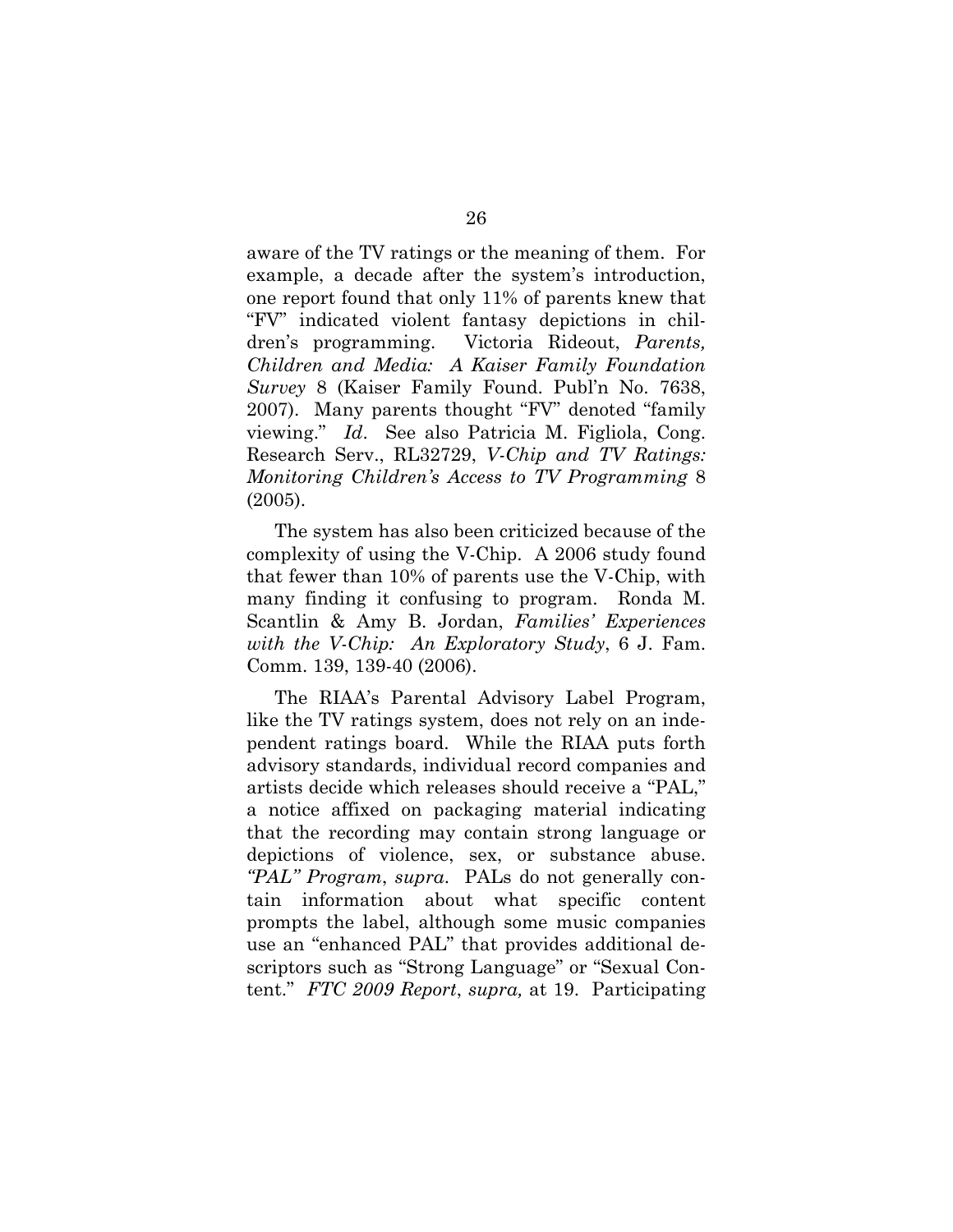merchants are not supposed to sell music with a PAL sticker to anyone under 17 unaccompanied by an adult.

The Federal Trade Commission has repeatedly criticized the PAL system for failing to rate material based upon age groups, failing to provide information about the type of content involved, and for inadequate enforcement at the retail level. *Id*. at 20- 23. In FTC's 2009 undercover "shop," 72% of unaccompanied minors were able to purchase PALlabeled music. *Id*. at 22.

### **III. The ESRB Voluntary Rating System And Parental Controls Are An Effective Alternative To Legislation**

The ESRB rating system incorporates the most effective attributes of the MPAA ratings while improving on that system by furnishing additional information and stronger enforcement mechanisms. The ESRB system also avoids some of the elements that have limited the impact of the music and television ratings systems. The result is a system about which the FTC has recently observed, "[o]f the three entertainment sectors, the electronic game industry continues to have the strongest self-regulatory code." *FTC 2009 Report*, *supra,* at iii. Furthermore, the ESRB has continued to improve the ratings system in response to public concerns. As the FTC noted:

the video game industry outpaces the movie and music industries in the three key areas that the Commission has been studying for the past decade: (1) restricting target-marketing of maturerated products to children; (2) clearly and promi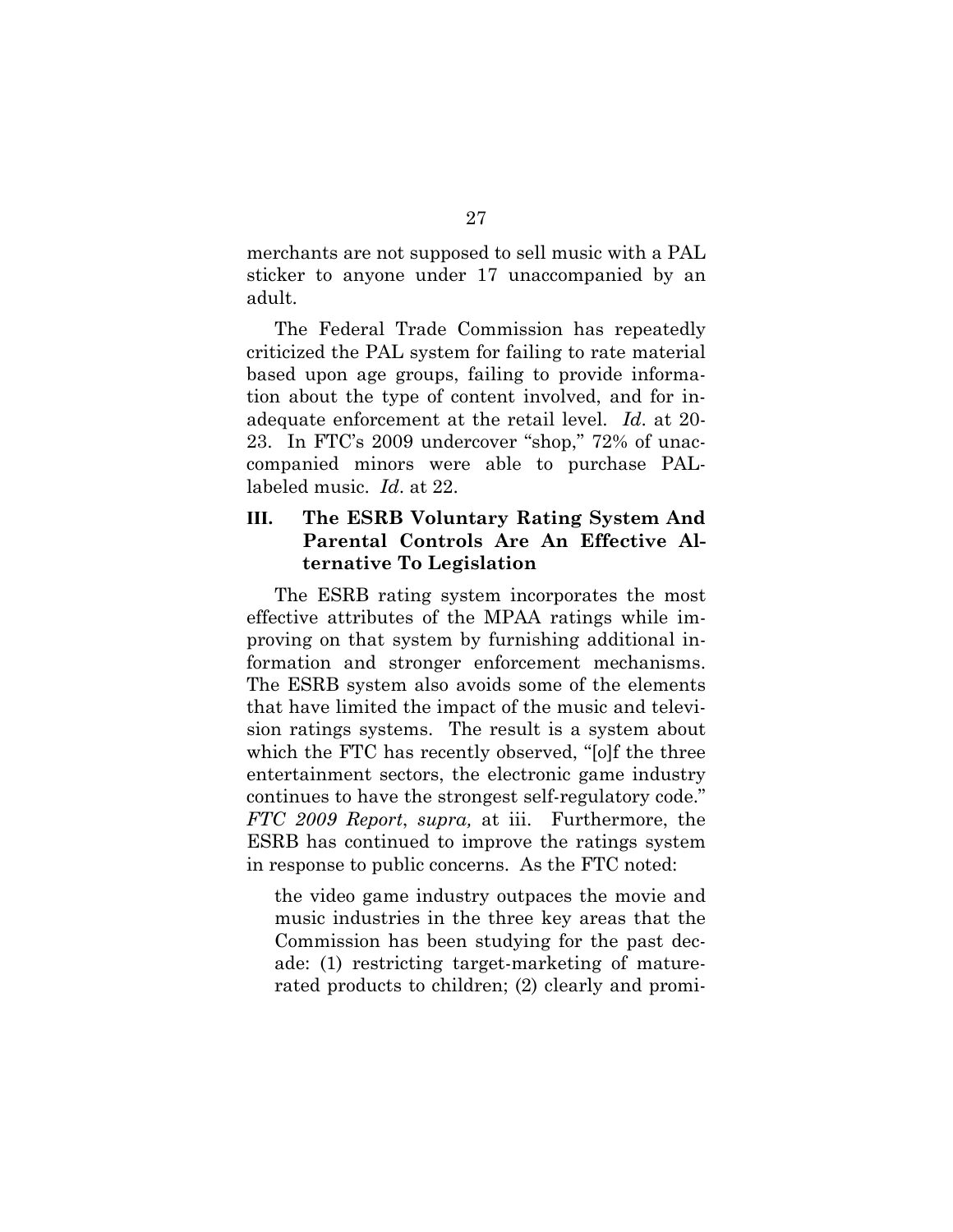nently disclosing rating information; and (3) restricting children's access to mature-rated products at retail.

*Id.* at 30. Moreover, most of the remaining shortcomings identified with the current ESRB system would not be addressed by the California statute. The ESRB is therefore a vastly preferable alternative to a restrictive law that impinges on free speech.

#### **A. The ESRB System Provides Age Ratings, Content Descriptors, And Summaries**

Much like the film and TV ratings systems, the ESRB system uses an age-based rating method, assigning every game one of the following ratings:

- EC (Early Childhood), which is suitable for ages three and over and contains no material that parents would find inappropriate;
- E (Everyone), which is for ages six and older and may contain minimal cartoon, fantasy, or mild violence and may infrequently use mild language;
- $\bullet$  E10+ (Everyone 10+), which is for ages ten and over and may contain more cartoon, fantasy, or mild violence and mild language or minimal suggestive themes;
- T (Teen), which is for ages thirteen and older and may contain violence, suggestive themes, crude humor, minimal blood, simulated gambling, and infrequent strong language;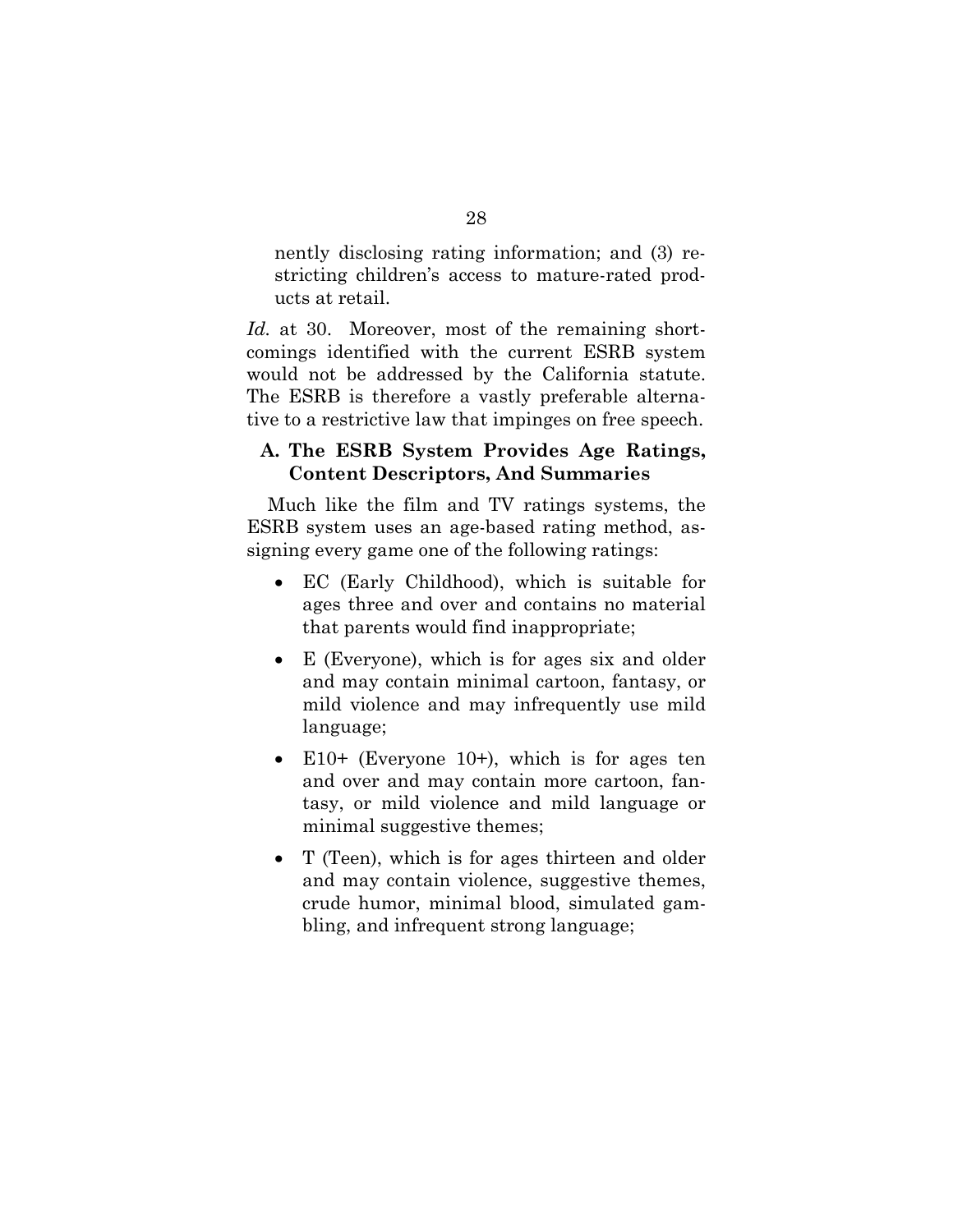- M (Mature), for ages seventeen and over and which may contain intense violence, blood and gore, sexual content, and strong language;
- AO (Adults Only), which is for ages eighteen and older and may include prolonged scenes of intense violence and graphic sexual content and nudity.

ESRB, *Game Ratings & Descriptor Guide*, at h[ttp://w](http://www.e)[ww.e](www.e)srb.org/ratings/ratings\_guide.jsp

In addition, the ESRB, like the MPAA system, provides detailed content descriptors, such as:

- Fantasy Violence Violent actions of a fantasy nature, involving human or non-human characters in situations easily distinguishable from real life;
- Animated Blood Discolored and/or unrealistic depictions of blood;
- Comic Mischief Depictions or dialogue involving slapstick or suggestive humor;
- Simulated Gambling Player can gamble without betting or wagering real cash or currency.

*Id.* Notably, there are content descriptors for depictions of (or references to) alcohol and tobacco use, *id.*, subjects on which many parents say they want information. See *supra* p. 23. Both the age rating and content descriptors are prominently displayed on packaging material, as well as on most video game retailer websites. ESRB, *supra.*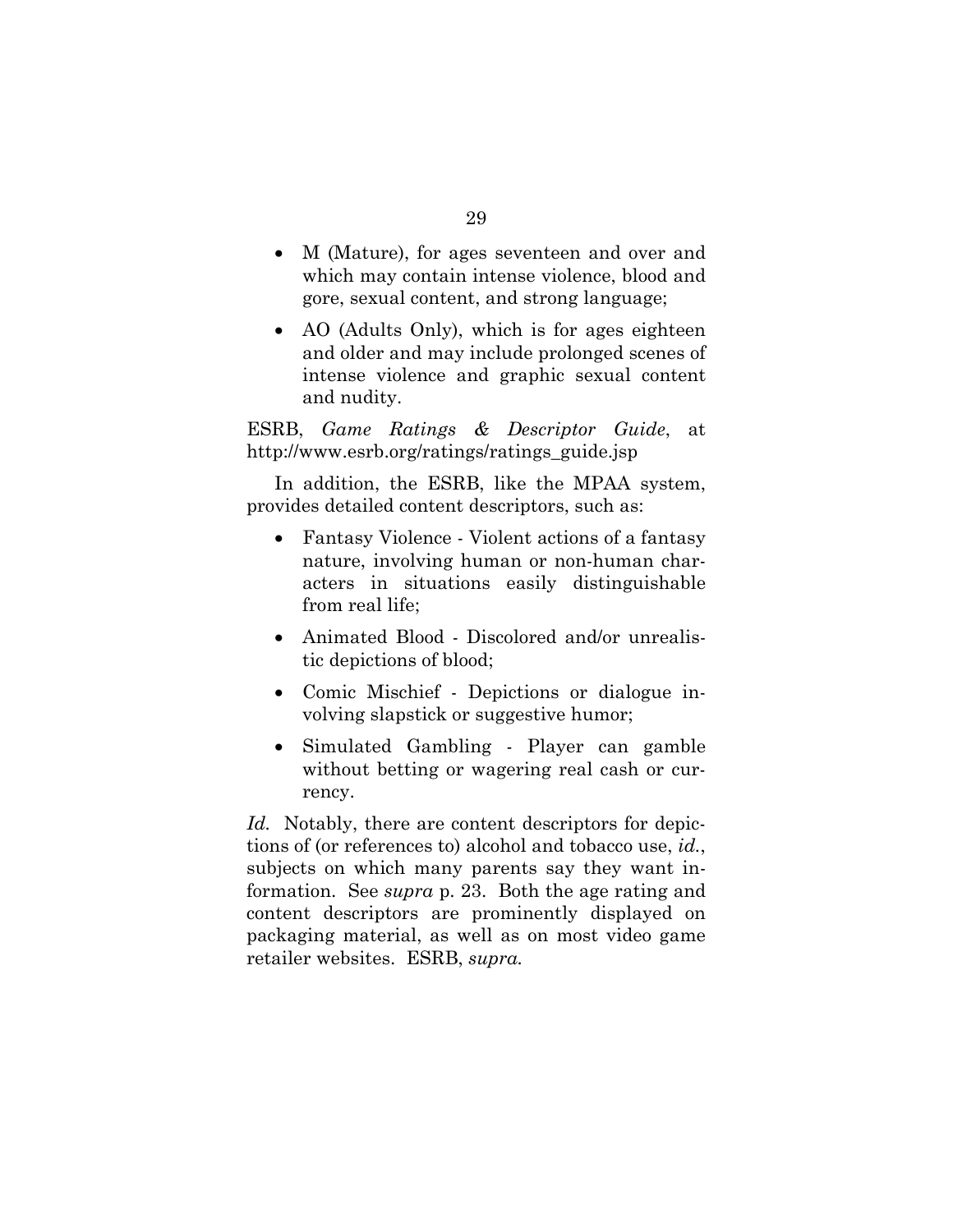Furthermore, a more comprehensive description of game contents, the "rating summary," is available on the ESRB website, through a cell phone application, and in bimonthly parental emails. Such game summaries have been described as a "quantum leap" forward for parental guidance, offering "a level of information not provided by any of the other major media rating systems, and \* \* \* they represent an unprecedented resource for parents." Nat'l Inst. on Media & Family, *13th Annual MediaWise Video Game Report Card* 8 (2008), available at h[ttp://w](http://www.cri)[ww.cris](www.cri)isconnectioninc.org/pdf/2008\_video\_g ame\_report\_card.pdf. ("*Video Game Report Card*").<sup>10</sup>

### **B. An Independent Panel Rates Nearly Every Game And The System Is Well Enforced by Retailers**

Although—as with the MPAA system—game producers are not legally required to submit games

 $\overline{a}$ 

ESRB, *Rating Information: Medal of Honor*, at [http://w](http://www.e)[ww.e](www.e)srb.org/ratings/synopsis.jsp?Certificate=29877.

<sup>10</sup> The following is an example of a summary for an "M" rated game:

*Medal of Honor* - This is a first-person shooter [game], set in the modern day, in which players join an elite army squadron hunting down enemy forces in Afghanistan. Players use machine guns, missiles, sniper rifles, and grenades to kill enemy soldiers and take out targeted facilities. Realistic gunfire, explosions, and cries of pain are heard during the frequent and fast-paced combat. Soldiers emit large splashes of blood when they are shot; enemies can be shot after they are killed, resulting in flailing motions and more blood effects. In multiplayer, players can choose to play as either coalition or enemy forces. Language such as "f\*\*k" and "sh\*t" can be heard in the dialogue.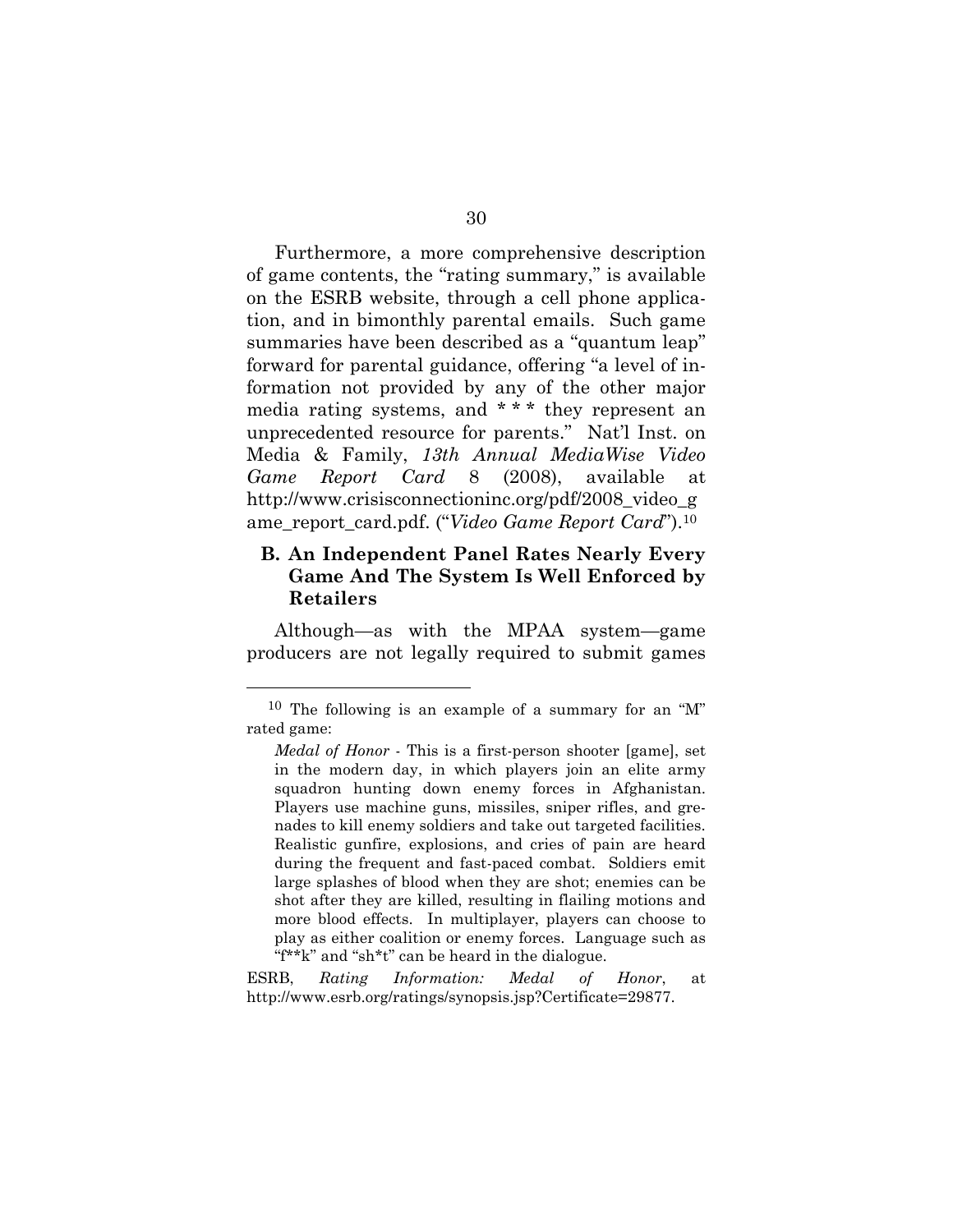for rating, game consoles made by major manufacturers are designed so that they will not play a game without an ESRB rating. As a consequence, the vast majority of video games are submitted to ESRB. Adam Thierer, Progress & Freedom Found., *Parental Controls & Online Child Protection: A Survey of Tools & Methods* 88, 99 n.251 (2009). Once a game is rated, a game manufacturer is "legally bound, by contract, to disclose all pertinent content." See ESRB, *Enforcement,* at h[ttp://](http://)w[ww.es](www.e)rb.org/ratings/ enforcement.jsp.

As with the film system, ESRB's ratings are assigned by an independent panel of specially trained adult raters who are not themselves "gamers" and who "typically have experience with children through prior work experience, education or by being parents or caregivers themselves." ESRB, *FAQ*, at h[ttp://w](http://www.e)[ww.e](www.e)srb.org/ratings/faq.jsp#14. ESRB raters review a video sample and written answers to a questionnaire submitted by the game manufacturer. *Id.* The sample must contain representative content from the game, including content not meant to be accessed by players. *Id*. After a rating is assigned, a manufacturer may accept the rating, refine the game's content and resubmit, or appeal to an appeals board consisting of publishers, retailers and other professionals. *Id*. They can also release a game without a rating but, as noted above, the game will then not play on most game consoles.

Following a game's release, ESRB staff and raters may follow up by playing the game to ensure that the video sample was accurate and complete. Unlike other rating systems, the ESRB can enforce the re-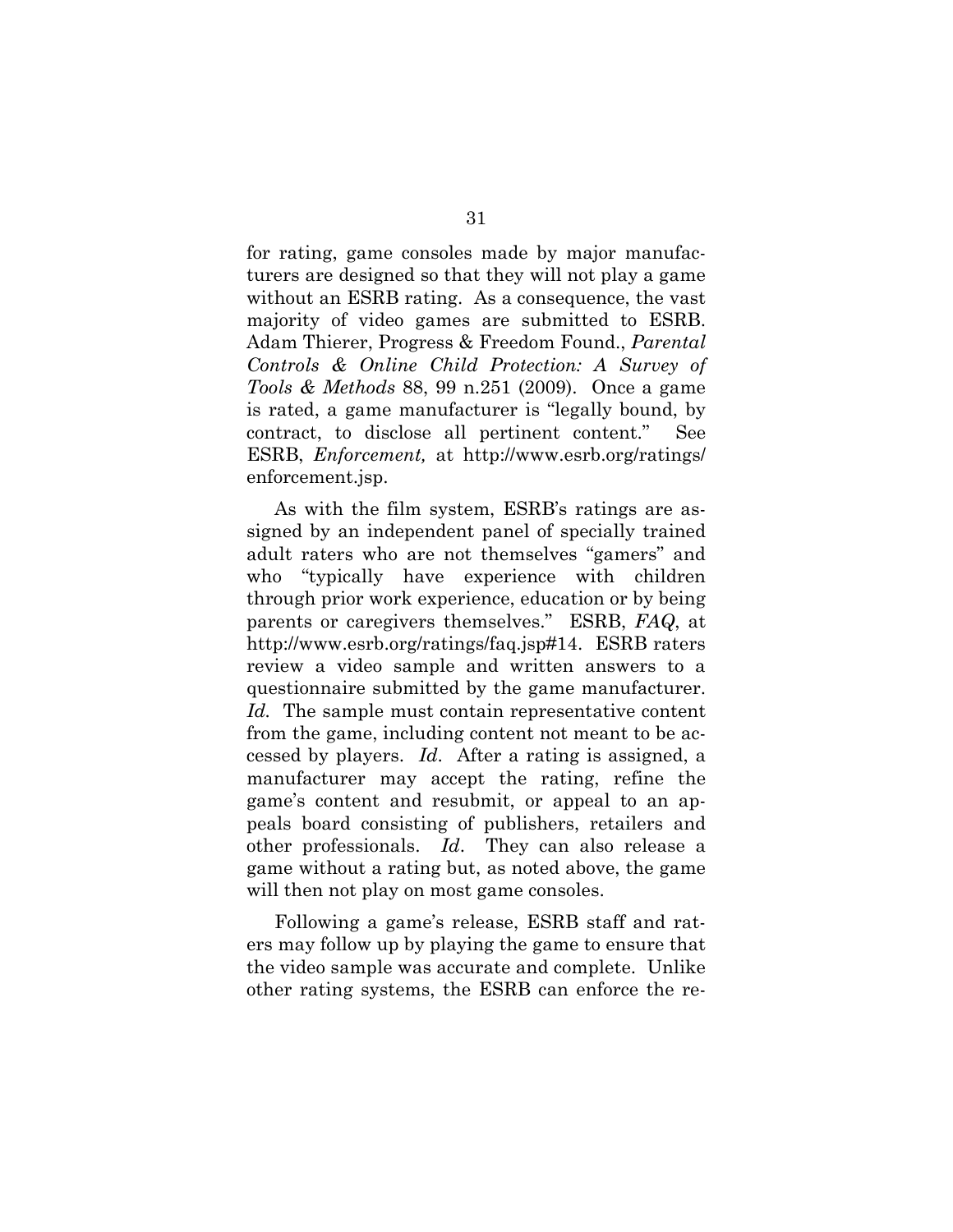quirement of complete and accurate submissions through heavy fines (up to \$1 million) and other sanctions against game manufacturers. See w[ww.es](www.e)rb.org/ratings/enforcement.jsp. The ESRB can also can change a game's rating post-release and require the manufacturer to recall and relabel packaging and promotional materials. *Id*. The ESRB has changed ratings post-release twice in recent years, and the risk of such a costly action creates a powerful deterrent to withholding information relevant to rating. The maker of *Grand Theft Auto: San Andreas* incurred some \$24.5 million in recall costs when the ESRB changed the game's rating after discovering hidden mature content. Press Release, Federal Trade Comm'n, *Makers of Grand Theft Auto: San Andreas Settle FTC Charges* (June 8, 2006).<sup>11</sup>

Once games are in stores, the system depends on retailers' voluntary enforcement of the ratings for any purchaser of an M-rated game who appears to be under 17. The most recent FTC study found that retailers do so roughly 80% of the time, 8% higher than theater enforcement of R-rated film restrictions, and more than 60% better than enforcement of the music industry's PAL mechanism. *FTC 2009 Report*, *supra,* at iv. More importantly, according to the FTC, compliance is improving, and retailers now have a

 $11$  Moreover, because ESRB ratings are included in advertising and marketing material, a false submission by a game manufacturer that results in an incorrect rating can subject the manufacturer to charges of unfair or deceptive trade practices under the Federal Trade Commission Act, 15 U.S.C. § 45(a). While rare, this also occurred in connection with the *Grand Theft Auto: San Andreas* game.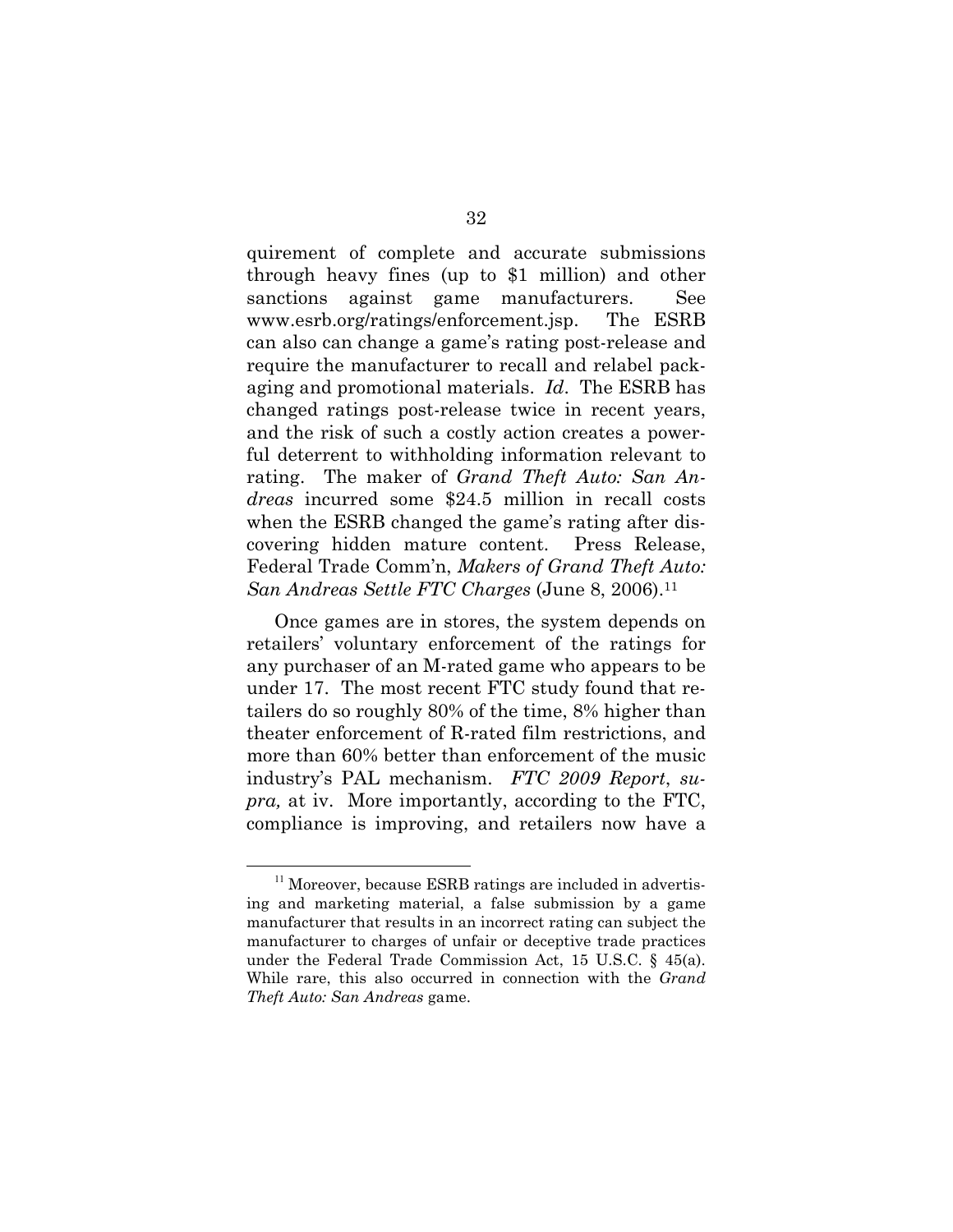"robust system" in place "[t]o assist parents in their gate-keeping role." *Id.* at 13, 27-28.

#### **C. The ESRB System Is Widely Understood, Accurate And Effective, Particularly In Combination With Parental Controls**

As with the MPAA system, the ESRB system is well established and widely understood. The most recent FTC data indicate that 87% of parents are aware of the system; 73% of that number (61% of parents overall) said they review the rating most or all of the time before their child plays a video game for the first time. *FTC 2007 Report, supra,* at 27. Awareness levels of the ESRB system have risen significantly since 2000, when only 61% of parents were aware of it. *Id*. Although recognizing that "[u]niform agreement among parents about game ratings is unrealistic," *id.* at 31, the FTC found that 64% of parents familiar with the system agreed that "most or all of the time" the ratings matched their personal view of whether a game was suitable for children, and another 24% agreed with the ratings "some of the time." *Id*. at 29. The FTC found that parents "generally appear to be using ESRB ratings as a decision-making tool in conjunction with their own separate monitoring of their children's gameplaying habits." *Id*. at 31.

The FTC has found striking consensus among parents about the utility of ESRB ratings. Sixty percent of parents familiar with the system considered it "good" or "excellent" at informing them about the level of violence in a game, and 87% reported being "very" or "somewhat" satisfied with ESRB rat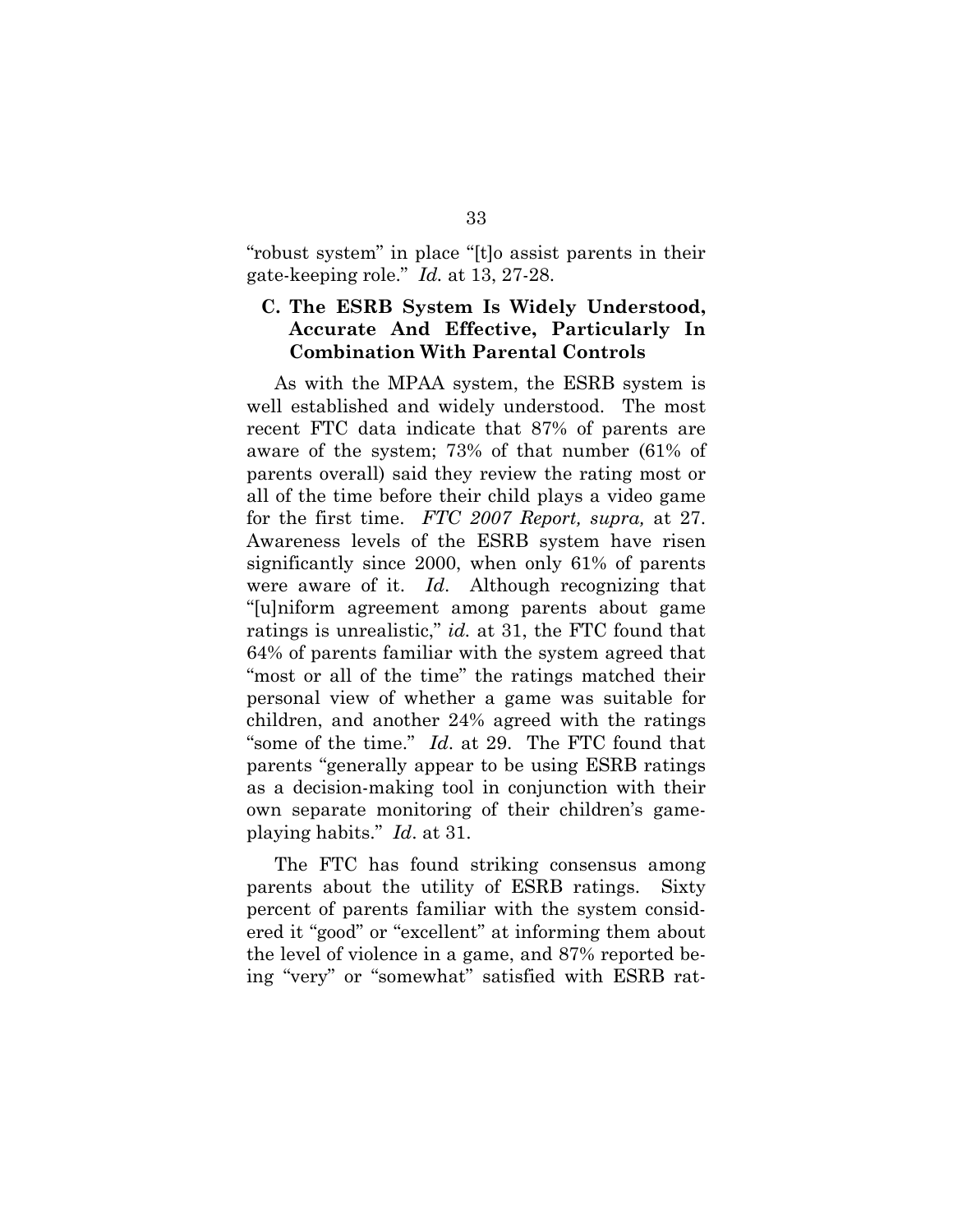ings. *Id*. at 29. Meanwhile, 94% of parents found the ratings "moderately" or "very" easy to understand. *Id*.

In addition to point-of-purchase restrictions on sales of mature-themed games to minors, the computer and gaming industries have developed parental controls for current PC systems and major game consoles that allow parents to monitor and manage their children's game play. These controls allows parents to limit access to the Internet, limit games by ESRB age rating, and limit the amount of time the child can play. 12 And in contrast to V-chip technology, parents appear to understand and appreciate video game parental controls. The most in-depth survey of its kind (admittedly conducted by a private survey firm on behalf of respondent ESA), which gathered data from 1,200 households nationally, found that 76% of parents found video game parental controls "useful." Entertainment Software Ass'n, *Essential Facts About the Computer and Video Game Industry* 6 (2010) available at <http://> w[ww.thees](www.thee)a.com/facts/pdfs/ESA\_Essential\_Facts\_20 10.pdf. Microsoft, manufacturer of the Xbox game consoles, also has an ongoing public service campaign to educate parents on the use of parental controls. *Video Game Report Card, supra,* at 8; Xbox, *Family Settings, supra*.

<sup>12</sup> See Microsoft, *What can I control with Parental Controls?,*  at h[ttp://wind](http://wind)ows.microsoft.com/en-US/windows-vista/Whatcan-I-control-with-Parental-Controls; Xbox, *Family Settings*, at [http://w](http://www.xb)[ww.xb](www.xb)ox.com/en-US/support/familysettings/default.htm; Nintendo, *Parental Controls*, at h[ttp://w](http://www.nintend)[ww.nintendo](www.nintend).com/consumer/systems/wii/en\_na/settingsParentalControls.jsp.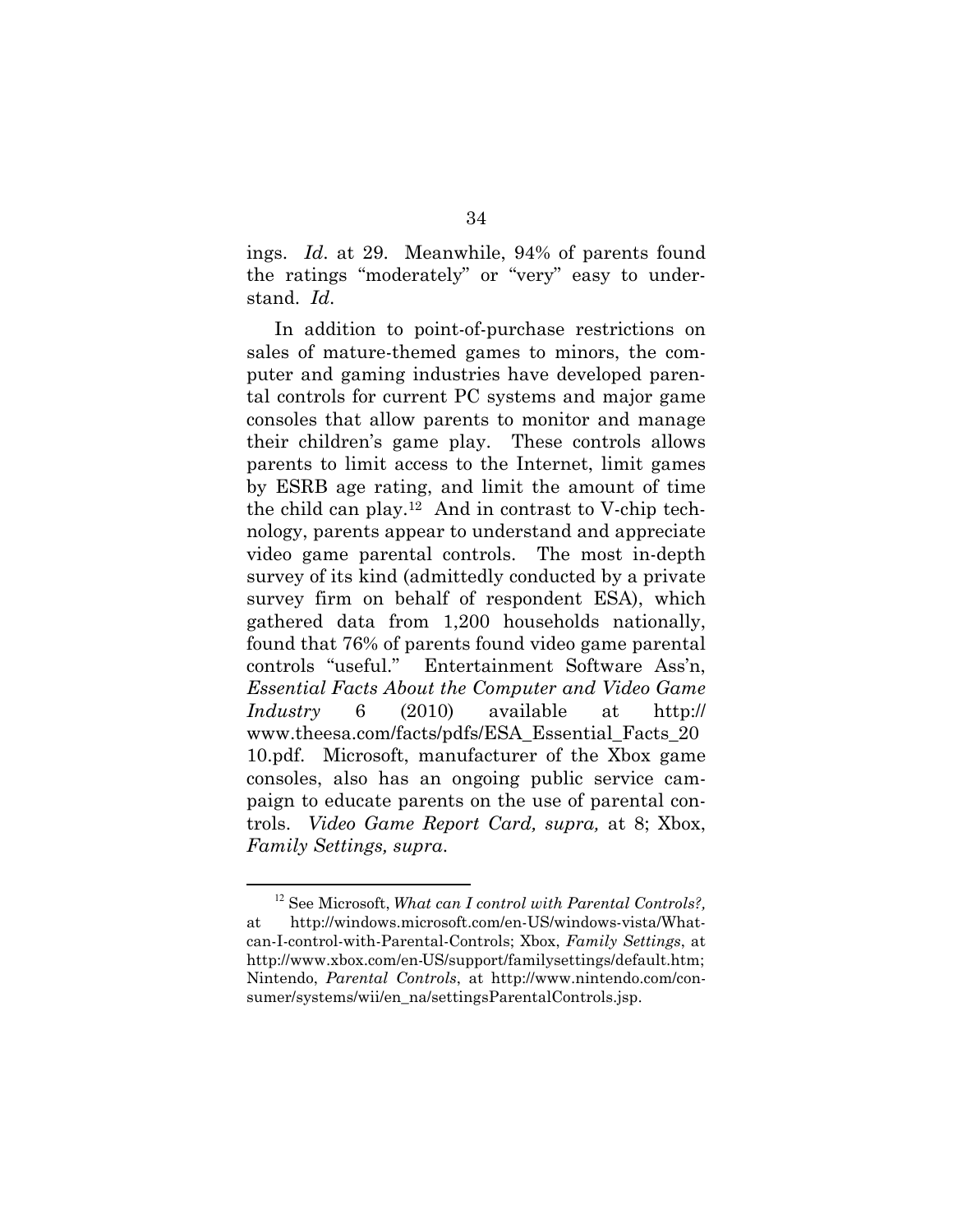#### **D. The ESRB System is Responsive to Public Concerns**

While no parental guidance mechanism is immune to criticism, the ESRB, more than any other entertainment ratings system, has evolved in response to public concerns, continually refining and improving its rating system. In 2005, for instance, the ESRB added the older "Everyone" category (E10+), and changed its rules to require that video samples include content not meant to be accessed by players. The ESRB also increased its fine for misrepresenting game content to a maximum of \$1 million and, in 2007, changed from part-time to fulltime game raters. Then in 2008, the ESRB added the comprehensive rating summaries in order to provide parents with more information.<sup>13</sup>

### **E. Most Potential Weaknesses In The Current ESRB System Are Not Addressed By The California Legislation**

The ESRB system is not perfect, of course. Critics contend that it suffers from some of the same in-

<sup>&</sup>lt;sup>13</sup> Because of these and other recent changes, older research into the effectiveness of the ESRB rating system may be dated and inaccurate. For example, the oft-cited studies by Kimberly Thompson and Kevin Haninger criticizing the accuracy of ESRB content descriptors have been addressed by the comprehensive rating summaries. See, *e.g.*, Kevin Haninger & Kimberly M. Thompson, *Content and Ratings of Teen-Rated Video Games*, 291 J. Am. Med. Ass'n 856 (2004); Kimberly M. Thompson & Kevin Haninger, *Violence in E-Rated Video Games*, 286 J. Am. Med. Ass'n 591 (2001). Moreover, because of the ESRB's demonstrated responsiveness to criticism, many potential issues are likely to be voluntarily addressed by the ESRB in the future.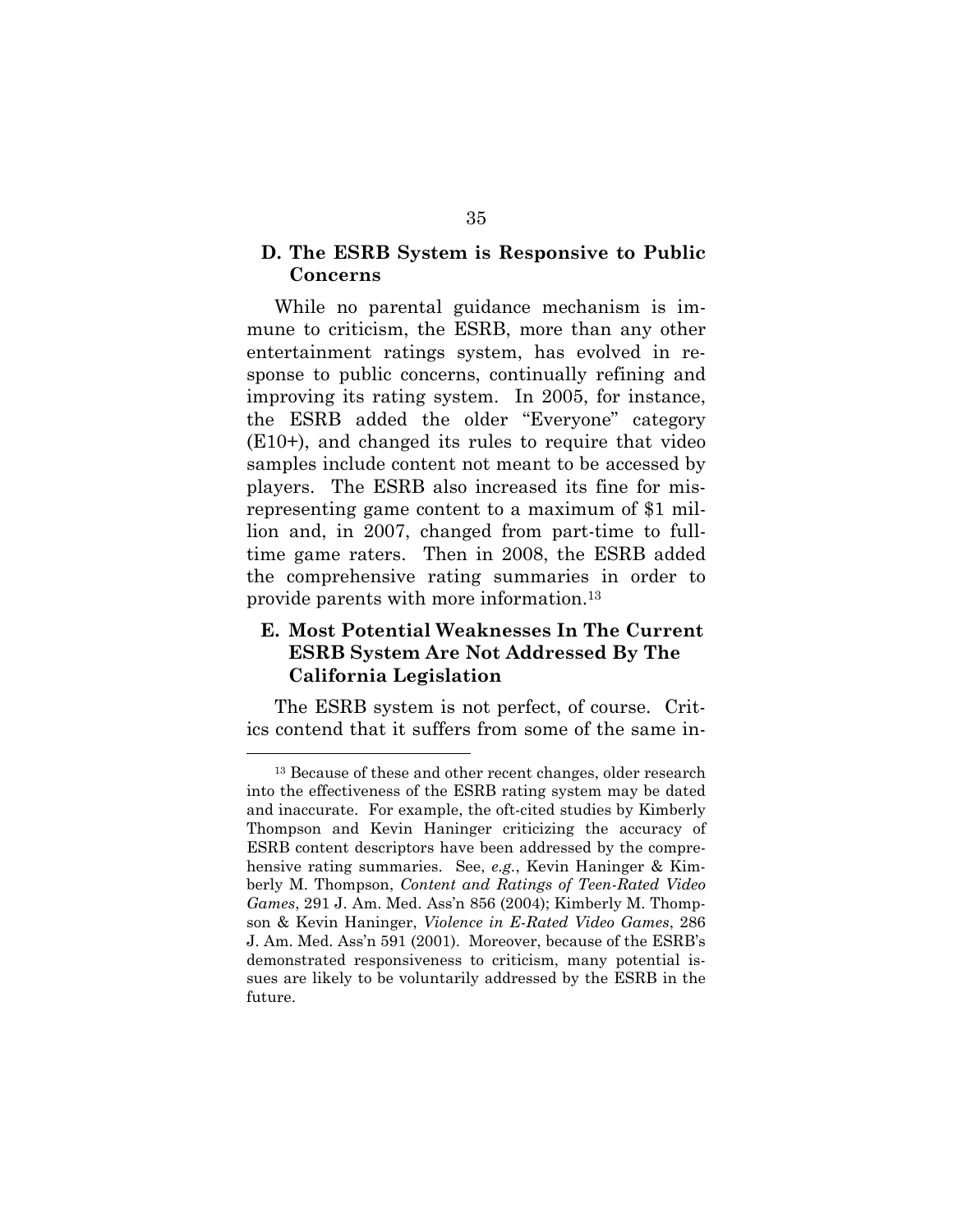herent vulnerabilities as the MPAA system or the TV and music systems. Most of the weaknesses cited by critics, however, would likely be present in any type of ratings system and, moreover, are not addressed by the California legislation.

For example, since the ESRB rating system is voluntary, critics note that not every game is rated. Some programmers of online games and mobile phone games do not submit games for rating. *FTC 2007 Report, supra,* at iv; *Video Game Report Card*, *supra*, at 9. The California legislation would likely have very little impact on these sorts of games, however, because it only applies to those who "sell or rent a video game that has been labeled a violent video game to a minor." Cal. Civ. Code § 1746.1(a).

Other critics have voiced concerns about the accuracy of a system that relies on game producers to submit samples of content rather than having the raters play games in their entirety before rating them. *FTC 2007 Report, supra,* at 18. Some members of Congress even introduced a bill that would require ESRB raters to play games in their "entirety." Truth in Video Game Rating Act, H.R. 5912, 109th Cong. (2006). But because video games are inherently variable depending on the user's skill and choices, requiring raters to play the entire game would be impractical, if not impossible. And as nongamers themselves, it is unlikely that raters would be able to play games at their highest skill levels.<sup>14</sup>

<sup>14</sup> The ESRB reasonably concluded that it is important to use non-gamers who have experience with children rather than gamers because non-gamers are more likely to represent the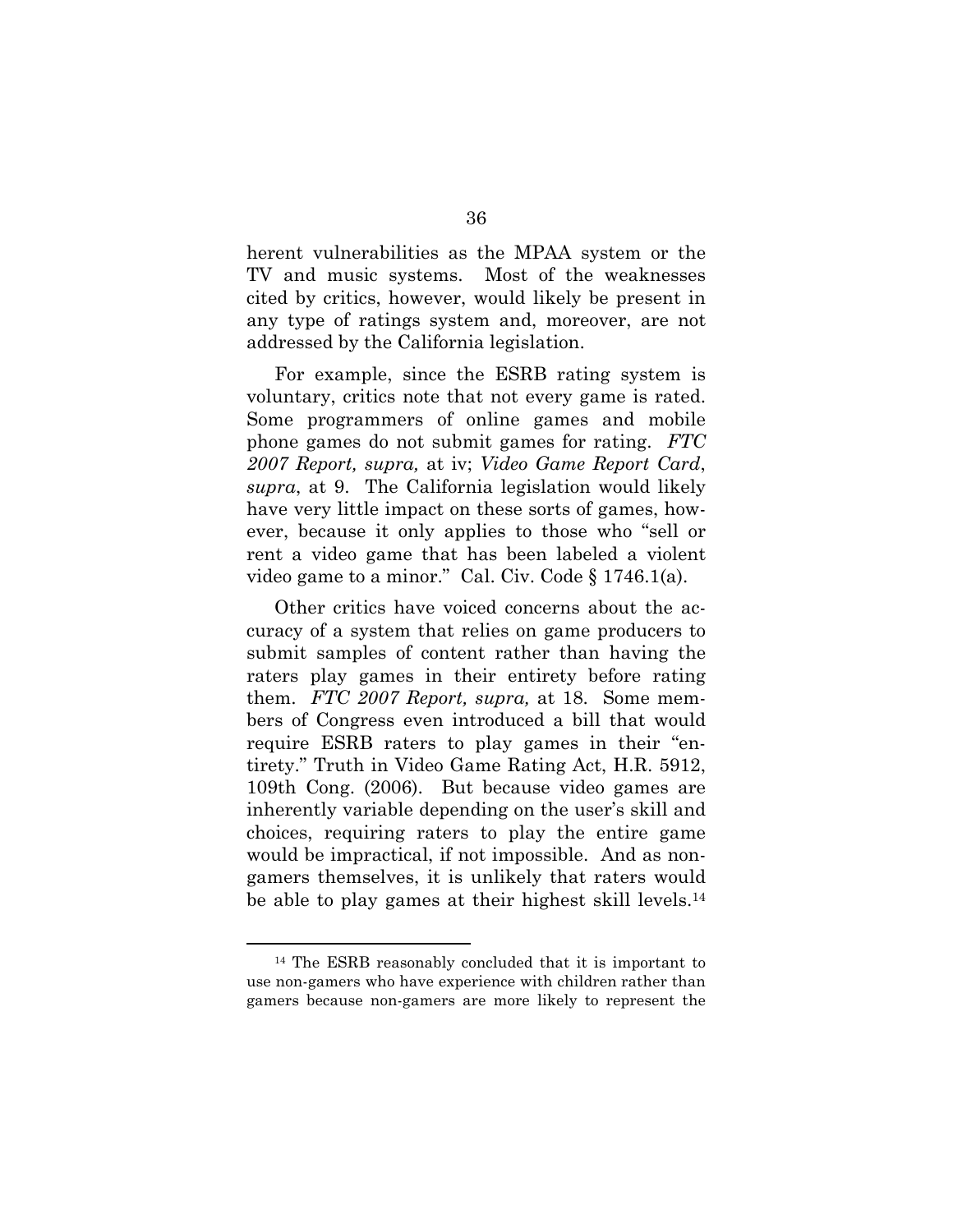Moreover, because of the significant contractual penalties for misrepresenting a game's content, the potential for a costly recall if a game's rating is changed post-release, and the virtual certainty that its true content will become public, there is little incentive under the ESRB system to conceal the true nature of a video game. Because the California legislation would also require someone to review the games in order to decide whether sales to minors would violate the law, that review would be subject to all the same limitations and criticisms.

Some critics argue that the ESRB ratings are subject to the possibility of ratings creep. But if such concerns are valid, it is difficult to see how those seeking to enforce the California statute would avoid a similar phenomenon. Someone must determine what a "reasonable person" would consider deviant or of morbid interest to minors, patently offensive to prevailing community standards, and lacking in any literary, artistic, political, or scientific value. Cal. Civ. Code § 1746(d). Such a subjective determination could be susceptible to the same type of variability. It would be preferable that any such variability manifest itself through a voluntary ratings scheme which parents can backstop through personal monitoring than through a legal penalty.

Finally, some critics contend that the parental controls are too limited, too confusing, and easily circumvented by tech-savvy children. See, *e.g*., Mike Musgrove, *A Computer Game's Quiet Little Extra:* 

average parent's view of what game content is appropriate for children. *FTC 2007 Report*, *supra,* at 19.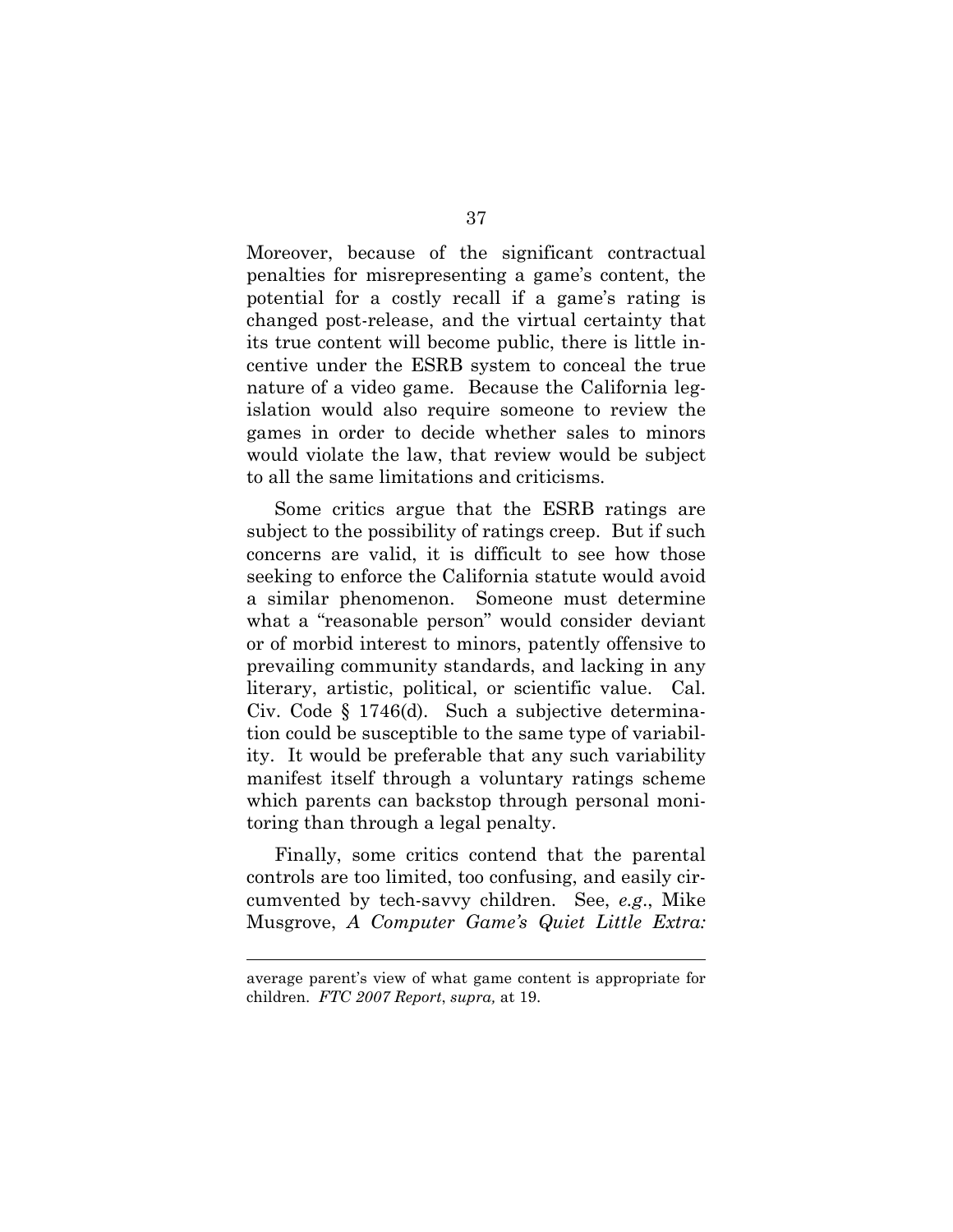*Parental Control Software*, Wash. Post, Dec. 23, 2006, at D1. But it is unclear that circumvention is possible in a significant number of cases, and it seems likely that many such concerns will be resolved as technology advances. Parents are also becoming increasingly familiar with the controls, and, as noted, one survey found that 76% found them useful. ESA, *Essential Facts, supra,* at 6. And in any event, no automated control will ever replace the need for parental involvement and supervision over a child's gaming activities. Parental controls are meant as a second line of defense after a child already has a video game in his or her possession. Meanwhile, the California legislation would not offer any solutions to these issues, and might make it less likely that game manufacturers will feel the need to address them.

#### **CONCLUSION**

It is evident that the video game industry is serious about giving parents control over minors' exposure to depictions of violence. The ESRB system is the most comprehensive, effective, and responsive parental guidance system in the entertainment field today. In fact, the National Institute on Media and the Family has stated that given all of the improvements to the ESRB system over the past few years, the Institute has "increasingly shifted [its] attention to the role of parents" in protecting children from age-inappropriate content. *Video Game Report Card*, *supra*, at 2.

Concerns over violence in popular entertainment and its effect on minors have been present for centu